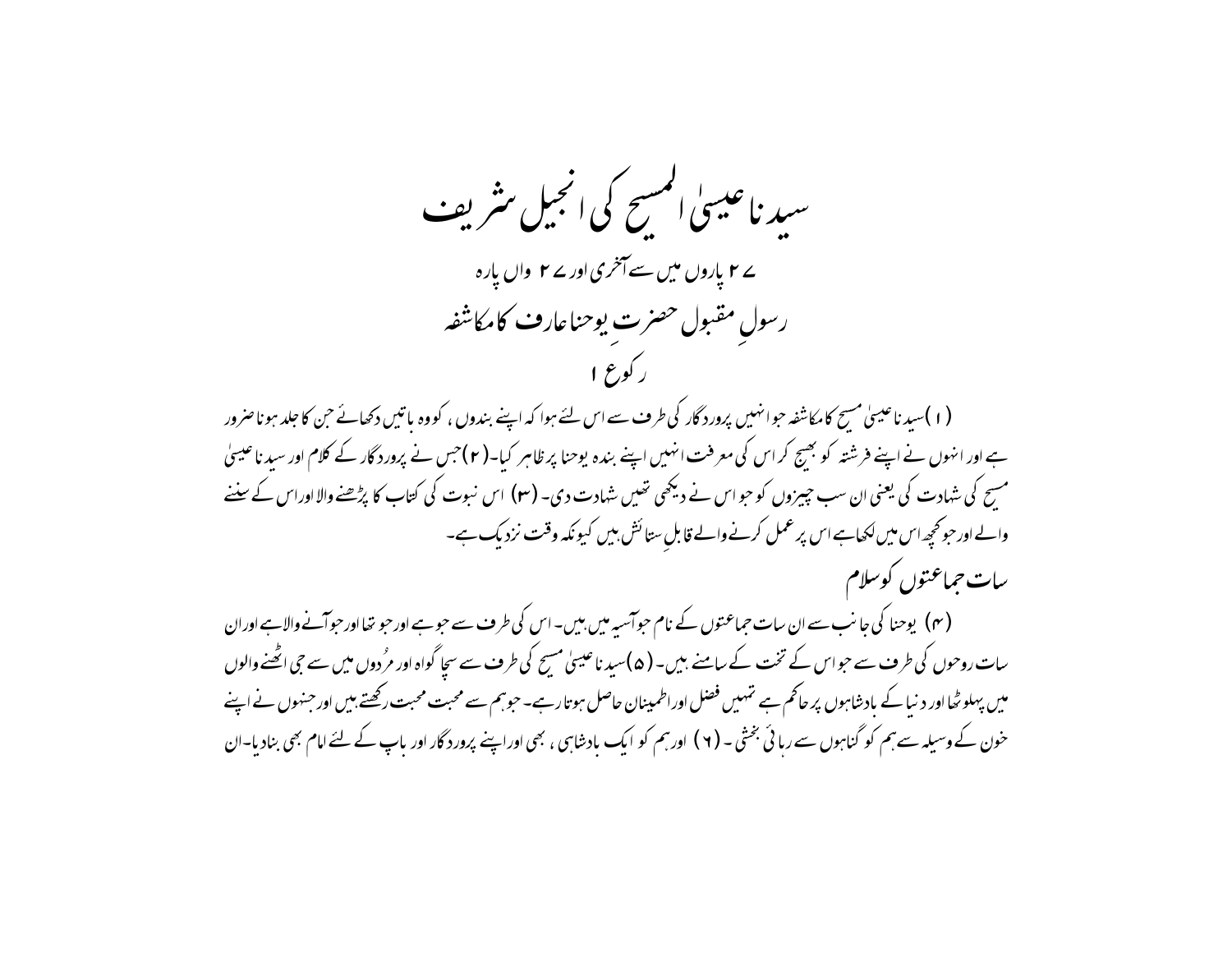کی بزر گی اور سلطنت ایڈالآباد رہے۔آمین۔ (ے) دیکھووہ یادلوں کے ساتھ آنے والاہے اور ہر ایک آنکھ اسے دیکھے گی اورجنهوں نے اسے چھیدا تھاوہ بھی دیکھیں گےاور زمین پر کے سب قبیلے ان کے سبب سے جیا تی پیٹیں گے۔ بیشک - آمین-( A )- خداوند خدا حبو ہے اور حبو تھا اور حبوآنے والا ہے یعنی قادر مطلق فرماتاہے کہ میں الفا اور اومیگا ہوں۔(الفااور اومیگا کامطلب اول اور سمخر)۔

( ۹ )میں یوحنا حو تہارا سا ئی اور سید ناعیسیٰ مسح کی مصیبت اور یادشاسی اور صبیر میں تہارا سثر یک ہوں پرورد گار کے کلام اور سید نا عیسیٰ مسح کی نسبت شہادت دینے کے باعث اس ٹاپومیں تعاجو پشمس کھلاتاہے۔ ( • ۱ ) کہ مولا کے دن روح میں آگیااوراپنے پیچھے نرسنگے کی سی یہ ایک بڑی آواز سنی ۔ (۱۱) کہ حوکچھ تم دیکھتے ہواس کو کتاب میں لکھ کرسا توں حماعتوں کے پاس بھیج دو یعنی افس، اورسمر نہ اور پر <sup>تم</sup>ن اور تھوا تیرہ اور سمردیس اور فلدلفیہ اور لودیکیہ میں۔ ( ۲ ا ) میں نے اس آواز دینے والے کودیکھنے کے لئے منہ پھیراحس نے مح<sub>ص</sub>ت کہا تھااور بھر کرسونے کے سات حمراغدان دیکھیے۔

(۱۳) اوران حجراعدا نوں کے بیچ میں آدم زاد سا ایک شخص دیکھا حو یاؤں تک کا جامہ پہنے اور سونے کا سینہ بند ( یعنی شاہی فرد ہونے کی علامت ) سینہ پر با ندھے ہوئے تھا-( ۱ ۴ ) اس کا سمر اور بال سفید اُون بلکہ برف کی ما نند سفید تھے اوراس کی آنکھیں گ کے شعلہ کی ما نند تھیں۔ ( ھ ا ) اوراس کے یاؤں اس خالص پیتل کے سے تھے جو بھٹی میں تیا ما گیا ہو اوراس کی آواز زور کے یافی کی سی تھی ۔( ۱ ا ) اور اس کے دہنے باتھ میں سات ستارے تھے اور اس کے منہ میں سے ایک دودھاری تیز تلوار لکلتی تھی اوراس کا چھرہ ایسا جمکتا تھا جیسے تیزی کے وقت آفتاب۔ (ے ۱ ) حب میں نے انہیں دیکھا توان کے پاؤں میں مر دہ سا گر پڑااورانہوں نے بیرکہہ کرمجھ پر اپنا دہنا باتھ رکھا کہ خوف نہ کرو، میں اول اور آخر ۔ ( ۸ ) ) اور زندہوں، میں مر گیا تھا اور دیکھوا ہڈالاآباد زندہ رہوں گا اور موت اور عالم ارواح کی کنجیاں میرے پاس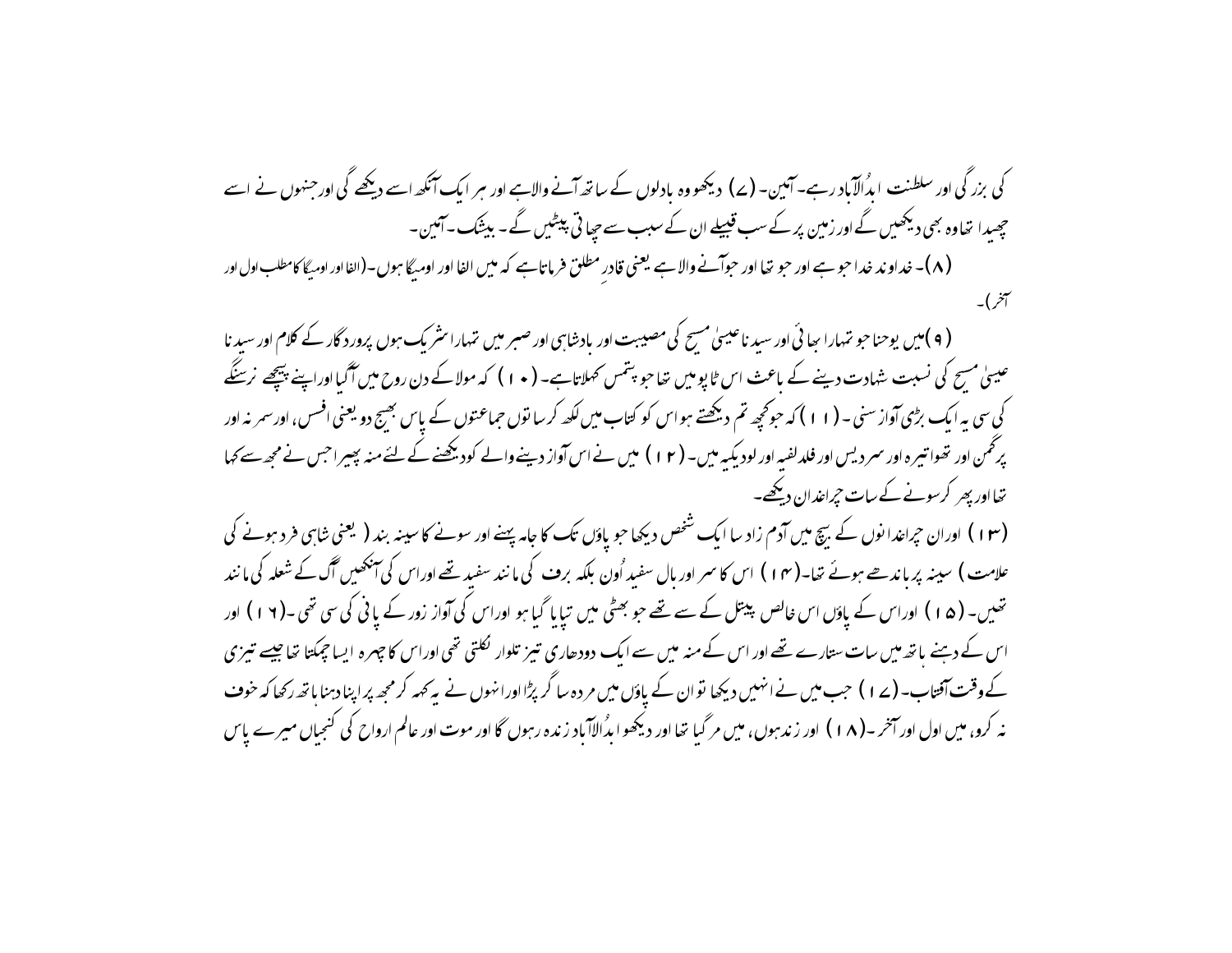بیں۔( ۱۹) پس جو پاتیں تم نے دیکھیں اورحو بیں اورحوان کے بعد ہونے والی بیں ان سب کولکھ لو۔( ۲۰) یعنی ان سات ستاروں کا راز جنہیں تم نے میرے دہنے ہاتھ میں دیکھا تھااور ان سونے کے سات حجراع دانوں کا-وہ سات ستارے توسات حماعتوں کے فرشتے ہیں اور وہ سات حمراغ دان حمائحتیں، ہیں۔

ر کوع ۲

افسس کی حماعت کو پیغام (۱)افس کی حماعت کے فرشتہ کو یہ لکھو کہ

حو اپنے دہنے ہاتھ میں ستارے لئے ہوئے ہے اور سونے کے ساتوں حیراغ دانوں میں پھرتا ہے وہ یہ فرماتا ہے کہ ۔(۲) میں تہارے کام اور تہاری مشقت اور تہاراصبر توجا نتا ہوں اور یہ بھی کہ تم بدوں کو دیکھ نہیں سکتے اورحواپنے آپ کو رسول کھتے ہیں اور ہیں نہیں تم نے ان کوآزما کر جھوٹا یا یا-(۳) اور تم صبر کرتے ہواور میرے نام کی خاطر مصیبت اٹھاتے اٹھاتے تھکے نہیں-(۴) مگرمجھ کو تم سے یہ شکایت ہے کہ تم نے اپنی پہلی سے محبت چھوڑدی۔ (۵) پس خیال کروکہ تم <sub>ک</sub>ماں سے گرے ہواور نوبہ کرکے پہلے کی طرح کام کرو اورا گر تم نوبہ نہ کروگے نومیں تہارے پاس آگر تہارے حجراغ دان کو اس کی جگہ سے ہٹادوں گا- (۲ ) البتہ تم میں یہ بات نوہے کہ تم نیکلیوں کے کاموں سے نفرت رکھتے ہو حن سے میں بھی نفرت رکھتا ہوں۔ ( پے) حبی کے کان ہوں وہ سنے کہ روح حماعتوں سے کیا فرماتا ہے۔حبوغالب آئے میں اسے زندگی کے درخت میں سے حبو پرورد گار عالم کے فر دوس میں ہے پھل کھانے کو دوں گا -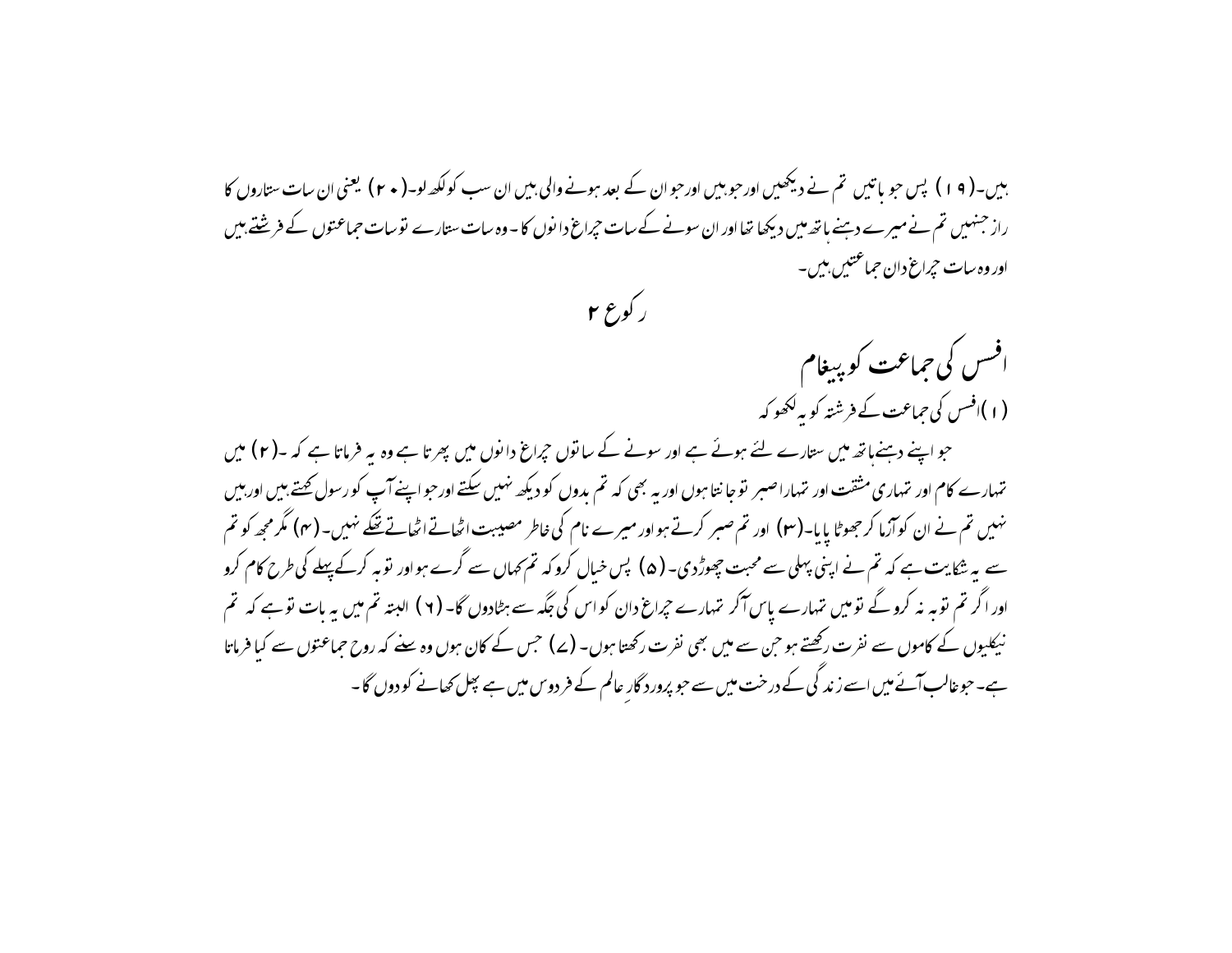سمرنه کی حِماعت کو پیغام (۸) اورسمر نہ کی حماعت کے فرشتہ کو یہ لکھو کہ حبواول وآخر ہے اورحبو مر گیا تھا اورز ندہ ہوا وہ یہ فرماتا ہے کہ ۔( ۹ ) میں تہاری مصیبت اور عریبی کو جا نتا ہوں(مگر تم دولت مند ہو)حواینے آپ کو یہودی کھتےمیں اور ہیں نہیں بلکہ شیطان کی حماعت بیں ان کے لعن طعن کو بھی جا نتا ہوں ۔ ( • ۱ ) حود کھ تہمیں سے ہوں گے ان سے خوف نہ کرو، دیکھو ابلیس تم میں سے بعض کو قید میں ڈالنے کو ہے تاکہ تہاری آزمائش ہو اور دیں دن تک مصيبت اٹھاؤگے-جان دینے تک بھی وفادار رہو تومیں تہیں زند گی کا تاج دوں گا-(۱۱)جس کے کان ہوں وہ سنے کہ روح پاک حماعتوں سے کیا فرماتاہے۔حوغالب آئےاس کو دوسمری موت سے نقصان نہ بہنیجے گا۔ پرځمن کې حماعت کو پيغام (۱۲) اور پرٹمن کی حماعت کے فرشتہ کو یہ لکھو کہ جس کے پاس دودھاری تیز تلوار ہے وہ فرماتاہے کہ -(۱۳) میں یہ نوجا نتا ہوں کہ تم شیطان کی تخت گاہ میں سکونت رکھتے ہواور میرے نام پر قائم رہتے ہواور حن دیوں میں میراوفادار شہید انتیاس تم میں اس جگہ قتل ہوا تعاجہاں شیطان رہتا ہے ان دیوں میں بھی تم نے مجھ پر ایمان رکھنے سے الکار نہیں کیا۔ ( ۱ ا ) لیکن مجھے چند یا توں کی تم سے شکایت ہے۔ اس لئے کہ تہارے ہاں بعض لوگ بلعام کی تعلیم ماننے والے ہیں جس نے بلق کو بنی اسمرائیل کے سامنے ٹھو کر کھلانے والی چیز رکھنے کی تعلیم دی یعنی ہہ کہ وہ بتوں کی قربا نباں کھائیں اورحرام کاری کریں۔ (۵۱) چنانچہ تہارے ہاں بھی بعض لوگ اسی طرح نیکلیوں کی تعلیم کے ماننے والے ہیں۔(۱۲) پس توبہ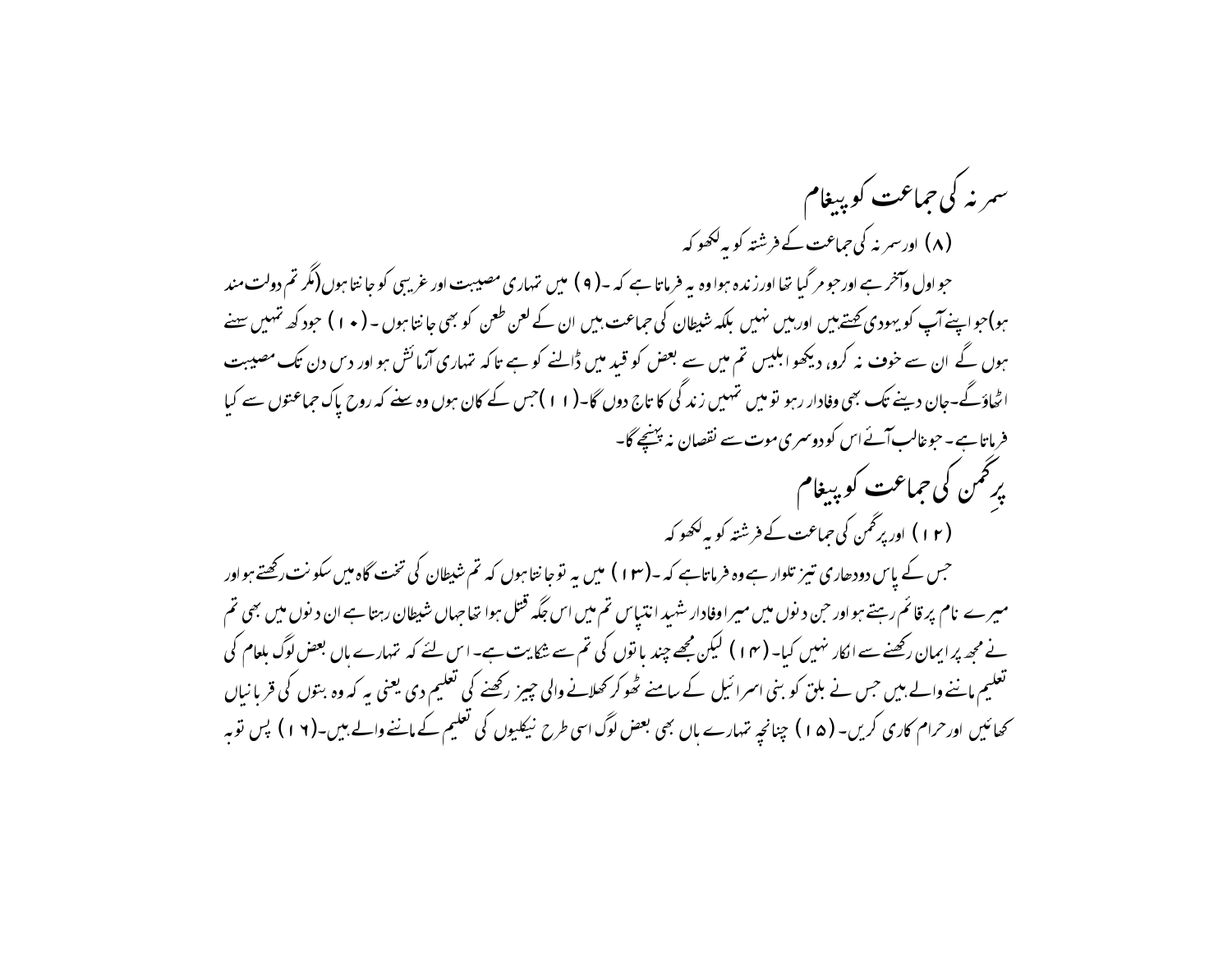کرو۔ نہیں تومیں تہارے پاس جلد آکر اپنے منہ کی تلوار سے ان کے ساتھ لڑوں گا-(ے ا ) جس کے کان ہوں وہ سنے کہ روح پاک حماعتوں سے کیا فرماتا ہے ۔ حبو غالب آئے میں اسے پوشیدہ من میں سے دول گا اورابک سفید پتھر دوں گا- اس پتھر پر ایک نیا نام لکھا ہوا ہوگا جے اس کے بانےوالے کےسوا کوئی مہ جانے گا۔ تھواتیرہ کی حماعت کو پیغام (۸ ) )اور تھواتیرہ کی حماعت کے فرشتہ کو یہ لکھ کہ ابن اللہ جس کی اینھیں گ کے شعلہ کی مانند اور یاؤں خالص پیتل کی مانند بیں یہ فرماتا ہے کہ -( ۹ ا ) میں تہارے کاموں اورمحبت اور ایمان اور خدمت اور صبر کو تو جا نتا ہوں اور یہ بھی کہ تہارے پچھلے کام پہلے کاموں سے زیادہ بیں۔( • ۲) پرمجھے تم سے یہ شکایت ہے کہ تم نے اس عورت ایزبل کورہنے دیا ہے حواپنے آپ کو نبیہ بھتی ہے اورمیرے بندوں کو حرام کاری کرنے اور <sup>ب</sup>نتوں کی قربانیاں تھانے کی تعلیم دے کرگھراہ کرتی ہے۔ ( ۲۱ ) میں نے اس کو توبہ کرنے کی مہلت دی مگروہ اپنی حرام کاری سے توبہ کرنا نہیں چاہتی۔ (۲۲) دیکھومیں اس کو بستر پر ڈالتا ہوں اورحواس کے ساتھ زنا کرتے ہیں اگراس کے سے کاموں سے نوبہ نہ کریں نوان کو بڑی مصیبت میں پہنساتاہوں۔ (۲۳) اوراس کے فرزندوں کوجان سے ماروں گا اورسب حماعتوں کومعلوم ہوگا کہ گردوں اور دلوں کاجانچنے والا میں ہی ہوں اور میں تم میں سے ہر ایک کواس کے کاموں کے موافق بدلہ دوں گا-( ۲ م ) گمر تم تھواتیرہ کے باقی لوگوں سے حواس تعلیم کو نہیںمانتے اوران با توں سے جنہیں لوگ شیطان کی گھری باتیں تھتے ہیں ناواقف ہو یہ کہتا ہوں کہ تم پراور بوجھ نہ ڈالوں گا-(۴۵ ) البته حو تمارے پاس ہے میرے آنے تک اس کو تھامے رہو۔(۲ ۲) حوغالب آئے اور حومیرے کاموں کے موافق آخر تک عمل کرے میں اسے

قوموں پر اختیار دوں گا۔ (٢ ۷ ) اور وہ لوہے کے عصا سے ان پر حکومت کرے گا۔حس طرح کہ کمہار کے بر تن چکنا حپور موجاتے ہیں چنانچہ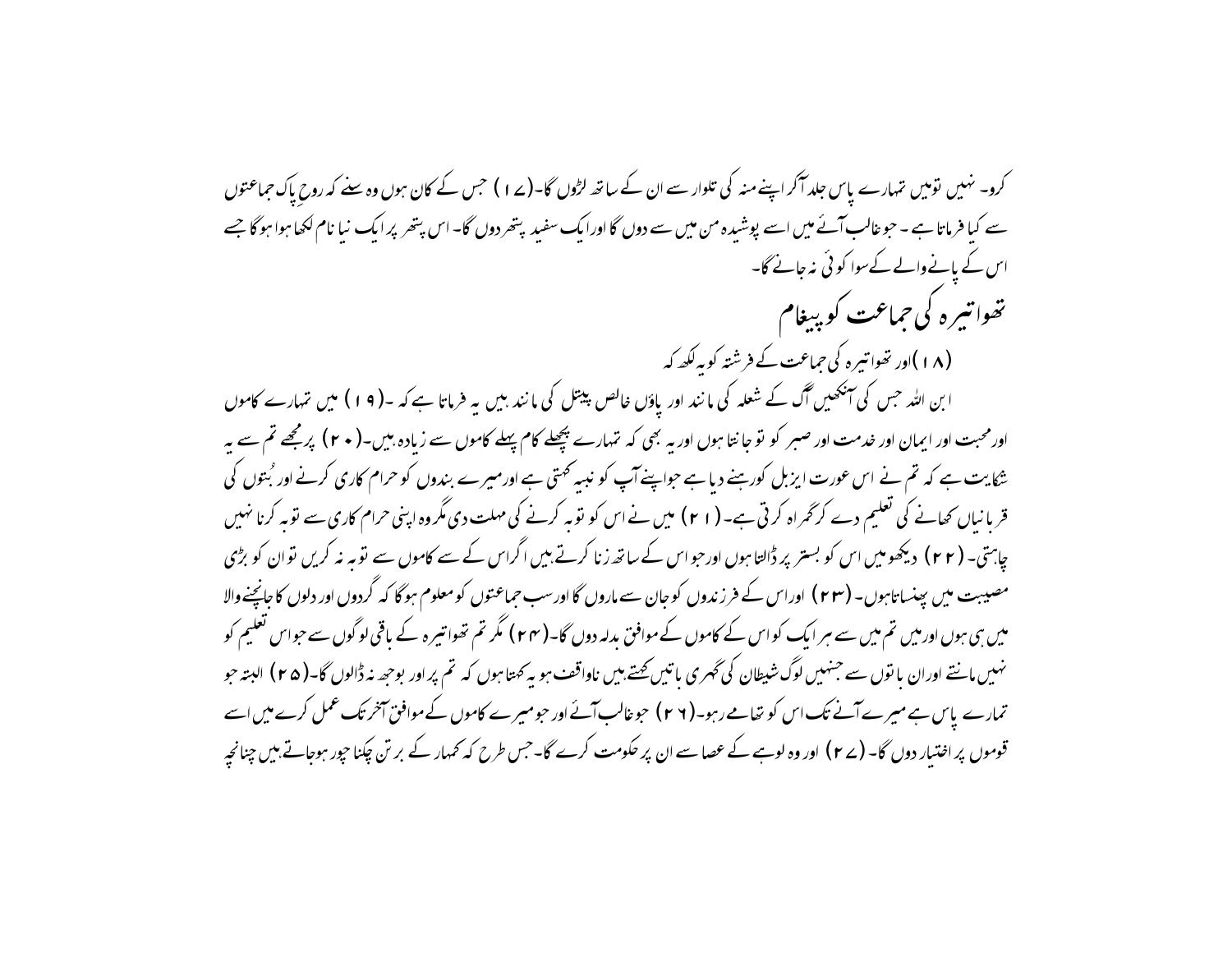میں نے بھی ایسا اختیار اپنے باپ سے پایا ہے۔ (۲۸) اور میں اسے صبح کا ستارہ دوں گا-(۲۹) جس کے کان ہوں وہ سنے کہ روح باک حماعتوں سے کیا فرماتا ہے۔ ر کورع ۳

سمردیس کی حماعت کو پیغام (۱) اور سمردیس کی حماعت کے فرشتہ کو یہ لکھو کہ جس کے پاس پرورد گار کی سات روحیں اور سات ستارے بیں وہ یہ فرماتاہے کہ میں تہارے کاموں کو جا نتا ہوں کہ تم زندہ کھلاتے ہواور ہومر دہ۔ ( ۲ ) جاگتے رہواوران چییزوں کو حبو باقی بیں اور حبومیٹنے کو تھیں مضبوط کرو کیونکہ میں نے تہارے کسی کام کواپنے خدا کے نزدیک پورانهیں پایا۔(۳) پس یاد کرو کہ تم نے کس طرح تعلیم یائی اور سنی تھی اوراس پر قائم رہواور توبہ کرواوراگر تم جاگتے نہ رہوگے تو میں حپور کی طرح آجاؤں گااور تہیں ہر گزمعلوم نہ ہوگا کہ کس وقت تم پرآپڑوں گا۔ (۴)البتہ سمردیس میں تہارے ہاں تھوڑے سے ایسے شخص ہیں جنہوں نے اپنی پوشاک آلودہ نہیں کی۔ وہ سفید پوشاک پہنے ہوئے میرے ساتھ سیر کریں گے کیونکہ وہ اس لائق ہیں۔ ( ۵ ) حبو غالب آئے اسے اسی طرح سفید پوشاک پہنا ئی جائے گی اور میں اس کا نام کتاب حیات سے ہر گز نہ کا ٹوں گا بلکہ اپنے پاپ اور اس کے فرشتوں کے سامنے اس کے نام کا اقرار کروں گا۔ ( ۲ )جس کے کان ہوں وہ سنے کہ روح پاک حماعتوں سے کیا فرماتا ہے ۔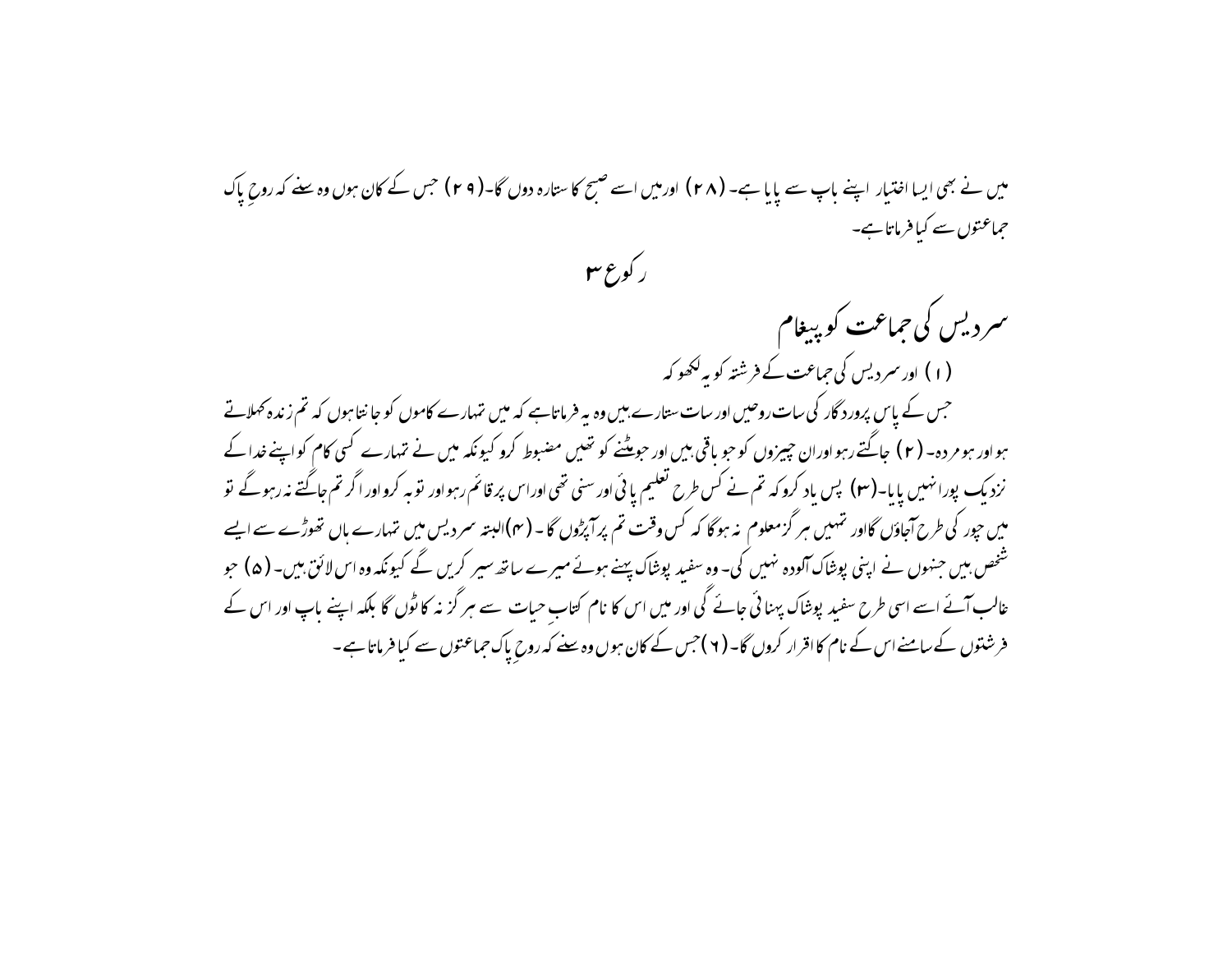فلدلفيه كى حماعت كوپېغام (ے) اور فلدلفیہ کی حماعت کے فرشتہ کو یہ لکھو کہ حوقدوس اور برحن ہے اور داؤد کی کنجی رکھتا ہے جس کے کھولے ہوئے کو کوئی بند نہیں کرتا اور بند کئے ہوئے کو کوئی کھولتا نہیں وہ یہ فرماتا ہے کہ ۔ ( A ) میں تہارے کاموں کو جانتا ہوں (دیکھو میں نے تہارے سامنے ایک دروازہ تھول رکھا ہے۔ کوئی اسے بند نہیں کرسکتا) کہ تم میں تھوڑا سا زور ہے اور تم نے میرے کلام پر عمل کیا ہے اورمیرے نام کا اکار نہیں کیا-( ۹ )دیکھومیں شيطان کے ان حماعت والوں کو تہارے قا بومیں کردوں گاحواسے آپ کو یہودی کھتے ہیں اور بیں نہیں بلکہ جھوٹ بولتے ہیں۔ دیکھومیں ایسا کروں گا کہ وہ آکر تہارے یاؤں میں سحدہ کریں گے اورجانیں گے کہ مجھے تم سے محبت ہے۔ ( • ۱ ) حیوں کہ تم نے میرے صبر کے کلام پر عمل کیاہے اس لئے میں بھی آزمائش کے اس وقت تہاری حفاظت کروں گا حو زمین کے رہنے والوں کے آزمانے کے لئے تمام د نیا پر آنے والاہے۔ (۱۱) میں جلد آنے والا ہوں - حو کچھ تہارے پاس ہے اسے تعامے روتا کہ کوئی تہارا تاج نہ جیبین لے۔ (۱۲) حوغالب آئے میں اسے اپنے خدا کے مقدس میں ایک ستون بناؤں گا- وہ پھر کسجی پاہر بنہ لگلے گا اور میں اپنے خدا کا نام اوراپنے خدا کے شہر یعنی اس نئے پروشکیم کا نام حبو میرے خدا کے پاس سے آسمان سے اترنے والا ہے اور اپنا نیا نام اس پر لکھوں گا -(۱۳) حس کے کان ہوں وہ سنے که روح پاک

حماعتوں سے کیا فرماتا ہے۔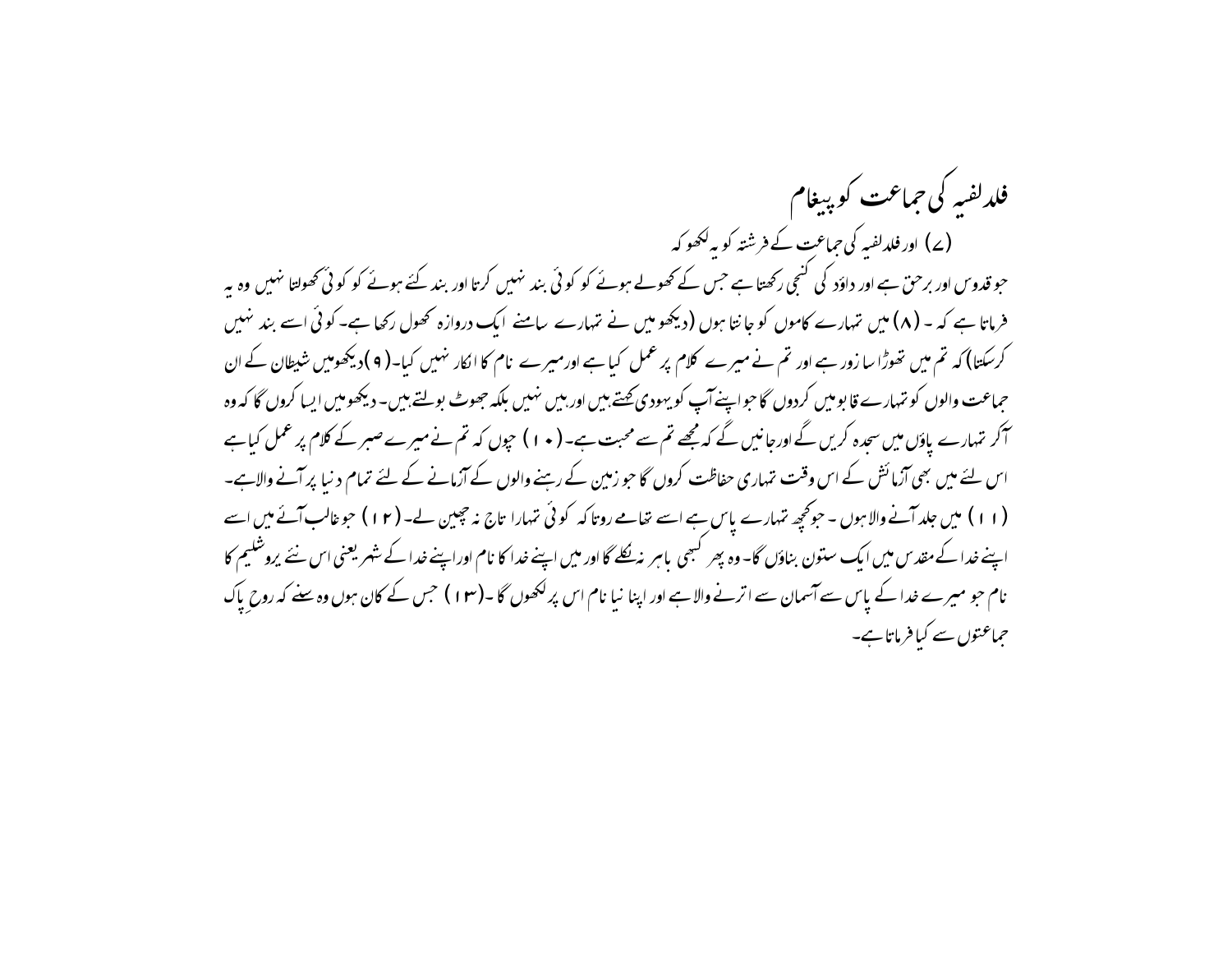لودیکیہ کی حماعت کو پیغام (۱۴) اورلودیکیہ کی حماعت کے فرشتہ کو یہ لکھو کہ حواہمین اور سجا اور برحق گواہ اور خدا کی خلقت کامیداہے وہ یہ فرماتاہے کہ ( ۵ ۱ ) میں تہارے کاموں کوجا نتاہوں کہ نہ توسمرد ہو نہ گرم، کاش کہ تم سمرد یا گرم ہوتے۔ ( ۱ ۱ ) پس حپوں کہ تم نہ تو گرم ہو نہ سمرد بلکہ نیم گرم ہواس لئے میں تہیں اپنےمنه سے کال پھینکنے کو ہوں۔ (ے ۱ ) اور حپونکہ تم کہتے ہو کہ میں دولت مند ہوں اور مالدار بن گیا ہوں اور کسی حپیر کا محتاج نہیں اور یہ نہیں جانتا کہ تم تمہخت اور خوار عریب اور اندھے او رننگے ہو۔( ۱ ۸ ) اس لئے میں تہیں صلاح دیتا ہوں کہ مجھ سے آگ میں تیایا ہواسو ناخر ید لوتا کہ دولت مند ہوجاؤاور سفید پوشاک لو تا کہ اسے پہن کرننگے پن کوظاہر ہونے کی سٹرمند گی نہ اٹھاؤاورآنکھوں میں لگانے کے لئے سمرمہ لو تا کہ تم بینا ہوجاؤ-( ۹ ۱ )میں حن حن کوعزیزر کھتاہوں ان سب کوملامت اور تنبیہ کرتاہوں۔ پس سر گرم اور نوبہ کرو۔( • ۲) دیکھومیں دروازہ پر کھڑاہوا کھٹکھٹاتاہوں ۔ اگر کوئی میری آواز سن کر دورازہ کھولے گا تومیں اس کے پاس اندر جا کر اسکے ساتھ کھاناکھاؤں گا اور وہ میرے ساتھ-( ا ۲) حبوغالب آنے میں اسے اپنے ساتھ اپنے تخت پر بٹھاؤں گا۔ جس طرح میں غالب آکر اپنے ماپ کے ساتھ اس کے تخت پر بیٹھ گیا۔ (۲۲) جس کے کان ہوں وہ سے کہ روح پاک حماعتوں سے کیا فرماتا ہے۔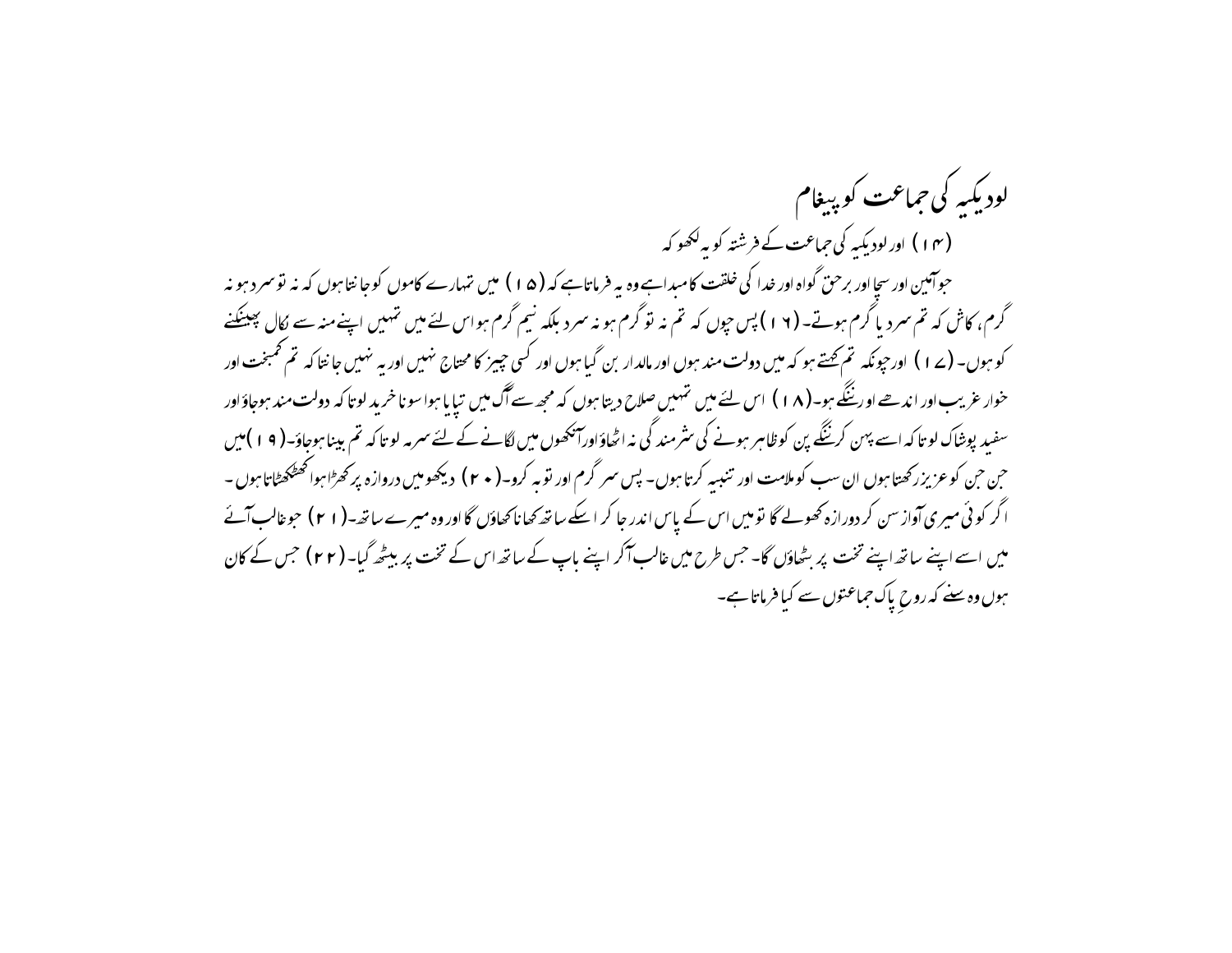آسمان میں پرستش (۱)ان یا نوں کے بعد حبومیں نے لگاہ کی نو دیکھتا ہوں کہ آسمان میں ایک دروازہ کھلاہوا ہے اور حس کومیں نے پیشنتر نرسنگے کی سی آواز سے اپنے ساتھ پاتیں کرتے سنا تھاویپی فرماتے بیں کہ بہاں اوپر آجاؤ۔ میں تہیں وہ پاتیں دکھاؤں گاحن کا ان یا نوں کے بعد ہوناصرور ہے ۔ ( ۲ ) فوراً میں وجد میں آگیا اور کیا دیکھتا ہوں کہ آسمان پر ایک تخت رکھا ہے اوراس تخت پر کوئی بیٹھا ہے۔ (۳) اور حواس پر بیٹھاہے وہ سنگ یشب اور عقیق سامعلوم ہوتاہے اور اس تخت کے گرد زمر د کی سی ایک دھنک معلوم ہوتی ہے۔ (۴) اور اس تخت کے گرد حیوبیس تخت بیں اور ان تختوں پر حیوبیس بزرگ سفید پوشاک پہنے ہوئے بیٹھے بیں اوران کے سمروں پر سونے کے تاج بیں۔( ۵) اور اس تخت میں سے بجلباں اور آوازیں اور گرجیں پیدا ہوتی بیں اور اس تخت کے سامنے آگے کے سات حجراع جل رہے،میں- یہ خدا کی سات روحیں ہیں۔ ( ۲ ) اور اس تخت کے سامنے گویا شیشہ کاسمندر بلور کی ما نند ہے اور تخت کے بیچ میں اور تخت کے گرد اگرد چار جاندار بیں حن کے آگے بیچھے آنکھیں ہی آنکھیں،میں۔ (ے) پہلاجان دار بسر کی ما نند ہے اور دوسر جان دار بچھڑے کی ما نند اور تیسرے جان دار کا جہرہ انسان کا سا ہے اور حیو تھا جان دار اڑتے ہوئے عقاب کی ما نند ہے۔ ( ۸ ) اوران چاروں جان داروں کے حیہ حیہ پر بیں اور چاروں طرف اور اندر ۔<br>سنگھیں ہی آنکھیں بیں اور رات دن بغیر آرام لئے یہ کھتے رہتے ہیں کہ قدوس ، قدوس ، قدوس خداوند خدا قادر مطلق حو تھا اورحو ہے اور حو آنے والا ہے۔ ( ۹ ) اور حب وہ جان دار اس کی تہجید اور عزت اور شکر گزاری کریں گے حبو تخت پر بیٹھا ہے اور ایدالآ باد زندہ رہے گا۔

ر کورع مہ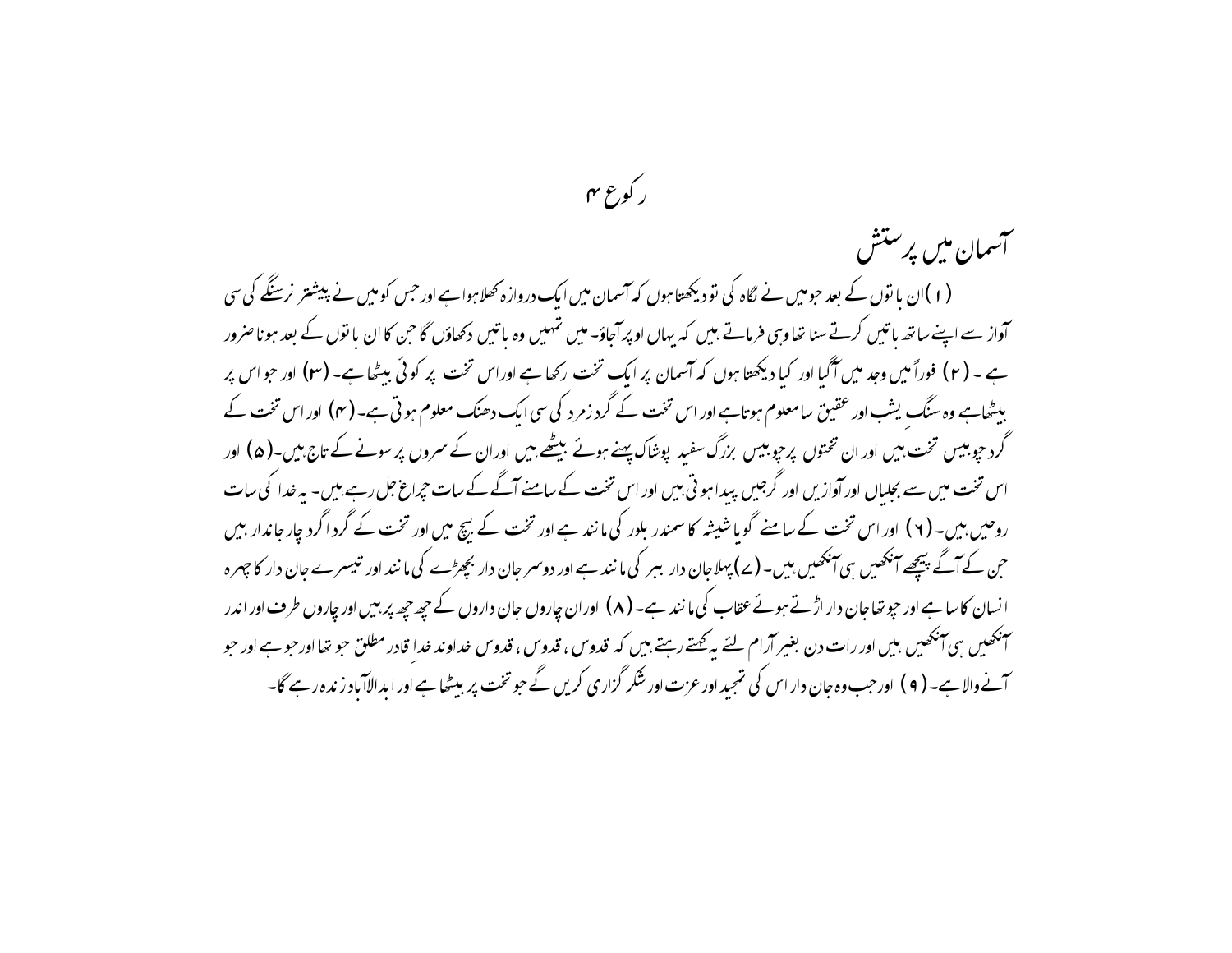( • ۱ ) نووہ حیوبیس بزرگ اس کے سامنے حو تخت پر بیٹھا ہے گرپڑیں گے اوراس کو سحدہ کریں گے حوا مدالاآباد زندہ رہے گااوراپنے تاج بہ کھتے ہوئے اس تخت کے سامنے ڈال دیں گے کہ -(۱۱) اسے ہمارے مولا اور خدا آپ ہی تمجید اور عزت اور قدرت کے لائق ہیں کیونکہ آپ سی نے سب چیپزیں پیدا کیں اور آپ سی کی مرضی سے تھیں اور پیدا ہو ئیں۔ ر کوع ۵

طومار او ریره

(۱) اور حو تخت پر بیٹھا تعامیں نے اس کے دہنے یاتھ میں ایک کتاب دیکھی حواندر سے اور پاہر سے لکھی ہو ئی تھی اوراسے سات مہریں لگا کر بند کیا گیا تھا۔(۲) پھر میں نے ایک زور آور فرشتہ کو بلند آواز سے یہ تبلیخ کرتے دیکھا کہ کون اس کتاب کو کھولنے اوراس کی مہر میں توڑنے کےلائق ہے؟(س) اور کوئی شخص آسمان پر بازمین پر بازمین کے نیچے اس کتاب کو کھولنے یااس پر نظر کرنے کےقابل نہ ئکلا۔ (۴) اورمیں اس بات پر زار زار رونے لگا کہ کوئی اس کتاب کو تھولنے پا اس پر نظر کرنے کے لائق نہ نکلا۔ (۵) تب ان بزر گوں میں سے ایک نے مجھ سے کہا کہ مت رو دیکھو یہوداہ کے قبیلہ کاوہ بسر حبوداؤد کی اصل ہے اس کتاب اوراس کی سا توں مہروں کو کھولنے کے لئے غالب آیا۔ ( ۲ ) اورمیں نے اس تخت اور چاروں جانداروں اوران بزر گوں کے بیچ میں گویا ذبح کیا ہوا ایک برہ کھڑا دیکھا اس کے سات سینگ اور سات آنکھیں تھیں۔ یہ خدا کی ساتوں روحیں بیں حو تمام روئ زمین پر بھیجی گئی بیں۔ (ے)انہوں نے آکر تخت پر بیٹھے ہوئے کے دہنے باتھ سے اس کتاب کو لے لیا۔( ۸)حب انہوں نے کتاب لے لی نووہ چاروں جان دار اور حبوبیس بزرگ اس برہ کے سامنے گر پڑے اور ہر ایک کے ماتھ میں بر بط اور عود سے بھرے ہوئے سونے کے پیالے تھے۔ یہ مقدسوں کی دعائیں بیں۔( ۹ ) اور وہ بہ نیا گیت گانے گئے کہ آپ ہی اس کتاب کولینے اوراس کی مہریں کھولنے کے لائق بیں کیونکہ آپ نے ذبح ہوکراپنے خون سے ہر ایک قبیلہ اوراہل زبان اور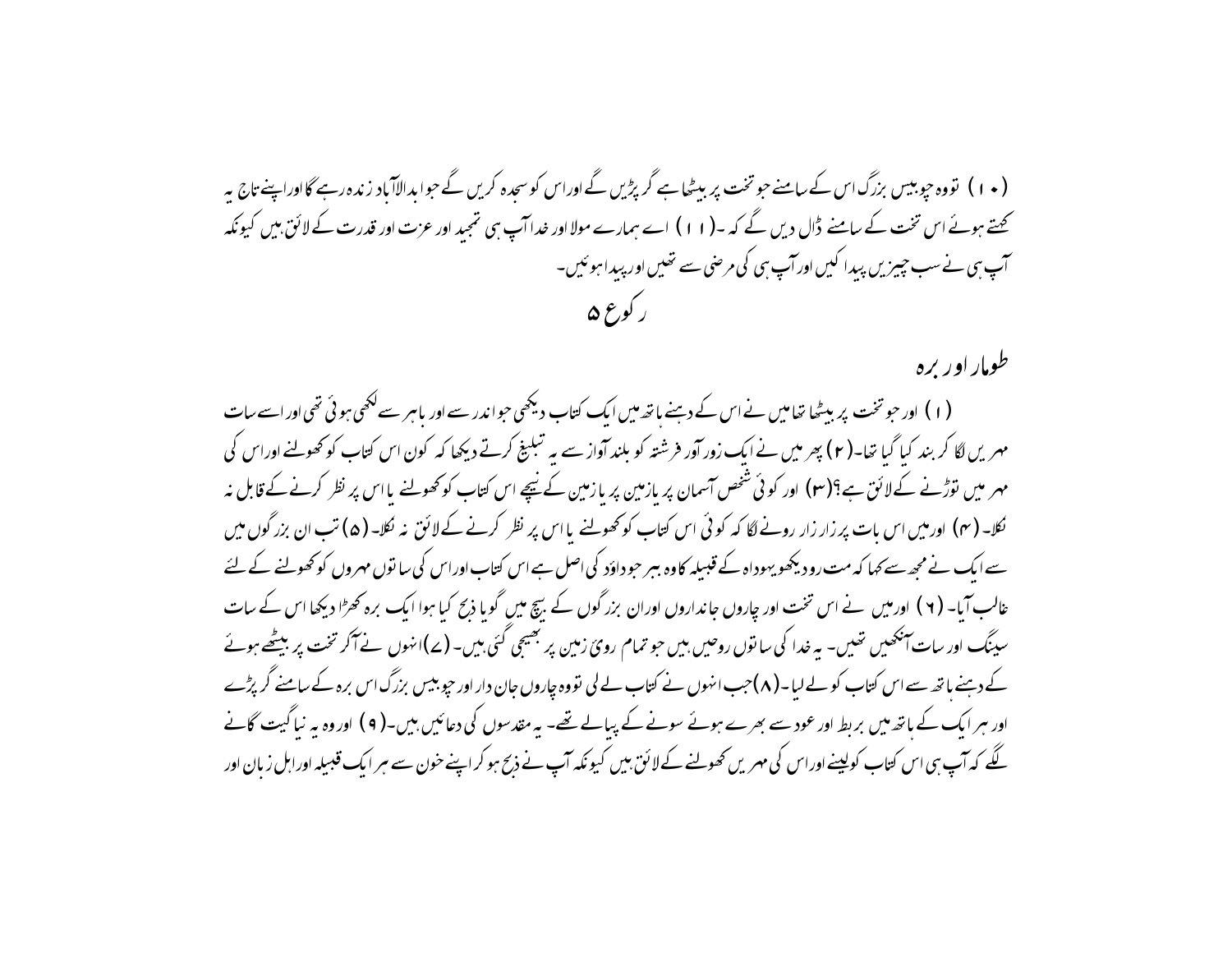امت اور قوم میں سے خدا کے واسطے لوگوں کو خرید لیا-( • ۱ ) اوران کو ہمارے خدا کے لئے ایک بادشاسی ، اور کابن ، بناد بااور وہ زمین پر یادشاہی کرتے ہیں۔ (۱۱) اورجب میں نے لگاہ کی نواس تخت اور ان جان داروں اور بزرگوں کے گرد اگردیبت سے فرشتوں کی آواز سنی حن کا شمار لاکھوں اور کروڑوں تھا۔( ۲ ۱ ) اور وہ بلند آواز سے کہتے تھے کہ ذبح کیا ہوا برہ سی قدرت اور دولت اورحكمت اور طاقت اور عزت اور تہجید اور حمد کے لائق ہے۔ (۱۳) پھر میں نے آسمان اور زمین اور زمین کے نیچے کی اور سمندر کی سب مخلوقات کو یعنی سب چیپزوں کو حبوان میں بیں یہ بھتے سنا کہ حو تخت پر بدیٹھا ہے اس کی اور برہ کی حمد اور عزت اور تہجید اور سلطنت ابدالاآباد رہے۔(۱۴) اور چاروں جانداروں نے آئین کھااور بزر گوں نے گر کرسحدہ کیا۔ ر کورع ۲

مهريں (۱) پھر میں نے دیکھا کہ برہ نے ان سات مہروں میں سے ایک کو تھولااور ان چاروں جان داروں میں سے ایک کی گرج کی سی بہ آواز سنی کہ آ۔ ( ۲ ) اور میں نے نگاہ کی نو کیا دیکھتا ہوں کہ ایک سفید ٹھوڑا ہے اور اس کاسوار کمان لئے ہوئے ہے۔اسے ایک تاج دیا گیااور وہ فتیح کرتا ہوا لکلاتا کہ اور بھی فتیح کرے۔ (۳) اور حب اس نے دوسمری مہر کھولی تو میں نے دوسرے جان دار کو یہ کہتے سنا کہ آ۔ (۴) پھر ایک اور گھوڑا لکلا حس کارنگ

لال تھا۔اس کے سوار کو یہ اختیار دیا گیا کہ زمین پر سے صلح اٹھالے تا کہ لوگ ایک دوسمرے کو قتل کریں اور اسے ایک بڑی تلوار دی گئی ۔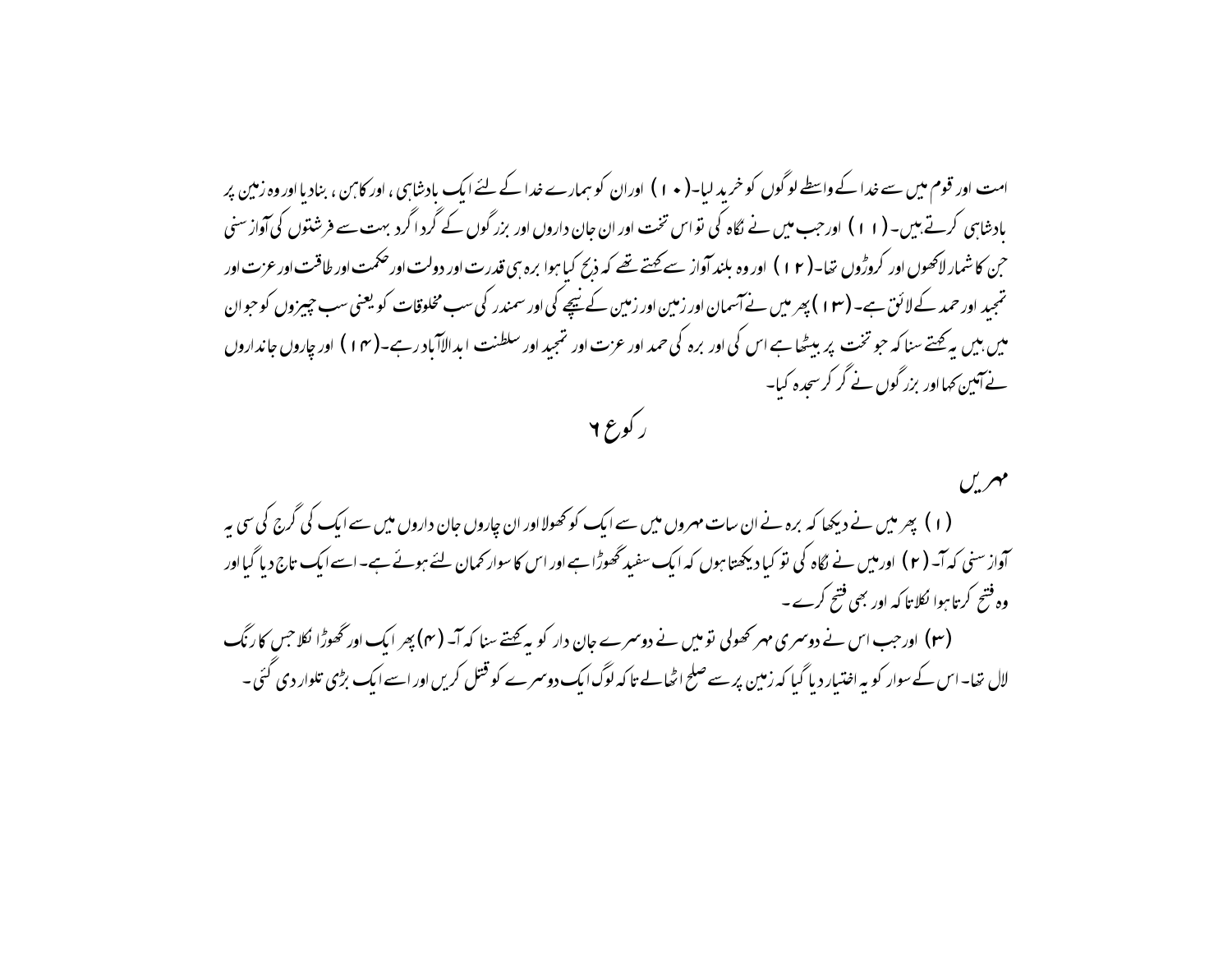(۵)اور *جب اس نے* تیسری مہر کھولی تومیں نے تیسرے جاندار کو بہ کھتے ہوئے سنا کہ آاور میں نے نگاہ کی تو کیا دیکھتا ہوں کہ ایک کالائھوڑا ہے اوراس کے سوار کے باتھ میں ایک ترازو ہے۔ ( ۲ ) اور میں نے گویا ان چاروں جان داروں کے بیچ میں سے یہ آواز آئی سنی کہ گیہوں دینار کے سپر بھر اور حودینار کے تین سپر اور تیل اور مے کا نقصان نہ کرو

(ے)اور جب اس نے جوتھی مہر کھولی تومیں نے جوتھے جاند ار کو یہ ک<sup>ہتے</sup> سنا کہ آ۔ (۸)اورمیں نے نگاہ کی تو دیکھتا ہوں کہ ایک زردساٹھوڑا ہے اوراس کے سوار کا نام موت ہے اورعالم ارواح اس کے پیچھے بیچھے ہے اور ان کو حیوتھائی زمین پر بہ اختیار دیا گیا کہ تلوار اور کال اور و یااور زمین کے در ندوں سے لو گوں کو بلاک کریں۔

( ۹ ) اورحب اس نے پانچویں مہر کھولی تومیں نے قربان گاہ کے نیچے ان کی روحیں دیکھیں جو پرورد گار کے کلام کے سبب سے اور گواہی پر قائم رہنے کے باعث مارے گئے تھے۔ ( • ۱ ) اور و ہ بڑی آواز سے چلا کر بولیں کہ اے مالک! اے قدوس وبرحن ! آپ کب تک انصاف نہ کریں گے اور زمین کے رہنے والوں سے ہمارے خون کا بدلہ نہ لیں گے؟ (۱۱) اوران میں سے ہرایک کوسفید جامہ دیا گیا اوران سے کہا گیا کہ اور تھوڑی مدُت آرام کروجب تک کہ تہارے ہم خدمت اور ہعائیوں کا بھی شمار پورا نہ ہولے جو تہاری طرح قتل ہونےوالے ہیں۔

(۱۲)اورجب اس نے جھٹی مہر کھولی نومیں نے دیکھا کہ ایک بڑا بھونجال آیا اور سورج تھمل کی ما نند کالا اور سارا چاند خون سا ہوگیا۔ (۱۳) اورآسمان کے ستارے اس طرح زمین پر گرپڑے جس طرح زور کی آندھی سے ہل کر انجیر کے درخت میں سے کچے پھل گر پڑتے ہیں ۔ (۱۴) اور آسمان اس طرح سمر ک گیا جس طرح مکتوب اپپیٹنے سے سمرک جاتا ہے اور ہر ایک پہاڑ اور ٹا پو اپنی جگہ سے ٹل گیا۔ (۵۱) اور زمین کے بادشاہ اور امیر اور فوجی سمردار اورمال دار اور زور آور اور تمام علام اور آزاد پہاڑوں کے عاروں اور چٹا نوں میں جاچھپے۔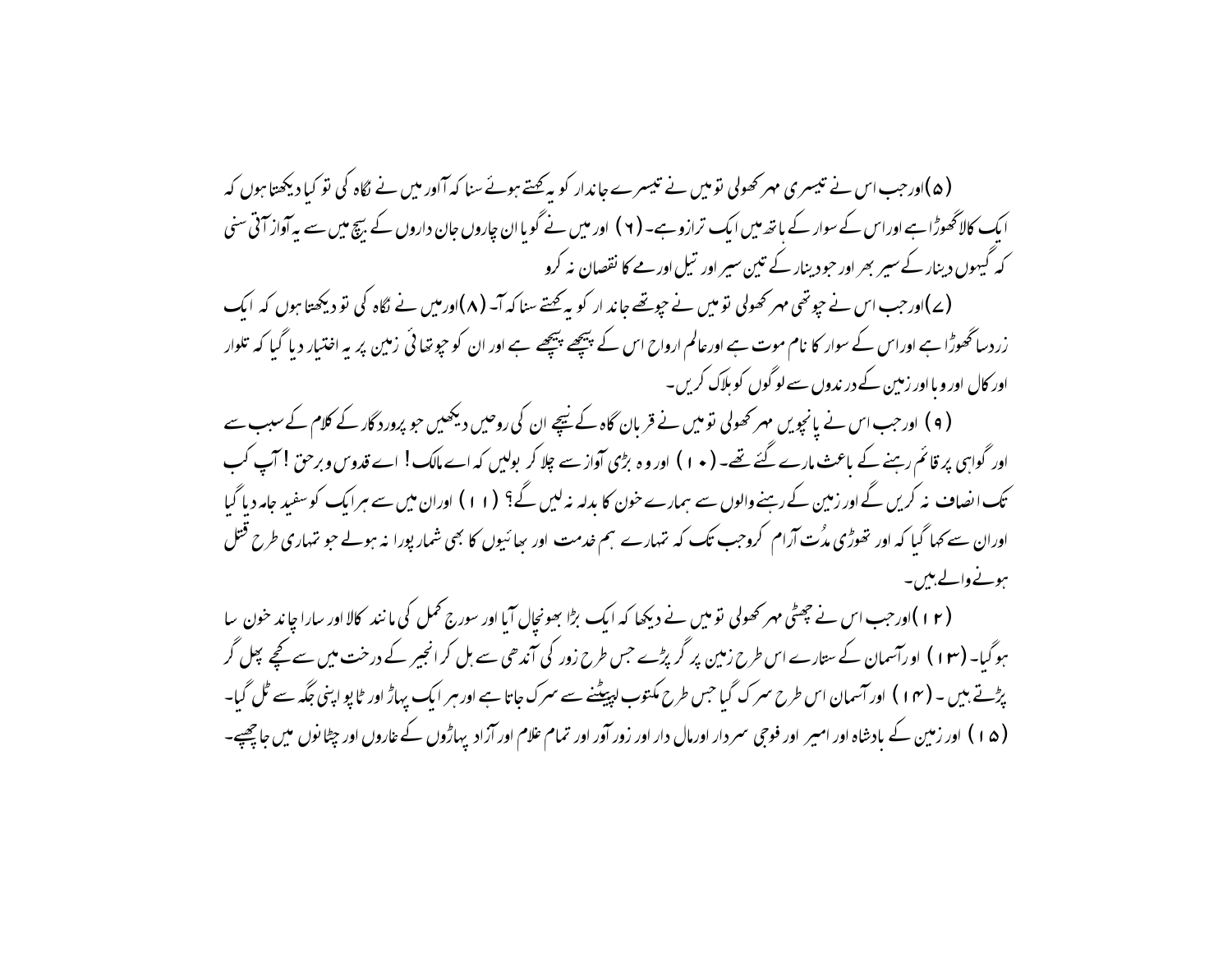(۱۶) اور پہاڑوں اور چٹا نوں سے کھنے لگے کہ ہم پر گر پڑو اورہمیں اس کی نظر سے جو تخت پر بیٹھا ہوا ہے اور برہ کے عضب سے چھپالو۔(ے ا ) کیونکہ ان کے عضب کا زور عظیم آپہنچا۔ اب کون ٹھہر سکتاہے؟ ر کوع کے ا یک لاکھ حیوالیس مبزار بنی اسمرا ئیل (۱)اس کے بعد میں نے زمین کےجاروں کو نوں پر چار فرشتے کھڑے دیکھے۔ وہ زمین کی چاروں ہواؤں کو تعامے ہوئے تھے تاکہ زمین یاسمندر پا کسی درخت پر ہوا نہ چلے۔ (۲) پھر میں نے ایک اور فرشتہ کو زندہ خدا کی مہر لئے ہوئے مشرق سے اوپر کی طرف آتے دیکھا- اس نے ان چاروں فرشتوں سے جنہیں اور سمندر کو صرر پہنچانے کا اختیار دیا گیا تھا بلند آواز سے پکار کرکھا- (۳) کہ جب تک ہم اپنے غدا کے بندوں کے ماتھے پر مہر نہ کرلیں زمین اور سمندر اور درختوں کو صرر نہ پہنچانا - ( مہ) اور حن پر مہر کی گئی میں نے ان کا شمار سنا کہ بنی اسمرائیل کے سب قبہیلوں میں سے ایک لا کھ حیوالیس میزار پر مہر کی گئی ۔ (۵) یہوداہ کے قبیلہ میں سے بارہ ہزار پر مہر کی گئی۔ رو بن کے قبیلہ میں سے مارہ ہزار پر جد کے قبیلہ میں سے مارہ ہزار پر۔ (۲) آمشر کے قبیلہ میں سے مارہ ہزار پر نفتالی کے قبیلہ میں سے مارہ ہزار پر۔ منسی کے قبیلہ میں سے بارہ ہزار پر۔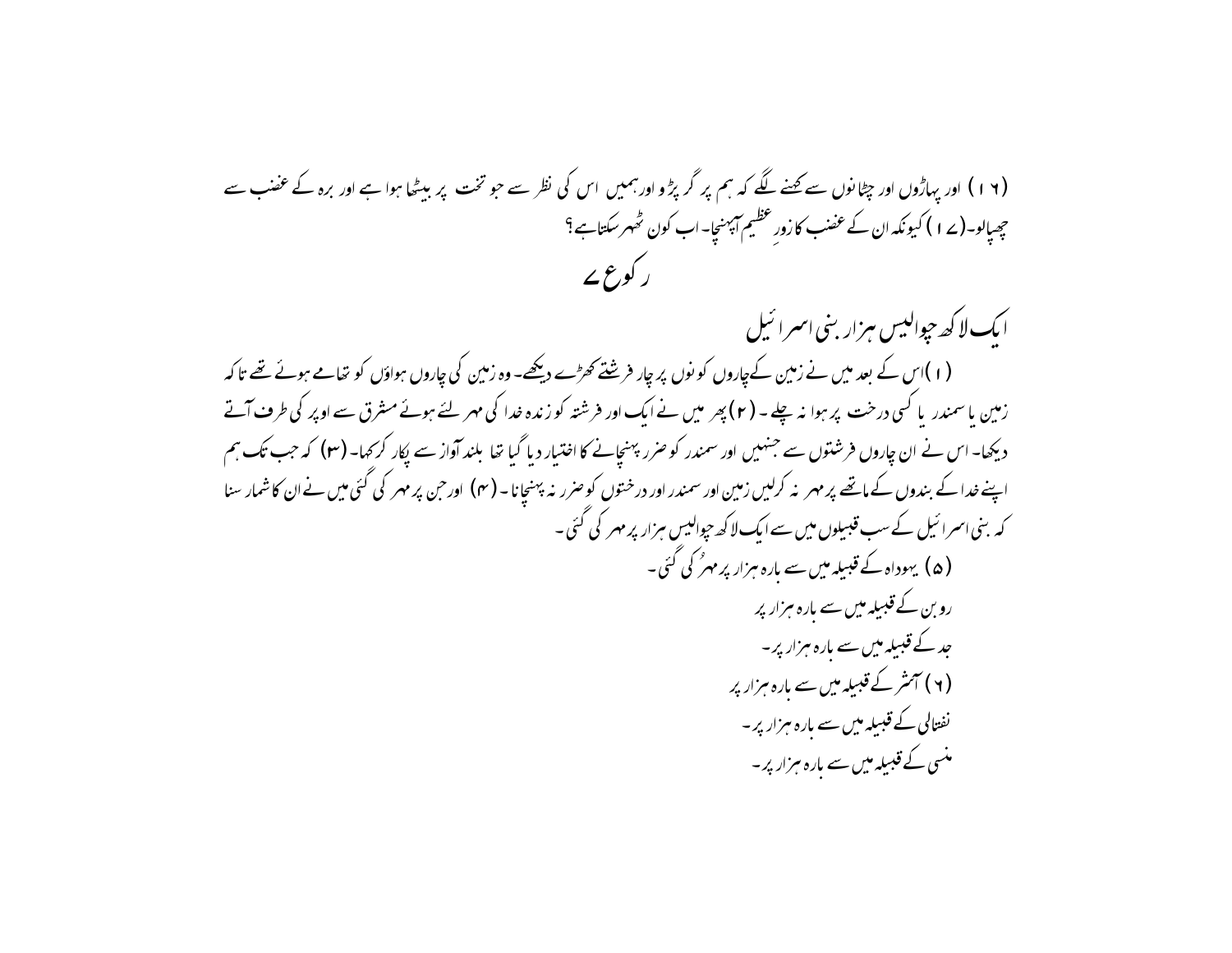(ے)شمعون کے قبیلہ میں سے مارہ ہزار پر -لاوی کے قیبلہ میں سے بارہ ہزار پر اشکار کے قبیلہ میں سے مارہ ہزار پر۔ (۸) ز بولون کے قبیلہ میں سے مارہ ہزار پر۔ یوسٹ کے قبیلہ میں سے بارہ ہزار پر۔ بنیمین کے قبیلہ میں سے مارہ ہزار پر مہر کی گئی۔ برطمي لجصرط ( ۹ )ان یا نوں کے بعد حبومیں نے لگاہ کی نو کیا دیکھتا ہوں کہ ہر ایک قوم اور قبیلہ اورامت اور اہل زبان کی ایک ایسی بڑی بہیڑ جسے کوئی شمار نہیں کرسکتا سفید جامے پہنے اور تھمجور کی ڈالیاں اپنے باتھوں میں لئے ہوئے تخت اور برہ کے آگے تھڑی ہے۔ ( • ۱ ) اور بڑی آواز سے چلاچلا کر کھتی ہے کہ نجات ہمارے پرورد گار کی طرف سے ہے جو تخت پر بیٹھا ہے اور برہ کی طرف سے۔(۱۱) اور سب فرشنے اس تخت اور بزرگوں اور چاروں جانداروں کے گر د اگرد کھڑے ہیں - پھر وہ تخت کےآگے منہ کے بل گر پڑے اور خدا کو سحدہ کرکے ۔(۱۲) کہا آئین۔حمد اور تمجید اورحکمت اور شکر اور عزت اور قدرت اور طاقت ایدالاآباد ہمارے خدا کی ہو۔آئین۔(۱۳) اور بزر گوں میں سے ایک نے مجھ سے کہا کہ یہ سفید جامے پہنے ہوئے کون بیں اور کہاں سے آئے ہیں ؟(۱۴) میں نے اس سے کہا کہ اے میرے مولاآپ ہی جانتے ہیں ۔ انہوں نے مجھ سے فرمایا یہ وہی بیں حواس بڑی مصیبت میں سے لکل کرآئے ہیں۔ انہوں نے اپنے جامے برہ کے حون سے دھو کر سفید کئے ہیں۔(ھ۱) اسی سبب سے بہ خدا کے تخت کے سامنے بیں اور اس کے مقدس میں رات دن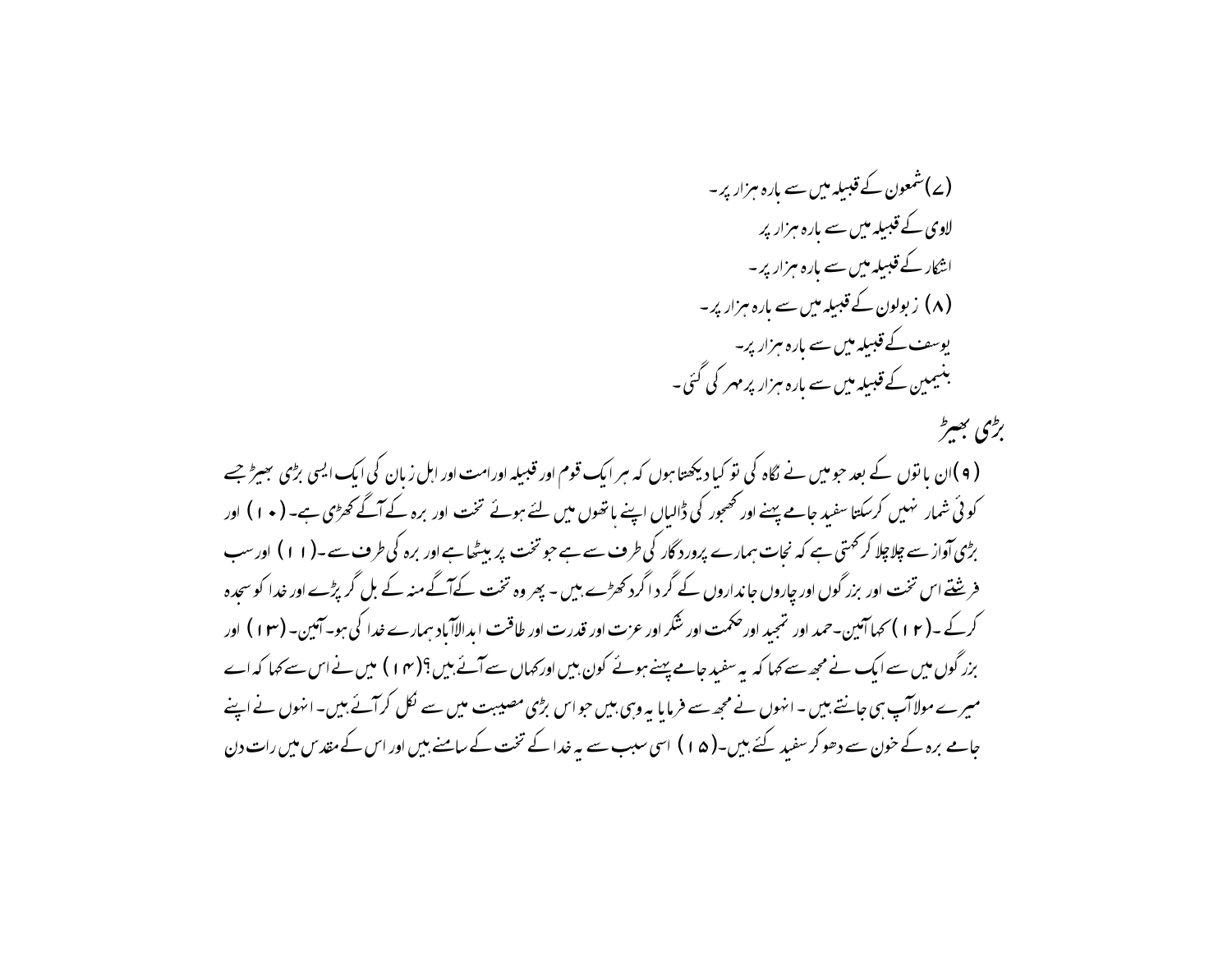اس کی عبادت کرتے ہیں اور حو تخت پر بیٹھا ہے وہ اپنا خیمہ ان کے اوپر تانے گا-(١٧) اس کے بعد نہ کبھی ان کو بھوک لگے گی نہ پیاس اور نہ کسجی ان کودھوپ ستانے گی نہ گرمی ۔ (ے ۱ ) کیونکہ حو برہ تخت کے بیچ میں ہے وہ ان کی گلہ بانی کرے گا اورانہیں آب حیات کے حیثموں کے باس لے حانے گا اور خداان کی سنکھوں کے سب آنسو پونچھ دے گا۔ ر کوع ۸

سا تویں مہر (۱) جب اس نے ساتویں مہر ُتھولی نوآدھ گھنٹے کے قریب آسمان میں غاموشی رہی۔(۲) میں نے ان ساتوں فرشتوں کو دیکھاجو پرورد گار کے سامنے کھڑے رہتے ہیں اور انہیں سات نرسنگے دئے گئے ۔ (۳) پھرایک اور فرشتہ سونے کا عود سوزلئے ہوئے آیا اور قربان گاہ کے اوپر کھڑا ہوا اوراس کو بہت سا عود دیا گیا تاکہ سب مقدسوں کے دعاؤں کے ساتھ ہی اس سنہری قربان گاہ پر حپڑھانے حبو تخت کے سامنے ہے۔ (مہ) اوراس کاعود کا دھواں فرشتہ کے باتھ سے مقدسوں کی دعاؤں کے ساتھ خدا کے سامنے پہنچ گیا۔ ( ۵ ) اور فرشتہ نے عود سوز کو لے کر اس میں قربان گاہ کی آگ بھری اور زمین پر ڈال دی اور گرجیں اور آوازیں اور بجلیاں پیدا ہوئیں اور بھونچال آیا-زسنگه

(۲) اور وہ سا نوں فرشتے حن کے پاس وہ سات نرسنگے تھے پھونکنے کو تیار ہوئے۔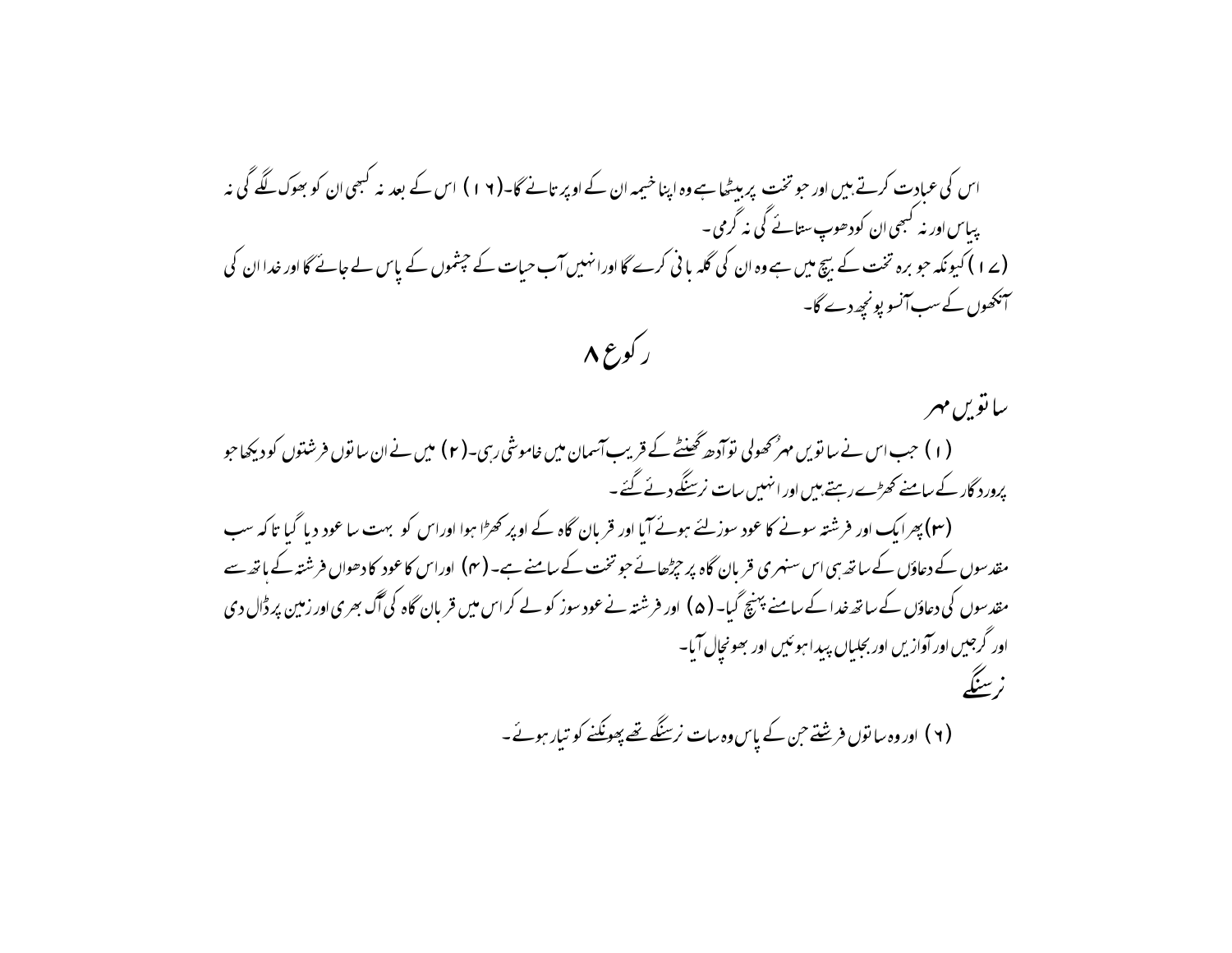(ے)اور حب پہلے نے نرسڈگا پھولکا تو خون ملے ہوئے اولے اور آگ پیدا ہوئی اور زمین پر ڈالی گئی اور تہائی زمین جل گئی اور تہائی درحت جل گئے اور تمام ہری گھاس جل گئی۔ (۸) اور جب دوسرے فرشتہ نے نرسڈگا پھونکا تو گویا آگ سے جلتا ہوا ایک بڑا یہاڑ سمندرمیں ڈالا گیا اور تہائی سمندر خون ہو گیا۔( ۹ ) اور سمندر کی تها ئی جان دار مخلوقات مر گئی اور تها ئی حہاز تیاہ ہوگئے۔ ( • ۱ )اورجب تیسرے فرشتہ نے نرسڈگا پھولکا توایک بڑاستار ہ مشعل کی طرح جلتا ہواآسمان سے ٹوٹا اور تہائی دریاؤں اوریا فی کے چشموں پر آپڑا۔ (۱۱) اس ستارے کا نام ناگ دوناکھلاتا ہے اور نہا ئی پانی ناگ دونے کی طرح کڑوا ہوگیا اور پانی کے کڑواہوجانے سے بہت سے آدمی مرگئے۔(۱۲) اور حب حیوتھے فرشتہ نے نرسڈگا پھولکا نو تہائی سورج اور تہائی چاند اور تہائی ستاروں پرصدمہ بہنچا۔ یہاں تک که ان کا تها ئی حصه تاریک ہوگیا اور تها ئی دن میں روشنی نہ رہی اوراسی طرح تها ئی رات میں بھی۔ (۱۲)اور حب میں نے پھر نگاہ کی نوآسمان کے بیچ میں ایک عقاب کواڑتے اور بڑی آواز سے ہہ کھتے سنا کہ ان تبینوں فرشتوں کے نرسنگوں کی آوازوں کےسبب سے حن کا پھونکنا ابھی باقی ہے زمین کے رہنے والوں پر افسوس۔افسوس۔ افسوس!۔

(۱) اورحب پانچویں فرشتہ نے نرسڈگا پھوٹکا تومیں نےآسمان سے زمین پرایک ستارہ گراہوا دیکھااور اسےاتھا گڑھے کی کنجی دی گئی۔ ( ۲ )اور حب اس نے اتناہ گڑھے کو کھولا تو گڑھے میں سے ایک بڑی بھٹی کا سا دھواں اٹھا اور گڑھے کےدھوئیں کے باعث سے سورج اورہوا تاریک ہو گئی ۔ (۳)اوراس دھوئیں میں سے زمین پر پڑ باں لکل پڑیں اورانہیں زمین کے بچھوؤں کی سی طاقت دی گئی۔ ( ۴)اوران سے کہا گیا کہ ان آدمیوں کے سواحن کے ماتھے پر خدا کی مہر نہیں زمین کی گھاس یا کسی مبرباول یا کسی درخت کو صرر بہنجانا -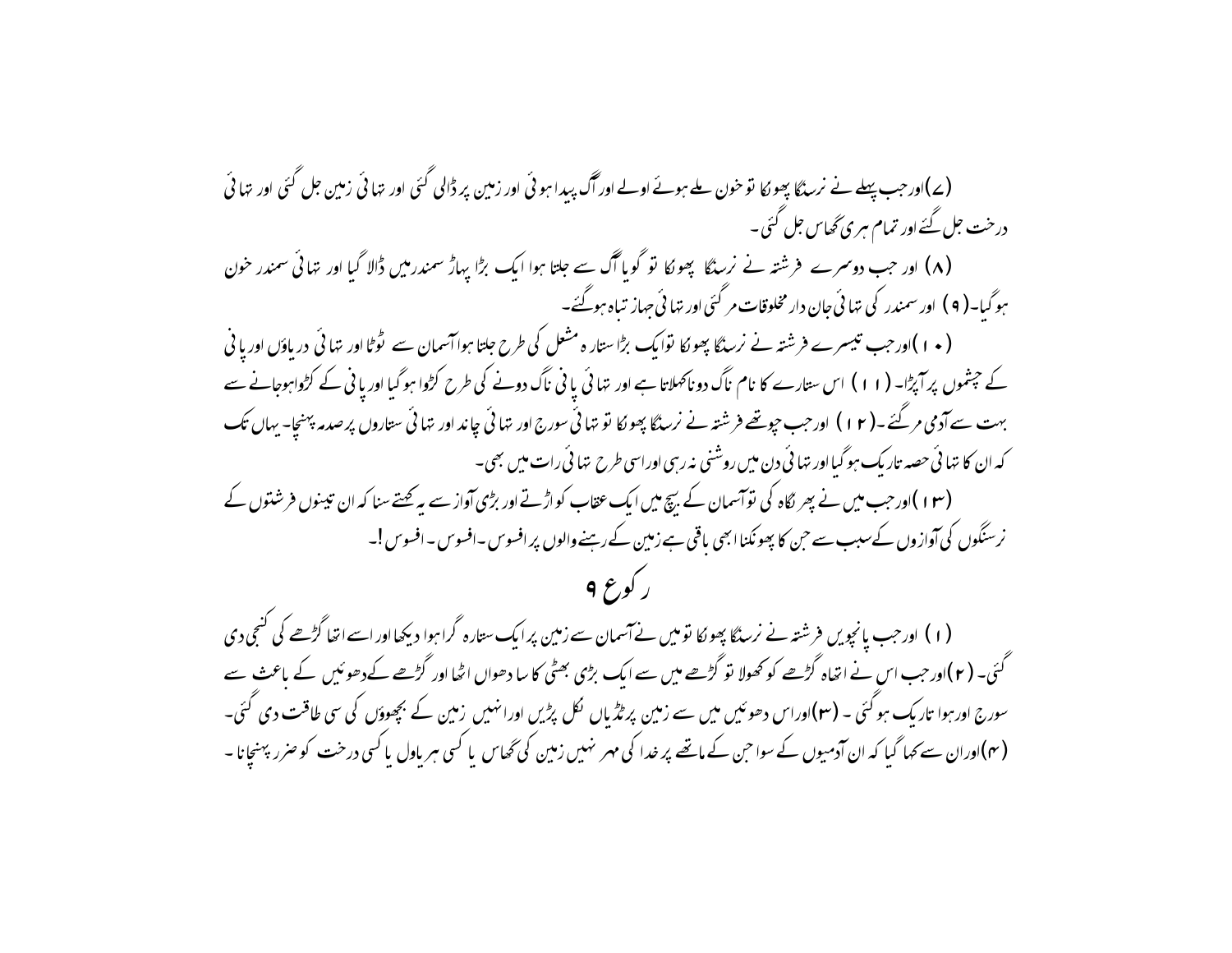(۵)اورانہیں جان سے مارنے کا نہیں بلکہ پانچ مہینے تک لوگوں کواذیت دینے کااختیار دیا گیااوران کی اذیت ایسی تھی جیسے بچھوکے ڈنک مارنے سےآدمی کو ہو تی ہے۔ ( ۲ ) ان د نوں میں آدمی موت ڈھونڈیں گے مگر ہر گزینہ پائیں گے اور مرنے کی آرزو کریں گے اور موت ان سے ہجاگے گی۔ (ے 1 )اوران ٹڈیوں کی صور تیں ان ٹھوڑوں کی سی تھیں حبولڑا ئی کے لئے تیار کئے گئے ہوں اوران کے سمروں پر گو ماسونے کے تاج تھے اوران کے چہرے آدمیوں کے سے تھے۔( ۸) اور مال عور توں کے سے تھے اور دانت ببر کے سے ۔ ( ۹ ) اوران کے پاس لوہے کے سے بکتر تھے اوران کے بروں کی آواز جیسے رتھوں اور بہت سے گھوڑوں کی حولڑائی میں دوڑتے ہوں۔( • ۱ ) اور ان کی دُمیں بچھوؤں کی سی تھیں اوران میں ڈنک بھی تھے اوران کی دُموں میں پانچ مہینے تک آدمیوں کو صرر پہنچانے کی طاقت تھی۔(۱۱) اتفاه گڑھے کا فرشتہ ان پر بادشاہ تھا۔اس کا نام عبرا فی میں ایدون اور یونا فی میں اپلیون ہے۔

( ۱۲ ) پہلاافسوس نوّ ہوجیًا۔ دیکھواس کے بعد دوافسوس اور ہونے والے ہیں ۔

(۱۳) اورحب چھٹے فرشتہ نے نرسڈگا پھولکا تومیں نے اس سنہری قربان گاہ کے سینگوں میں سے حوخدا کے سامنے ہے ایسی آواز سنی۔ (۱۴) کہ اس چھٹے فرشتہ سے جس کے پاس نرسڈگا تھا کوئی کہہ رہا ہے کہ بڑے دریا یعنی فرات کے پاس جوچار فرشنتے بندھے ہوئے بیں انہیں کھول دو۔( ۵ ا ) پس وہ چاروں فرشتے کھول دیئیے گئے حبو خاص گھڑی اور دن اور مہینے اور برس کے لئے تہائی آدمیوں کے مار ڈالنے کو تیار کئے گئے تھے۔(۱۲) اور فوجوں کے سوا شمار میں بیس کروڑتھے۔ میں نے ان کا شمار سنا۔ (۱۷) اورمجھے اس کشف میں گھوڑے اوران کے ایسے سوار دکھا ئی دئے حن کے بکتر آگ اور سنبل اور گندھک کے سے تھے اور ان گھوڑوں کے سمر بسر کے سے سمر تھے اوران کہ منہ سے آگ اور دھواں اور گندھک لُکلتی تھی۔ ( ۸ ا ) ان تبینوں آفتوں یعنی اس آگ اور دھوئیں اور گندھک سے حوان کے منہ سے نکلتی تھی تہائی آدمی مارے گئے ۔ (۹۹) کیونکہ کہ ان ٹھوڑوں کی طاقت ان کے منہ اور ان کی دموں میں تھی۔ اس لئے کہ ان کی دمیں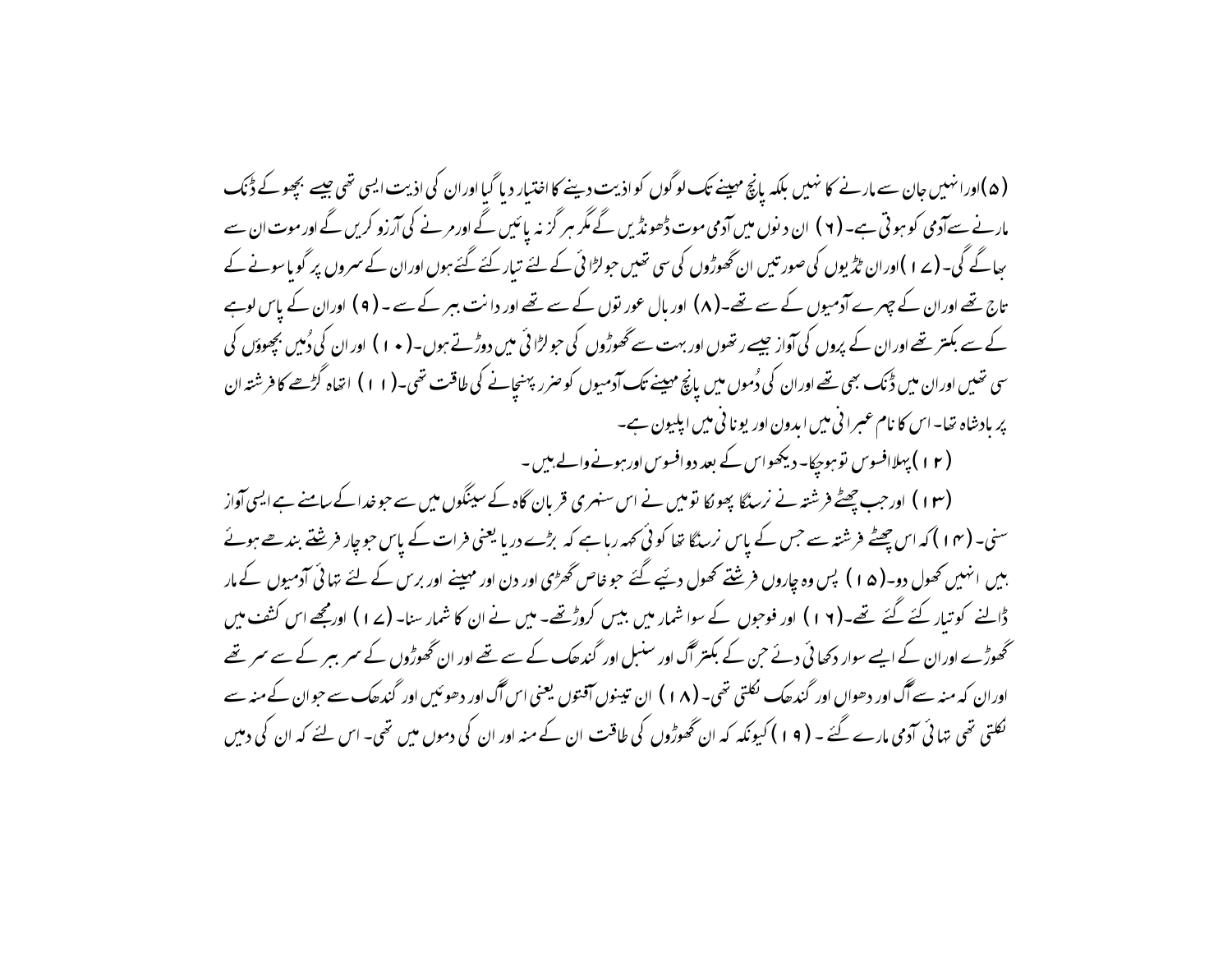سانپوں کی مانند تھیں اور دموں میں سمر بھی تھے۔ ان ہی سے وہ صرر پہنچاتے تھے۔( + ٢) اور ماقی آدمیوں نے حوان آفتوں سے نہ مرے تھے اپنے باتھوں کے کاموں سے توبہ نہ کی کہ شیاطین کی اور سونے اور چاندی اور پیتل اور پتھر اورلکڑی کی مور توں کی پرستش کرنے سے باز آتے حو نہ دیکھ سکتی بیں نہ سن سکتی ہیں۔ نہ چل سکتی بیں۔ ( ۲۱ ) اور حوحون اور جادو گری اور حرام کاری اور حپوری انهوں نے کی تھی ان سے توبہ نہ کی۔



فرشته اورجعوطاطومار

(۱) پھر میں نے ایک اور زور آور فرشتہ کو بادل اوڑھے ہوئے آسمان سے اترتے دیکھا - اس کے سمر پر دھنک تھی اوراس کا چہرہ آفتاب کی ما نند تھا اوراس کے پاؤں آگ کے ستو نوں کی ما نند - ( ۲ )اوراس کے باتھ میں ایک چھوٹی سے تھلی ہو ئی کتاب تھی- اس نے اپنا دہنا پاؤں نو سمندر پر رکھا اور پایاں خشکی پر۔ (۳) اورایسی بڑی آواز سے چلایا جیسے بسر دھاڑتا ہے اور حب وہ چلایا نو گرج کی سات آوازیں سنا ئی دیں۔( مہ) اورحب گرج کی سا توں آوازیں سنا ئی دے چکیں تومیں نے کھنے کاارادہ کیااور آسمان پر سے آواز آتی سنى كه حبو باتيں گرج کی ان سات آوازوں سے سنی بیں ان کو پوشیدہ رکھواور تحریر پنہ کرو۔( ۵ ) اور جس فرشتہ کومیں نے سمندر اورخشکی پرکھڑے دیکھا تھااس نے اپنا دہنا یا تھ آسمان کی طرف اٹھایا۔ ( ۲ ) اور حبوا مدالاآباد زندہ رہے گا اور حس نے آسمان اور اس کے اندر کی چیزیں اور زمین اور اس کے اوپر کی چیزیں اور سمندر اوراس کے اندر کی چیزیں پیدا کی بیں اس کی قسم کھا کر <sub>ک</sub>ہا کہ اب اوردیر نہ ہو گی۔ (ے) بلکہ ساتویں فرشتہ کی آواز دینے کے زمانہ میں جب وہ نرسڈگا پھونکنے کو ہوگا توخدا کا پوشیدہ مطلب اس خوشخبری کے موافق حواس نےاپنے بندوں نبیوں کو دی تھی پوراہوگا۔(۸) اور جس آواز دینےوالے کومیں نے آسمان پر بولتے سنا تھااس نے پھر مجھ سے مخاطب ہو کر کھا کہ جاؤ-اس فرشتہ کے ماتھ میں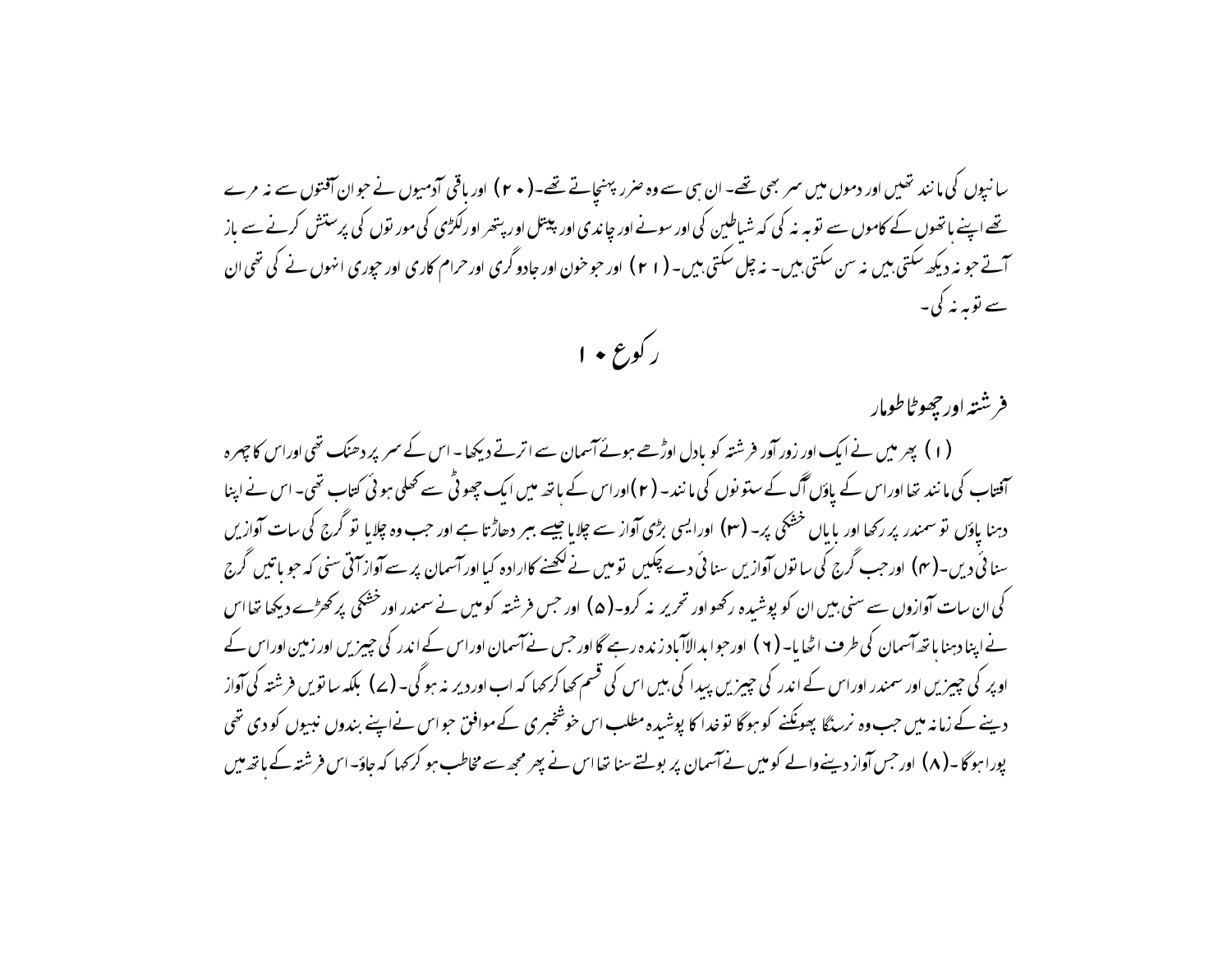سے حبوسمندر اور خشکی پر کھڑاہے وہ کھلی کتاب ہوئی لے لو۔( ۹ ) تب میں نے اس فرشتہ کے پاس حاکر <sub>ک</sub>ہا کہ یہ چھوٹی کتاب مجھے دے دو-اس نے محھ سے کہا کہ لواسے کھالو۔ یہ تہمارا پیٹ تو کڑوا کردے گی مگر تہمارے منہ میں شہد کی طرح میٹھی لگے گی۔ ( م 1 ) پس میں وہ چھوٹی کتاب اس فرشتہ کے باتھ سے لے کر کھاگیا- وہ میرے منہ میں تو شہد کی طرح میٹھی لگی مگر حب میں اسے کھاگیا تو میرا پیٹ کڑواہوگیا-( ۱۱) اورمجھ سے کہا گیا کہ تجھے بہت سی امتوں اور قوموں اوراہل زیان اور یادشاہوں پر پھر نبوت کرناصرور ہے۔ ر کوع ۱۱

دو گواه

(۱)اورمجھے عصا کی ما نند ایک ناپنے کی لکڑی دی گئی اور کسی بے <sub>ک</sub>ہا کہ اٹھ کرخدا کے مقدس اور قریان گاہ اوراس میں کے عبادت کرنے والوں کو ناپو۔( ۲)اور اس صحن کو حو مقدس کے پاہر سے خارج کردیئیے اوراسے نہ ناپو کیونکہ وہ مشر کین کو دے دیا گیا ہے۔ وہ مقدس شہر کو بیالیس مہینے تک پامال کریں گی۔(۳) اورمیں اپنے دو گواہوں کواختیار دوں گااور وہ ٹاٹ اوڑھے ہوئےایک ہزار دوسوساٹھ دن نبوت کریں گے۔(مہ) یہ وہی زیتون کے دو ، درخت اور دو حیراغ دان بیں حوزمین کے خداوند کے سامنے کھڑے بیں۔(ھ) اور اگر کوئی انہیں صرر بہنجاناچاہتاہے نوان کے منہ سےآگ لکل کران کے دشمنوں کو کھاجاتی ہے اوراگر کوئی انہیں صرر بہنجا ناچاہے گا نووہ صرور اسی طرح ماراجائے گا-( ۲ ) ان کواختیار ہے کہ آسمان کو بند کردیں اور ان کی نبوت کے زمانہ میں یا فی نہ برسے اور پانبیوں پراختیار ہے کہ انہیں خون بناڈالیں اورجتنی دفعہ چابیں زمین پر ہر طرح کی آفت لائیں۔(ے) جب وہ اپنی گواہی دے چکیں تووہ حیوان حواتفاہ گڑھےسے لکلے گا ان سے لڑ کر ان پر غالب آئے گا اوران کو مار ڈالے گا۔ ( ۸ ) اوران کی لاشیں اس بڑے شہر کے مازار میں پڑمی رییں گی حوروحا نی اعتبار سے سدوم اورمصر کو کھلاتاہے۔ جہاں ان کے مولا بھی مصلوب ہوئے تھے۔ ( ۹ )اور امتوں اور قبیلوں اورابل زبان اور قوموں میں سے لوگ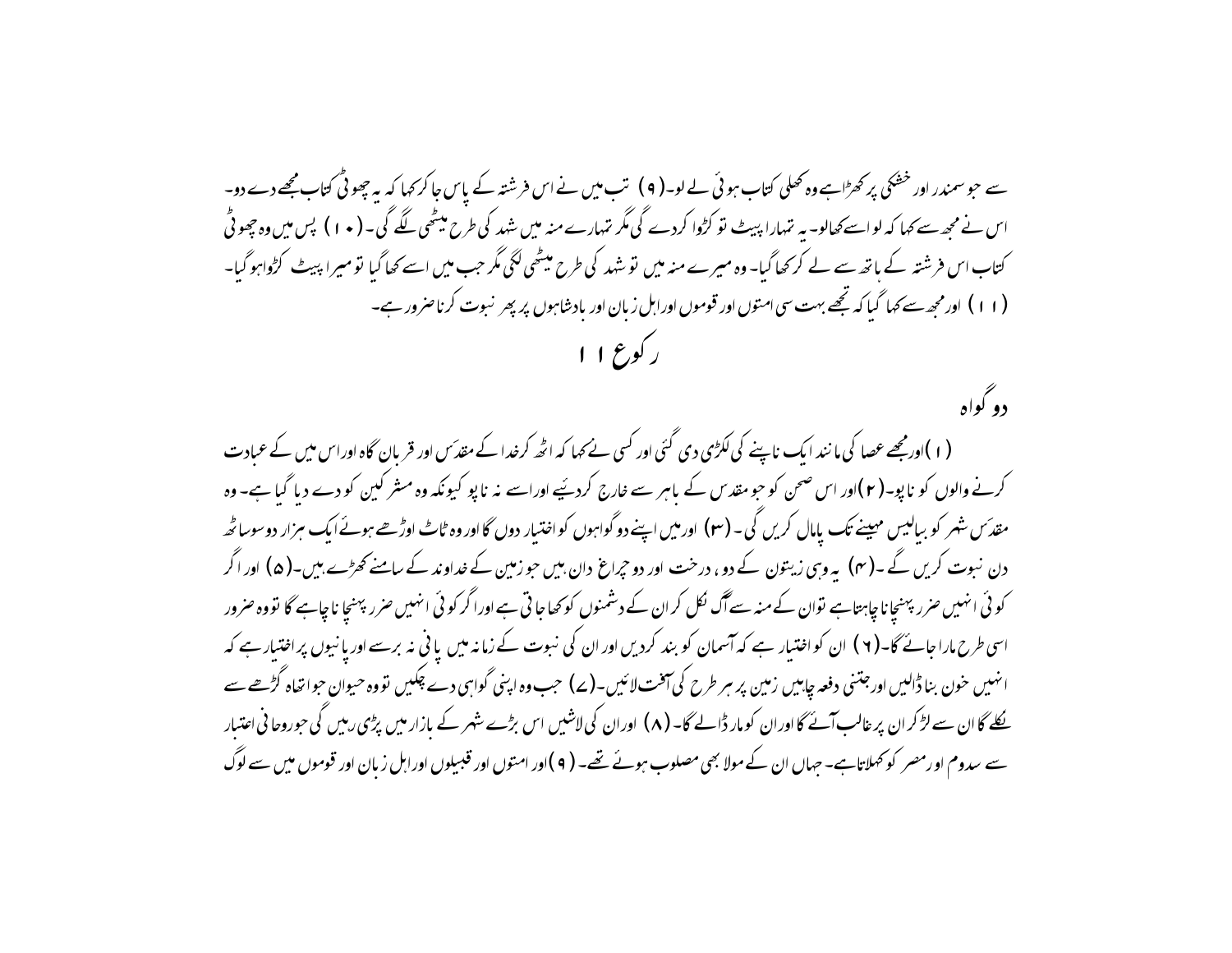ان کی لاشوں کو ساڑھے تین دن تک دیکھتے رہیں گے اوران کی لاشوں کو قسر میں نہ رکھنے دیں گے ۔( • ۱ ) اور زمین کے رہنےوالے ان کے مرنے سے خوشی منائیں گے اور شاد یا نے بچائیں گے اورآبیں میں تحفے بھیجیں گے کیونکہ ان دو نوں نیبیوں نے زمین کے رہنے والوں کو ستایا نفا۔( ۱۱) اور ساڑھے تین دن کے بعد پرورد گار کی طرف سے ان میں زند گی کی روح داخل ہوئی اوروہ اپنے باؤں کے بل کھڑے ہوگئے اوران کے دیکھنے والوں پر بڑا خوف حیا گیا۔ ( ۲ ا ) اورانہیں آسمان پر سے ایک بلند آواز سنائی دی کہ یہاں اوپر آجاؤ- پس وہ بادل پر سوار ہو کر آسمان پر حپڑھ گئے اوران کے دشمن انہیں دیکھ رہے تھے۔(۱۳) پھر اسی وقت ایک بڑا بھونچال آگیا اور شہر کادسواں حصہ گرگیا اوراس بھونچال سے سات ہزار آدمی مرے اور یاقی ڈرگئے اور آسمان کے پرورد گار کی نتمجید کی۔ (۱۴) دوسمراافسوس ہوجکا- دیکھو تیبسراافسوس جلد ہونےوالاہے۔

سا تواں نرسدگا

(۵۱) اور حب ساتویں فرشتہ نے نرسڈگا پھولکا توآسمان پر بڑی آوازیں اس مضمون کی پیدا ہوئیں کہ دنیا کی بادشاہی ہمارے پرورد گار اوراس کے مسح کی ہو گئی اور وہ اید الاآباد یادشاہی کرے گا-(۱۲) اور حپوبیسوں بزر گوں نے حبو پرورد گار کے سامنے اپنے اپنے تخت پر بیٹھے تھےمنہ کے بل گر پرورد گار کوسحدہ کیا۔ (ے ا ) اور یہ کہا کہ اےمولا وآقا ، قادر مطلق حوہےاور حو تعا۔ہم آپ کاشکر کرتے ہیں کیوں کہ آپ نے اپنی بڑی قدرت کو باتھ میں لے کر بادشاہی کی۔( ۱ ۸ ) اور قوموں کو عضہ آیا اور آپ کا عضب نازل ہوااور وہ وقت آپہنچا ہے کہ مرُ دوں کا انصاف کیا جائے اور آپ کے بندوں ، نبیوں ، اور مقدسوں اوران چھوٹے بڑوں کو حوآپ کے نام سے ڈرتے بیں احرویا جانے اور زمین کے تباہ کرنےوالوں کو تباہ کیاجائے۔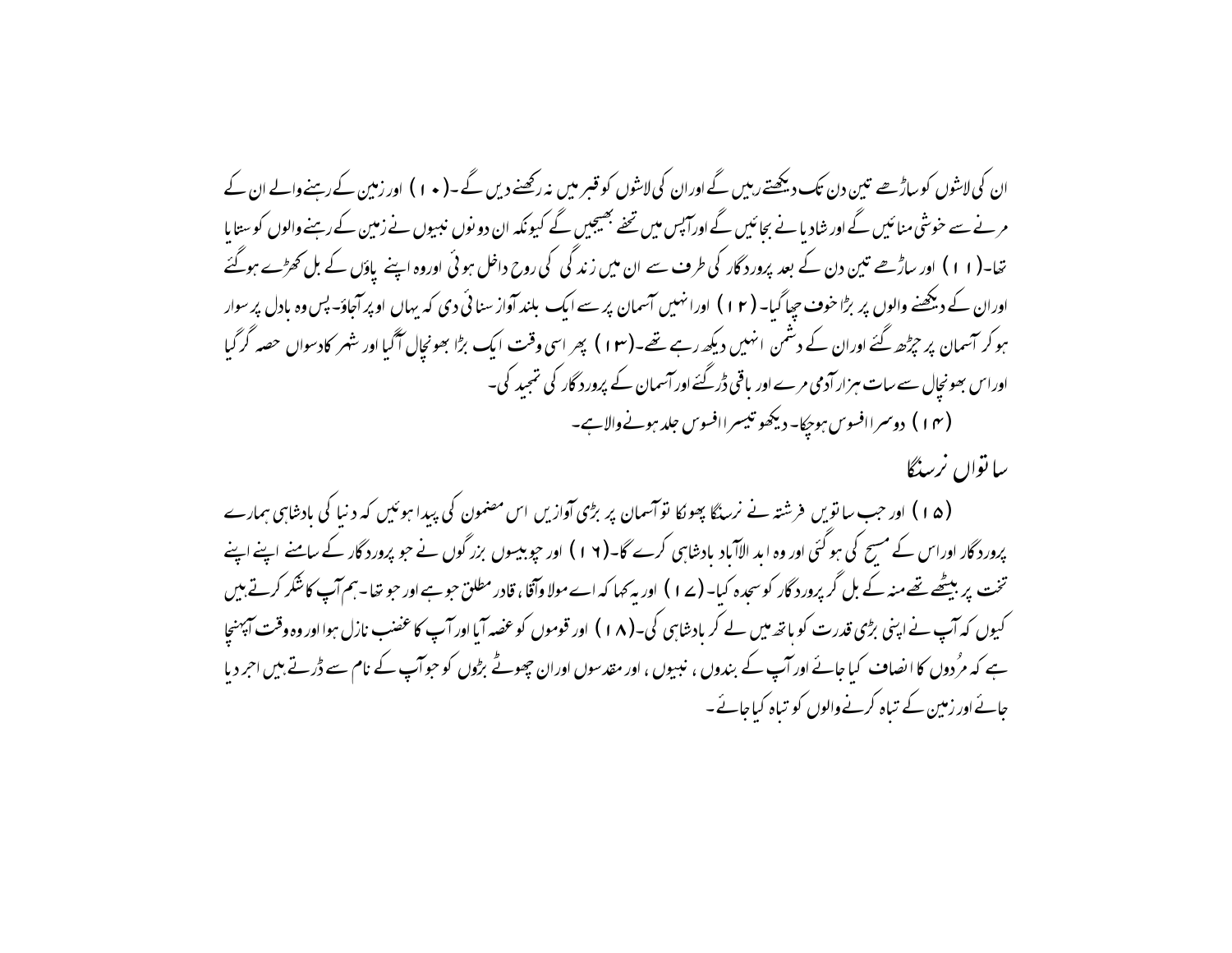## ( ۱۹) اور پرورد گار کامقدس آسمان پر ہے وہ کھولا گیا اوراس کے مقدس میں اس کے عہد کا صندوق دکھا ئی دیااور بجلیاں اور آوازیں اور گرجیں پیدا ہوئیں اور بھونچال آیا اور بڑے اولے پڑے۔ ر کورع ۱۲

عورت اور اژدیا

(۱) پھر آسمان پرایک بڑا نشان دکھائی دیا یعنی ایک عورت نظر آئی حوافتاب کواوڑھے ہوئے تھی اور چاند اس کے باؤں کے نیچے تھا اور بارہ ستاروں کا تاج اس کے سمر پر - ( ۲ ) وہ حاملہ تھی اور درد زہ میں چلاتی تھی اور بچہ جننے کی نکلیف میں تھی-( ۳) پھرایک اور نشان آسمان پر دکھائی دیا یعنی ایک بڑالال اژدیا اس کے سات سمر اور دس سینگ تھے اوراس کے سمروں پر سات تاج۔( س) اوراس کی دم نے آسمان کے تہائی ستارے تھینیج کرزمین پر ڈال دیئیے اور وہ اژدہا اس عورت کے آگے جاکھڑا ہوا حبوجننے کو تھی تاکہ حب وہ جنے تواس کے بیچے کو لگل جائے۔( ۵ ) اور وہ بیٹا جنی یعنی وہ لڑکا حولو ہے کے عصا سے سب قوموں پر حکومت کرے گا اوراس کا بجہ لکامک خدا اوراس کے تخت ، پاس تک پہنچاد پا گیا۔ ( ۲ ) اور وہ عورت اس بیابان کو بھاگ گئی حہاں غدا کی طرف سے اس کے لئے ایک جگہ تبار کی گئی تھی تاکہ وباں ایک ہزار دوسوساٹھ دن تک اس کی پرورش کی جائے۔

(ے) پھر آسمان پر لڑائی ہوئی ۔ میکائیل اوراس کے فرشتےاژدیا سے لڑنے کو لگلے اور اژدیا اور اس کے فرشتے ان سے لڑے۔ ( ۸ )لیکن عالب نہ آئے اوراس کے بعد آسمان پر ان کے لئے جگہ نہ رہی۔( ۹ ) اوروہ بڑا اژدیا یعنی وہی پراناسا سب حبوا بلیس اور شیطان کھلاتا ہے اور سارے حہان کو گھراہ کر دیتا ہے زمین پر گراد ما گیااوراس کے فرشتے بھی اس کے ساتھ گردانے گئے ۔( • ۱ ) پھر میں نے آسمان پر سے یہ بڑی آواز آت سنی کہ اب ہمارے پرورد گار کی نحات ، اور قدرت اور مادشاہی اوراس کے مسح کا اختیار ظاہر ہوا کیونکہ ہمارے ہعا ئیوں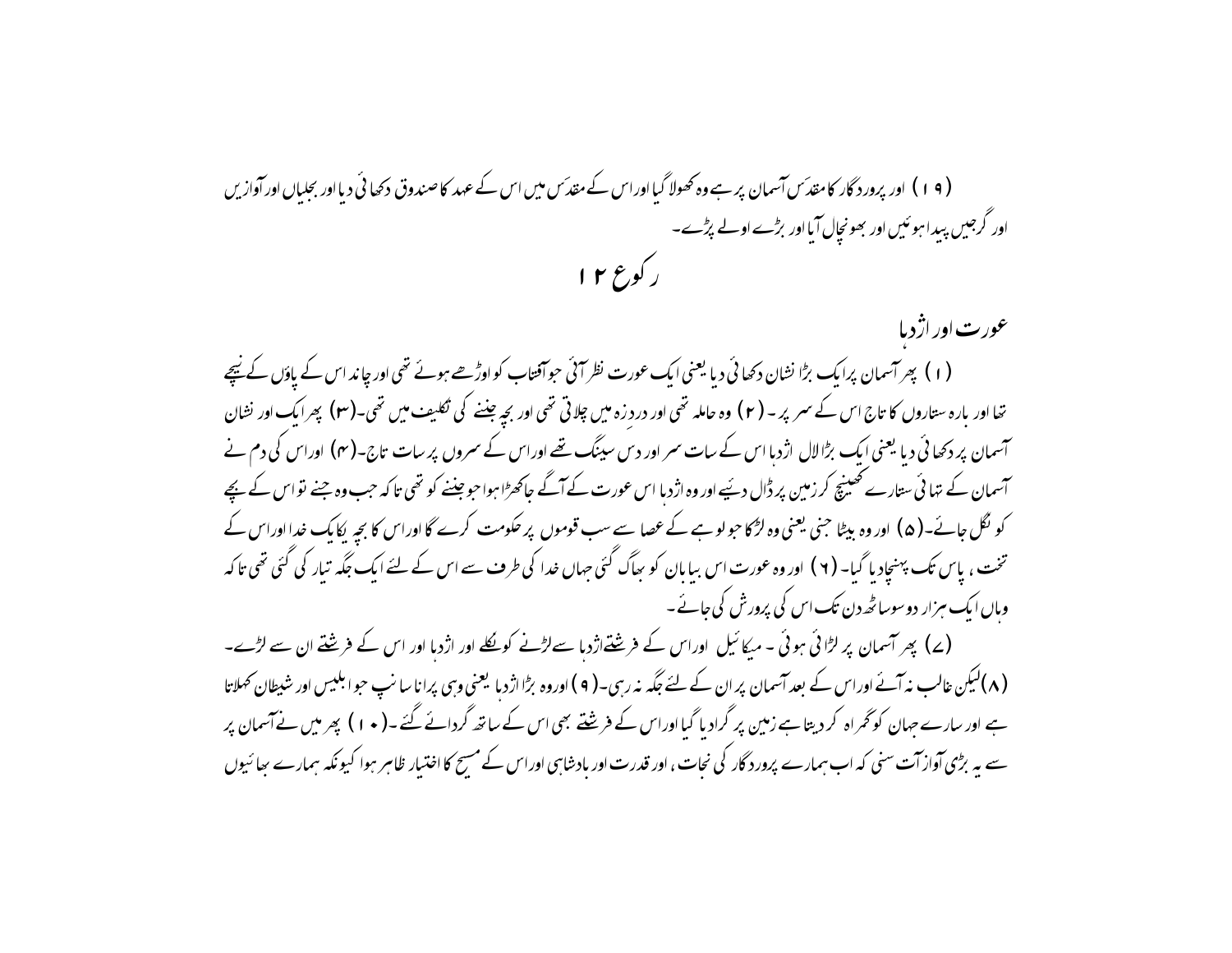پر الزام لگانے والا حبورات دن سمارے پرورد گار کے آگے ان پر الزام لگا یا کرتا ہے گراد یا گیا۔ ( ۱ ۱ ) اور وہ برہ کے خون اوراپنی شہادت کے کلام کے باعث اس پر غالب آئے اور انہوں نے اپنی جان کو عزیز نہ سمجا۔ بہاں تک کہ موت بھی گوارا کی۔ ( ۲ ) پس اے آسما نواور ان کے رہنے والو خوشی مناؤ! اے خشکی اور تری تم پر افسوس! کیونکہ ابلیس بڑے قہر میں تہارے پاس اتر کرآیاہے۔اس لئے کہ جا نتاہے کہ میرا تھوڑا ہی ساوقت یاقی ہے۔

(۱۳) اورجب اژدہانے دیکھا کہ میں زمین پر گراد ہا گیا ہوں تواس عورت کوستا یا حو بیٹا جنی تھی۔(۴ ) اوراس عورت کو بڑے عقاب کے دوپردیئے گئے تا کہ سانپ کے سامنے سے اڑ کر بیابان میں اپنی اس جگہ پہنچ جائے جہاں ایک زمانہ اور زمانوں اور آدھے زمانہ تک اس کی پرورش کی جائے گی۔( ۵ ا ) اور سانپ نے اس عورت کے پیچھے اپنے منہ سے ندی کی طرح یا فی ہہایا تاکہ اس کواس ندی سے بہادے۔(۱۲) مگر زمین نےاس عورت کی مدد کی اور اپنامنہ کھول کراس ندی کو پی لباحواژدبا نے اپنےمنہ سے ہہائی تھی۔(۲۷) اوراژدبا کوعورت پر عضہ آیااوراس کی باقی اولاد سے حوخدا کے صحموں پر عمل کر تی ہے سید نامسح کی شہادت دینے پر قائم ہے لڑنے کو گیا۔ ر کوع ۳ ا

دوحيوان (۱) اورسمندر کی ریت پر حاکھڑاہوا۔ اور میں نے ایک حیوان کو سمندر میں سے لُکلتے ہوئے دیکھا۔اس کے دس سپنگ اور سات سمر تھے اور اس کے سپنگوں پر دس تاج اور اس کے سمروں پر کفر کے نام لکھے ہوئے تھے۔( ۲ ) اور حبوحیوان میں نے دیکھا اس کی شکل تپیندوے کی سی تھی اور پاؤں ریچھ کے سے اورمنہ بہر کاسا اوراس اژدہا نے اپنی قدرت اوراپنا تخت، اور بڑااختبار اسے دے دیا۔(۲۰) اورمیں نے اس کے سمروں میں سے ایک پر گویا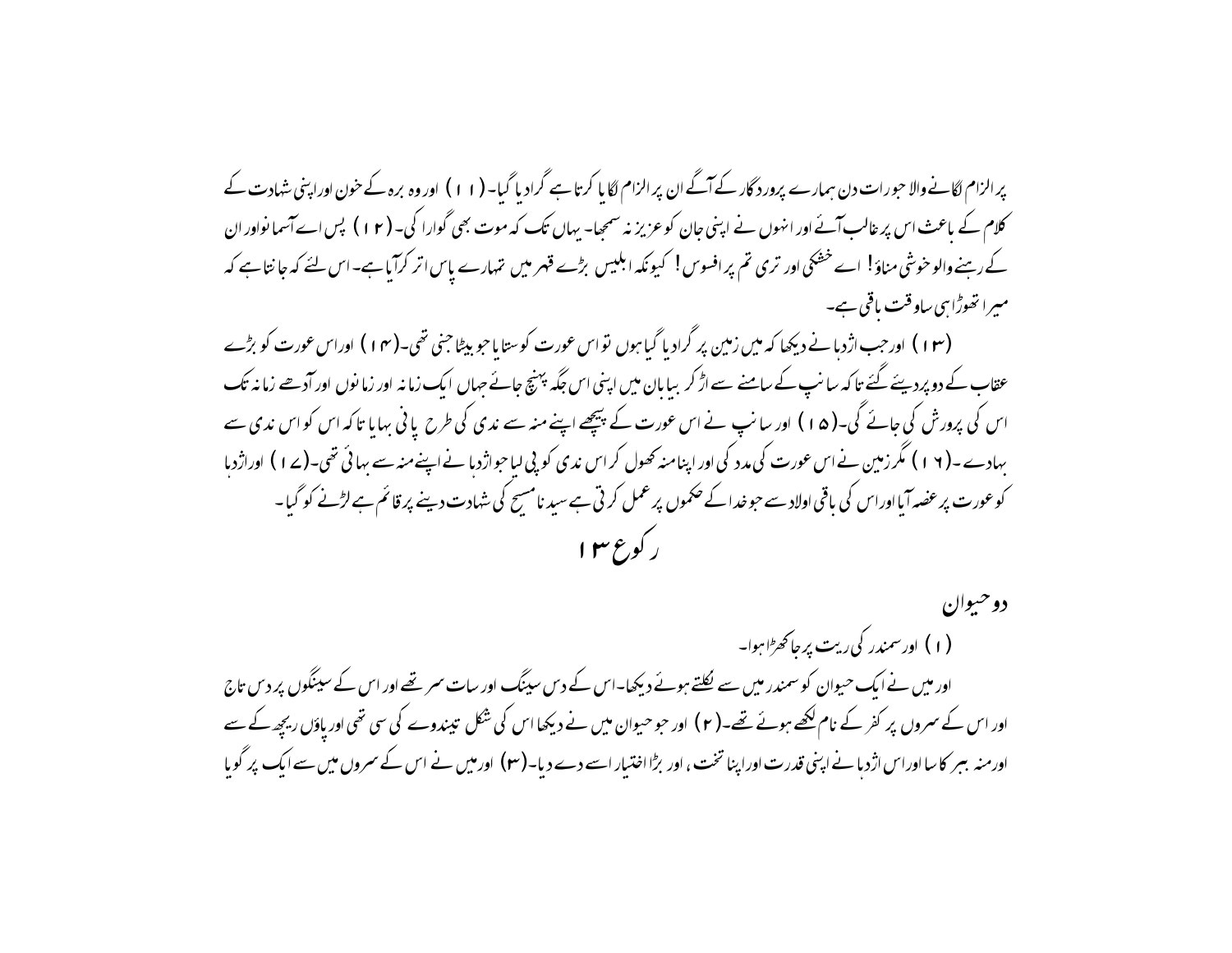زخم کاری لگا ہوا دیکھامگر اس کا زخم کاری احیا ہوگیا اورساری د نیا تعجب کرتی ہوئی اس حیوان کے پیچھے بیچھے ہولی۔ (مہ)اور حیونکہ اس اژدیا نے اپنا اختیار اس حیوان کو دے دیا تھا اس لئے انہوں نے اژدیا کی پرستش کی اوراس حیوان کی بھی یہ <sub>ک</sub>ھہ کر پرستش کی کہ اس حیوان کی ما نند کون ہے ؟ کون اس سے لڑسکتاہے ؟ ( ۵ ) اور بڑے بول بولنے اور کفر بکنے کے لئے اسے ایک منہ دیا گیا اوراسے بیالیس مہینے تک کام کرنے کا اختیار دیا گیا۔ ( ۲ )اوراس نے خدا کی نسبت کفر بکنے کے لئے منہ کھولا کہ اس کے نام اور اس کے خیمہ یعنی آسمان کے رہنے والوں کی نسبت کفر بکے۔(ے) اور اسےاختیار دیا گیا کہ مقدسوں سے لڑے اوران پر غالب آئے اور اسے مبر قبیلہ اورامت اورابل زبان اور قوم پر اختیار دیا گیا۔(۸) اور زمین کےوہ سب رہنےوالے حٖن کے نام اس برہ کی کتاب حیات میں لکھے نہیں گئے حو بنای عالم کےوقت سے ذمح ہواہےاس حیوان کی پرستش کریں گے۔

( ۹ ) حس کے کان ہوں وہ سے ۔( • ۱ ) حس کو قید ہونے والی ہے وہ قید میں پڑے گا۔حو کوئی تلوار سے قتل کرے گا وہ صرور تلوار سے قتل کیا جائے گا ۔مقدسوں کے صبر اور ایمان کا یہی موقع ہے۔(۱۱) پھرمیں نے ایک اور حیوان کو زمین میں سے نکلتے ہوئے دیکھا۔اس کے برہ کے دوسپئک تھے اوراژدہا کی طرح بولتا تھا۔ ( ۲ ا ) اور یہ پہلے حیوان کا سارااختیار اس کے سامنے کام میں لاتا تھا اور زمین اوراس کے رہنے والوں سے اس پہلے حیوان کی پرستش کراتا تھا حس کا زخم کاری احیا ہو گیا تھا۔ (۱۳) اور وہ بڑے بڑے نشان دکھاتا تھا-یہاں تک کہ آدمیوں کے سامنے آسمان سے زمین پرآگ نازل کردیتا تھا۔ (۱۴) اور زمین کے رہنے والوں کو ان نشانوں کے سبب سے حن کے اس حیوان کے سامنے دکھانے کا اس کواختیار دیا گیا تھا اس طرح گھراہ کردیتا تھا کہ زمین کے رہنےوالوں سے کھتا تھا کہ جس حیوان کے تلوار لکی تھی اور وہ زندہ ہو گیا اس کا بُت بناؤ۔ ( ھ ۱ ) اوراسے اس حیوان کے بُت میں روح پھونکنے کا اختیار دیا گیا تا کہ وہ حیوان کا بُت بولے بھی اورجتنے لوگ اس حیوان کے بُت کی پرستش نہ کریں ان کو قتل بھی کرائے ۔ (١٧ ) اوراس نے سب چھوٹے بڑوں دولت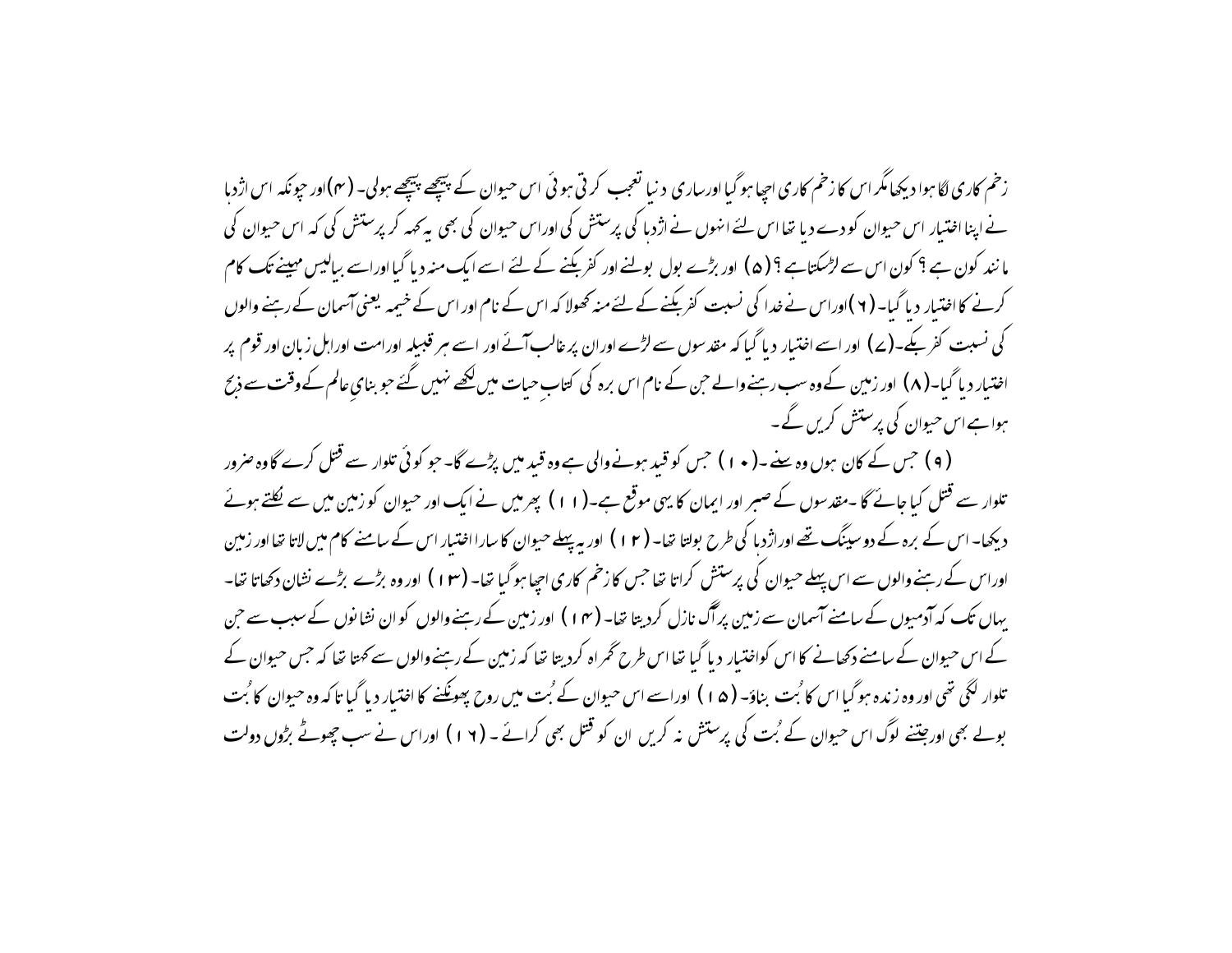مندوں اور غریبوں ، آزادوں اور غلاموں کے دہنے باتھ یا ان کے ماتھے پر ایک ایک حیاب کرادی۔ (۲۱۷) تاکہ اس کے سواحس پر نشان یعنی اس حیوان کا نام یا اس کے نام کا عدد ہو اور کوئی خریدو فروخت پنہ کرسکے ۔ (۱۸) حکمت کا یہ موقع ہے۔ حوسمجھ رکھتاہے وہ اس حیوان کاعدد کُن لے کیوں کہ وہ آدمی کاعدد ہے اوراس کاعدد حیھ سوچھیاسٹھ ہے۔ ر کورع ۱۴

برہ اوراس کے لوگ (۱) پھر میں نے لگاہ کی نو کیا دیکھتا ہوں کہ وہ برہ صیون کے یہاڑ پر کھڑا ہے اور اس کےساتھ ایک لاکھ جوالیس ہزار شخص بیں حن کے ماتھے پر اس کا اوراس کے باپ کا نام لکھا ہواہے۔ ( ۲ ) اورمجھے آسمان پر سے ایک ایسی آواز سنائی دی حبوزور کے پانی اور بڑی گرج کی سی آواز تھی اور حبو آواز میں نے سنی وہ ایسی تھی جیسے بربط نواز بربط بجاتے ہوں۔(۳) وہ تخت کےسامنے اور چاروں جان داروں اور بزر گوں کے آگے گو یا ایک نیا گیت گارہے تھے اوران ایک لاکھ حیوالیس ہزار شخصوں کے سواحبو د نیامیں سے خرید لئے گئے تھے کوئی اس گیت کو نہ سیکھ بیکا- (۴) یہ وہ بیں حو عور نوں کے ساتھ آلودہ نہیں ہوئے بلکہ کنوارے بین۔ یہ وہ بیں حو برہ کے پیچھے پیچھے چلتے ہیں-حہاں تھمیں وہ جاتاہے۔ یہ خدا اور برہ کے لئے پہلے پھل ہونے کے واسطے آدمیوں میں سے خرید لئے گئے بیں۔ ( ۵ ) اوران کےمنہ سے کبھی حصوٹ نہ لکلا تھاوہ بے عیب، پیں۔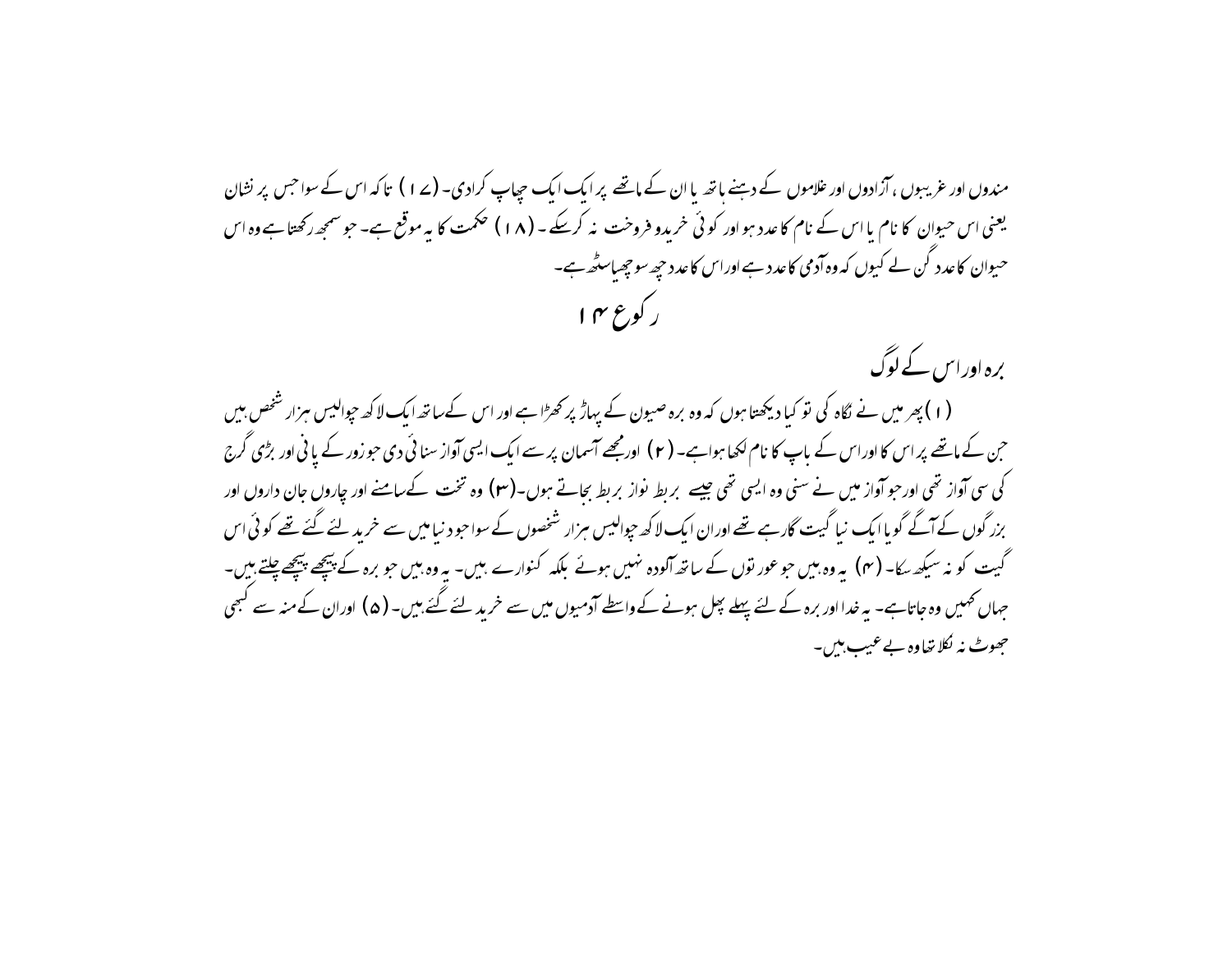تین فرشتے

( ۲ ) پھر میں نے ایک اور فرشتہ کوآسمان کے بیچ میں اڑتے ہوئے دیکھا جس کے پاس زمین کے رہنے والوں کی ہر قوم اورقببیله اور اہل زبان اور امت کے سنانے کے لئے ایدی خوشخبری تھی۔(ے)اوراس نے بڑی آواز سے کہا کہ خدا سے ڈرو اوراس کی تمجید کروکیوں کہ اس کی عدالت کاوقت آپہنچاہے اوراسی کی عمادت کروجس نے آسمان اور زمین اور سمندر اور یا ٹی کے چشے پیدا کئے ۔ (۸) پھراس کے بعد ایک اور دوسرا فرشتہ بہ <sub>ک</sub>ھتا ہوا آما کہ گرپڑا۔ وہ بڑا شہر یابل گرپڑا <sup>ج</sup>س نے اپنی حرام کاری کی عضبناک مے تمام قوموں کو پلائی ہے۔

( ۹ ) بھران کے بعدایک اور تیسرے فرشتہ نے آکر بڑی آواز سے کہا کہ حو کو ئی اس حیوان اور اس کے بُت کی پرستش کرے اور اپنے ماتھے مااپنے پاتھ پراس کی حیاب لے لے۔( • ۱ ) وہ خدا کے قہر کی اس خالص مے کو پئے گاحواس کے عضب کے پبالے میں بھری گئی ہے اور پاک فرشتوں کے سامنے اور برہ کے سامنے آگ اور گندھک کے عذاب میں مبتلاہو گا - ( ۱ ۱ ) اوران کے عذاب كا دحواں ابدالاآباد اٹھتا رہے گا حواس حیوان اوراس کے بُت کی پرستش کرتے ہیں اور حواس کے نام کی حیاب لیتے ہیں ان کو رات دن چین نہ ملےگا-(۱۲) مقدسوں یعنی خدا کے صحموں پر عمل کرنے والوں اور سید نامسح پر ایمان رکھنے والوں کو صبر کا یہی موقع ہے۔

(۱۳) پھر میں نے آسمان میں سے یہ آواز سنی کہ لکھ! مبارک بیں وہ مرُدے حواب سے مولا میں مرتے ہیں ۔ روح فرماتا ہے بیٹنگ! کیونکہ وہ اپنی محنتوں سےآرام یائیں گے اوران کے اعمال ان کے ساتھ ساتھ ہوتے ہیں۔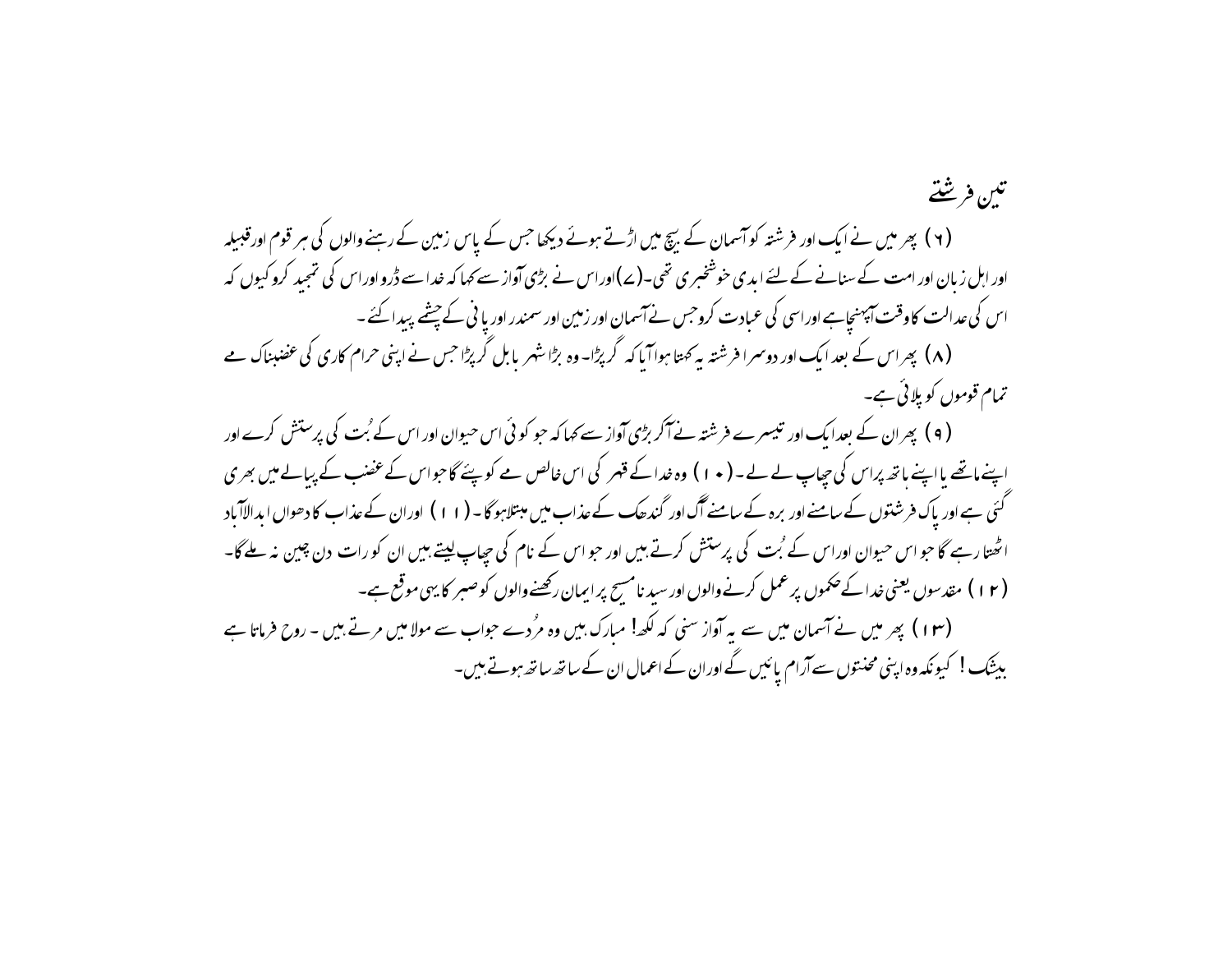## فصل کی کٹائی

(۱۴) بھر میں نے لگاہ کی تو کیا دیکھتا ہوں کہ ایک سفید یادل ہے اوراس بادل پر آدم زاد کی مانند کوئی بیٹھا ہے جس کے سر پرسونے کا تاج اورباتھ میں تیز درانتی ہے۔ ( ھ ا ) پھرامک فرشتہ نے مقدس سے لکل کر اس بادل پر بیٹھے ہوئے سے بڑی آواز کے ساتھ یکار کر <sub>ک</sub>ماکہ اپنی درانتی چلا کر کاٹ کیوں کہ کاٹنے کاوقت آگیا ۔اس لئے کہ زمین کی فصل بہت یک گئی ۔ ( ۱ ۲ ) پس حو مادل پر بیٹھا تھا اس نے اپنی درا نتی زمین پر ڈال دی اور زمین کی فصل کٹ گئی۔

پھر ایک اور فرشتہ اس مقدس میں سے لکا حبواسمان پر ہے۔ اس کے پاس بھی تبیز درانتی تھی۔(۱۸) پھر ایک ایک اور فرشتہ قربان گاہ سے لکلاحس کا آگ پر اختیار تھا۔اس نے تیمز درانتی والے سے بڑی آواز سے کہا کہ اپنی تیمز درانتی چلا کر زمین کے انگور کے درخت کے کچھے کاٹ لے کیونکہ اس کے انگور پالکل بک گئے ہیں۔ ( ۹ ا ) اور اس فرشتہ نے اپنی درانتی زمین پر ڈالی اور زمین کے انگور کے درخت کی فصل کاٹ کر خدا کے قہر کے بڑے حوص میں ڈال دی۔( + ٢) اور شہر کے ماہر اس حوص میں انگور روندے گئے اور حوص میں سے اتنا خون نکلا کہ گھوڑوں کی نگاہوں تک بہنچ گیا اور سولہ سو فر لانگ تک یہ نکلا۔ ر کوع ۱۵

فرشتے آخری آفتوں کے ساتھ (۱) بھر میں نےآسمان پرا یک اور بڑا عجیب نشان یعنی سات فرشتے ، سا توں بھجلی آفتوں کو لئے ہوئے دیکھے کیونکہ ان آفتوں پر خدا کا قہر ختم ہو گیاہے۔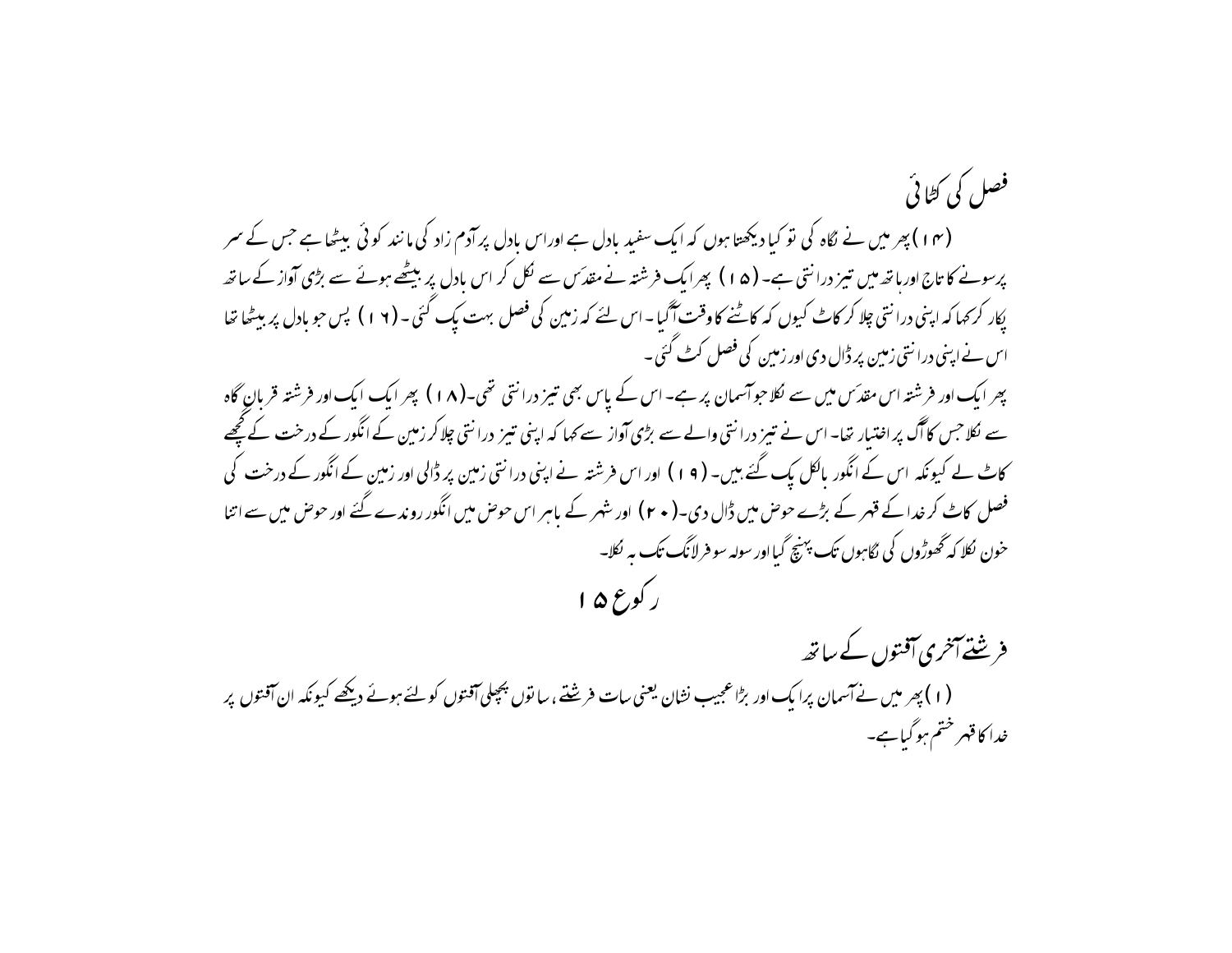( ۲ ) پھر میں نے شیشہ کا ساایک سمندر دیکھا جس میں آگ ملی ہوئی تھی اور حواس حیوان اوراس کے بُت اوراس کے نام کےعدد پر غالب آئے تھے ان کو اس شیشہ کے سمندر کے پاس پرورد گار عالم کی بر بطیں لئے کھڑے ہوئے دیکھا۔(۳) اور وہ پرورد گار کے بندہ حصرت موسیٰ کا گیت اور برہ کا گیت گا گا کرکھتے تھے اے مولا!قادر مطلق آپ کے کام بڑے اور عجیب بیں۔ اے ازلی باشاہ! آپ کی راہیں راست اور درست بیں۔ ( مہ) اے مولا! کون آپ سے نہ ڈرے گا ؟ کون آپ کے نام کی تہجید نہ کرے گا؟ کیونکہ صرف آپ ہی قدوس بیں اور سب قومیں آکر آپ کے سامنے سحدہ کریں گی کیونکہ آپ کے انصاف کے کام ظاہر ہوگئے بیں۔

(۵) ان یا توں کے بعد میں نے دیکھا کہ شہادت کے خیمہ کامقدس آسمان میں کھولا گیا- (۲)اور وہ سا توں فرشتے حن کے پاس ۔<br>انتشیں تھیں اور آمدار اور جیک دار حواہر سے آراستہ اور سینوں پر سنہری سینہ بند پاندھے ہوئے مقدس سے نکلے ۔(ے)اوران چاروں جانداروں میں سے ایک نے سات سونے کے پیالے ایدالاآباد زندہ رہنے والے غدا کی قہر سے بھرے ہوئے ان سا نوں فرشتوں کو دئے۔(۸)اور پرورد گار کی بزر گی اور اس کی قدرت کے سبب سے مقدسَ دھوئیں سے بھر گیا اورجب تک ان ساتوں فرشتوں کی ساتوں سفتیں ختم نہ ہوچکیں کوئی اس م<sub>قد</sub>س میں داخل نہ ہوسکا۔ ر کورع ۱ ۱

پرورد گار کے قہر کے پیالے (۱) پھر میں نے مقدّس میں سے کسی کو بڑی آواز سے ان سا نوں فرشتوں سے بہ کھتے سنا کہ جاؤ- غدا کے قہر کے سا نوں یہالوں کو زمین پر الٹ دو۔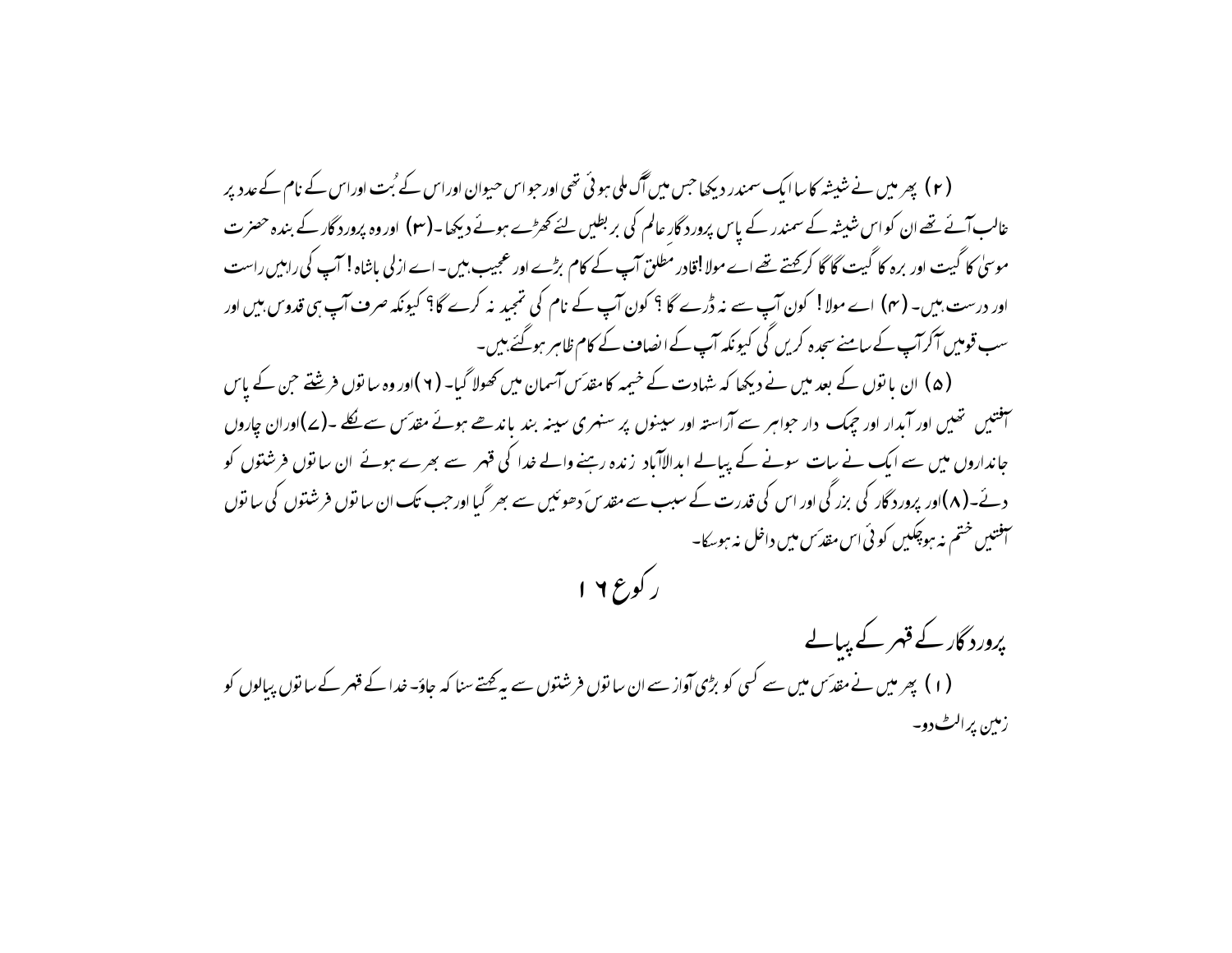(۲) پس پہلے نے جا کراپنا پبالہ زمین پر اُلٹ دیا اور حن آدمیوں پر اس حیوان کی حیاب تھی اور حبواس کے بُت کی پرستش کرتے تھے ان کے ایک براُ اور نگلیف دینے والا ناسور پیدا ہو گیا۔

(۳) اور دوسرے نے اپنا پیالہ سمندر میں الٹااور وہ مردے کا ساحون بن گیااور سمندر کے سب جاندار مرٹئے۔ (۴) اور تیسرے نے اپنا پیالہ دریاؤں اوریانی کے حیثموں پر الٹا اور وہ خون بن گئے ۔(۵) اور میں نے یانی کے فرشتہ کو بہ تھتے ہوئےسنا کہ اے قدوس! حبوہے اور حبو تھا توعادل ہے کہ نونے یہ انصاف کیا- ( ۲ ) کیونکہ انہوں نے مقدسوں اور نبیوں کاحنون بہایا تھا اور نونے انہیں خون پلایا- وہ اسی لائن ہیں- (ے) پھر میں نے قربان گاہ میں سے یہ آواز سنی کہ اےمولاخدا قادر مطلق! بیٹنک آپ کے فیصلے درست اور راست بیں۔

(۸)اور ح<u>بوتھ</u>ے نے اپنا پیالہ سورج پر الٹا اور اسے آدمیوں کواگ سے جعلس دینے کا اختیار دیا گیا۔(۹) اور آدمی سخت گرمی سے جعلس گئے اور انہوں نے رب العالمین کی نسبت کفر پکا حبوان آفتوں پر اختیار رکھتا ہے اور نوبہ نہ کی کہ اس تمجید کرتے۔

( • ۱ ) اور پانچویں نے اپناپیالہ اس حیوان کے تخت پر الٹا اوراس کی بادشاہی میں اندھیرا جیا گیا اور درد کے مارے لوگ اپنی زیانیں کاٹنے لگے۔(۱۱) اوراپنے دکھوں اور ناسوروں کے باعث آسمان کے رب کی نسبت کفر بکنے لگے اوراپنے کاموں سے نوبہ نہ کی۔ (۱۲) اورچھٹے نے اپنا پیالہ بڑے دریا یعنی فرات پر الٹااوراس کا یا ٹی سو کھ گیا تاکہ مشرق سے آنے والے بادشاہوں کے لئے راہ تبار ہوجائے ۔ (۱۳) پھر میں نے اس اژدبا کے منہ سے اوراس حیوان کےمنہ سے اور اس جھوٹے نبی کے منہ سے تین ناپاک روحیں مینڈ کوں کی صورت میں لکلتے دیکھیں۔( ۱ م ) یہ شیاطین کی نشان دکھانے والی روحیں بیں حوقادر مطلق غدا کے روز عظیم کی لڑائی کے واسطے جمع کرنے کے لئے ساری دنیا کے بادشاہوں کے پاس لکل کرجاتی ہیں۔ ( ۵ ا ) (دیکھومیں حپور کی طرح آتا ہوں۔مبارک وہ ہے حوجا گتا ہے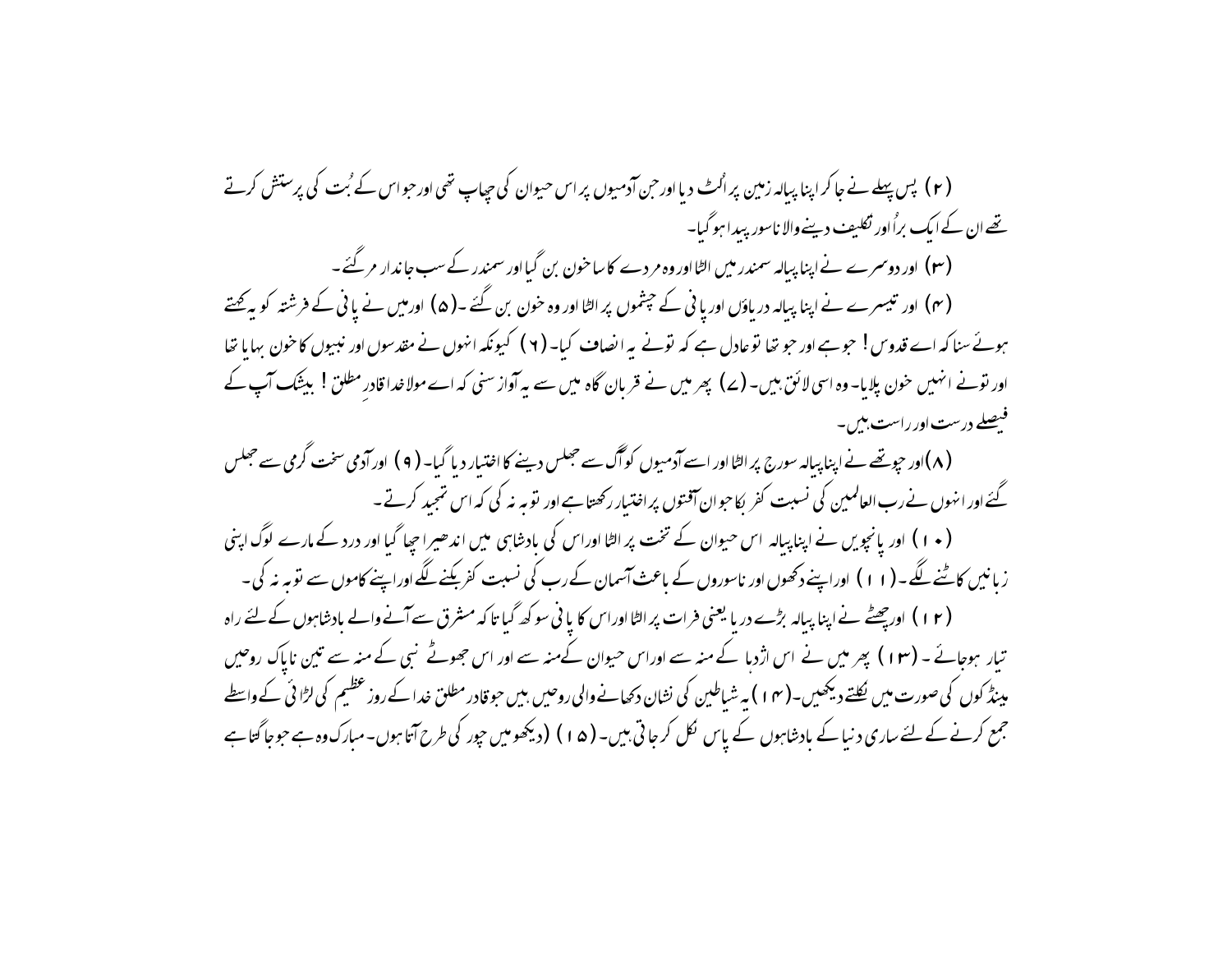اورا پنی یوشاک کی حفاظت کرتا ہے تا کہ ننگا نہ پھرے اور لوگ اس کی برہنگی نہ دیکھیں۔)(۱۶۱)اورانہوں نے ان کواس جگہ جمع کیا جس کا نام عسرا ئی میں ہرمجدون ہے۔

(ے ۱ ) اور سا نویں نے اپنا پیالہ ہوا پر الٹا اور مقدس کے تخت کی طرف سے بڑے زور سے بہ آواز آئی کہ ہوجکا۔(۱۸ ) پھر بجلیاں اور آوازیں اور گرجیں پیدا ہوئیں اورایک ایسا بڑا بھونچال آیا کہ حب سے انسان زمین پر پیدا ہوئے ایسا بڑا اور سخت بھونچال کسجی نہ آیا تھا-( ۹ ا ) اوراس بڑے شہر کے تین گلڑے ہوگئے اور قوموں کے شہر گر گئے اور بڑے شہر پابل کی خدا کے پاں باد ہوئی تاکہ اسے اپنے سخت عضب کی ہے کا جام پلائے۔ ( • ۲ ) اور ہر ایک ٹا پواپنی جگہ سے ٹل گیا اور پہاڑوں کا پتہ نہ لگا۔ ( ۲ ۲ ) اور آسمان سے آدمیوں پر من من بھر کے بڑے بڑے اولے گرے اور حیونکہ یہ آفت نہایت سخت تھی اس لئے لوگوں نے اولوں کی آفت کے ماعث خدا کی نسبت کفریکا-ر کوع ہے ا

بڑی کسی (طوائف)

(۱) اور ان سا نوں فرشتوں میں سے حن کے پاس سات پہالے تھے ایک نے آگر مجھ سے ہہ کہا کہ ادھرآؤ۔ میں تہیں اس بڑی ۔<br>کسبی کی سمزا دکھاؤں جو بہت سے پانیوں پر بیٹھی ہوئی ہے۔ ( ۲ ) اور جس کے ساتھ زمین کے بادشاہوں نے حرام کاری کی تھی اور زمین کے رہنے والے اس کی حرام کاری کی مے سے متوالے ہوگئے تھے۔ (۳) پس وہ مجھے روح میں جنگل کو لے گیا۔وہاں میں نے قرمزي رنگ کے حیوان پر حو کفر کے ناموں سے لیا ہوا تھا اور حس کے سات سمر اور دس سینگ تھے ایک عورت کو بیٹھے ہوئے دیکھا۔(مہ) یہ عورت ارعوا فی اور قر مزی لباس پہنے ہوئے اور سونے اور حواہر اور مو تیوں سے آراستہ تھی اورایک سونے کا پبالہ مکروبات یعنی اس کی حرامکاری کی ناپاکیوں سے بھراہوااس کے ہاتھ میں تھا۔ ( ۵ ) اوراس کے ماتھے پر یہ نام لکھاہوا تھا۔ راز۔ بڑا شہر بابل، کسبیوں اور زمین کی مکروبات کی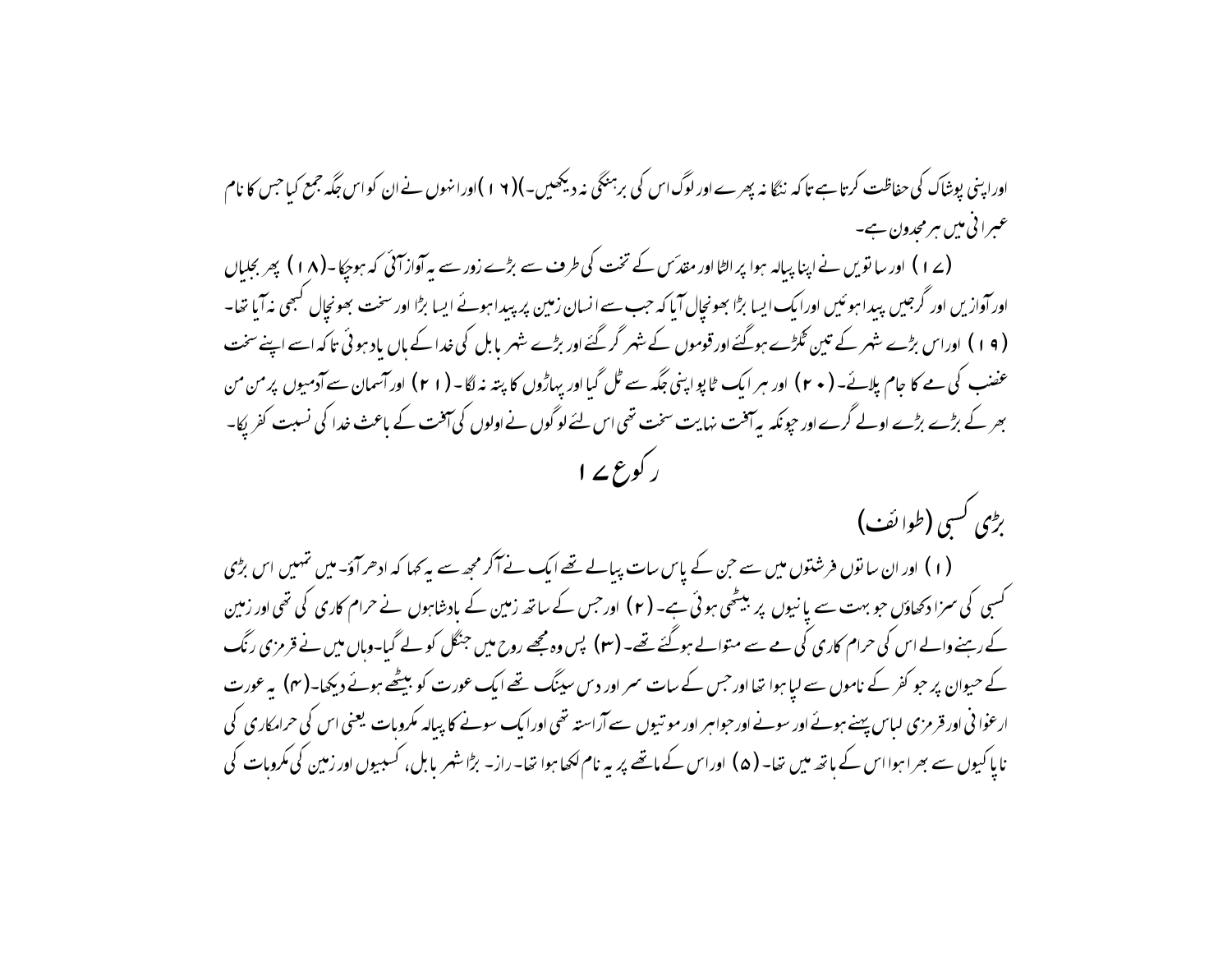ماں۔ ( ۲ ) اورمیں نے اس عورت کو مقدسوں کا حون اور سید نامسح کے شہدوں کا حون پینے سے متوالا دیکھا اوراسے دیکھ کرسخت حبیران ہوا۔(ے)اس فرشتہ نے مجھ سے کہا تم حبیران کیوں ہوگئے ؟ میں اس عورت اور اس حیوان کا حبں پر وہ سوار ہے اور حبں کے سات سمر اور دیں سینگ بیں تہیں راز بتاتاہوں۔ (۸) یہ حو تم نے حیوان دیکھا یہ پہلے تم تھے مگر اب نہیں ہواورآئندہ اتفاہ گڑھے سے لکل کر ہلاکت میں پڑو گے اور زمین کے رہنے والے حن کے نام بنائ عالم کے وقت سے کتاب حیات میں لکھے نہیں گئے اس حیوان کا بہ حال دیکھ کر کہ پہلے تھااوراب نہیں اور پھر موحود ہو جانے گا تعجب کروگے۔ ( ۹ ) یہی موقع ہے اس ذہن کا حس میں حکمت ہے۔ وہ سا نوں سر سات یہاڑ بیں حن پروہ عورت بیٹھی ہوئی ہے۔( • ۱ ) اور وہ سات بادشاہ بھی بیں پانچ نو ہوچکے بیں اورایک موحود ہے اورایک ابھی آیا نہیں اور حب ۔<br>ائے گا تو تحیر عرصہ تک اس کا رہنا صرور ہے۔(۱۱) اور حبو حیوان پہلے تھا اوراب نہیں وہ آٹھواں ہے اوران ساتوں میں سے پیدا ہوا اورہلاکت میں پڑے گا۔ ( ۲ ا ) اوروہ دس سینگ حو تم نے دیکھے دس بادشاہ بیں۔ ابھی تک انہوں نے بادشاہی نہیں یائی مگراس حیوان کے ساتھ گھڑی بھر کے واسطے پادشاہوں کا سااختیار پائیں گے۔ (۱۳) ان سب کی ایک ہی رائے ہوگی اوروہ اپنی قدرت اور اختیار اس حیوان کے دے دیں گے۔(۱۴) وہ برہ سے لڑیں گے اور برہ ان پر غالب آئے گا کیونکہ وہ مولاؤں کے مولا بیں اور بادشاہوں کے بادشاہ بیں اور حبو بلائے ہوئے اور بر گزیدہ اور وفادار ان کے ساتھ بیں وہ بھی غالب آئیں گے ۔ ( ۵ ا ) پھر اس نے محیر سے کہا حبو یا نی تم نے دیکھے حن پر کسپی بیٹھی ہے وہ امتیں اور گروہ اور قومیں اور اہل زیان بیں۔(۱۶)اور حبودس سینگ تم نے دیکھے وہ حیوان اس کسپی سے عداوت رکھیں گے اوراسے بیکس اور ننگا کردیں گے اوراس کا گوشت کھاجائیں گے اوراس کوآگ میں جلاڈالیں گے ۔(ے ا ) کیونکہ پرورد گار ان کے دلوں میں یہ ڈالیں گے کہ وہ اسی کی رائ پر چلیں اور حب تک کہ پرورد گار کی باتیں پوری نہ ہولیں وہ متفق الرای ہو کراپنی بادشاہی اس حیوان کودے دیں۔ (۱۸) اور وہ عورت حس تم نے دیکھاوہ بڑا شہر ہے حوزمین کے بادشاہوں پر حکومت کرتا ہے۔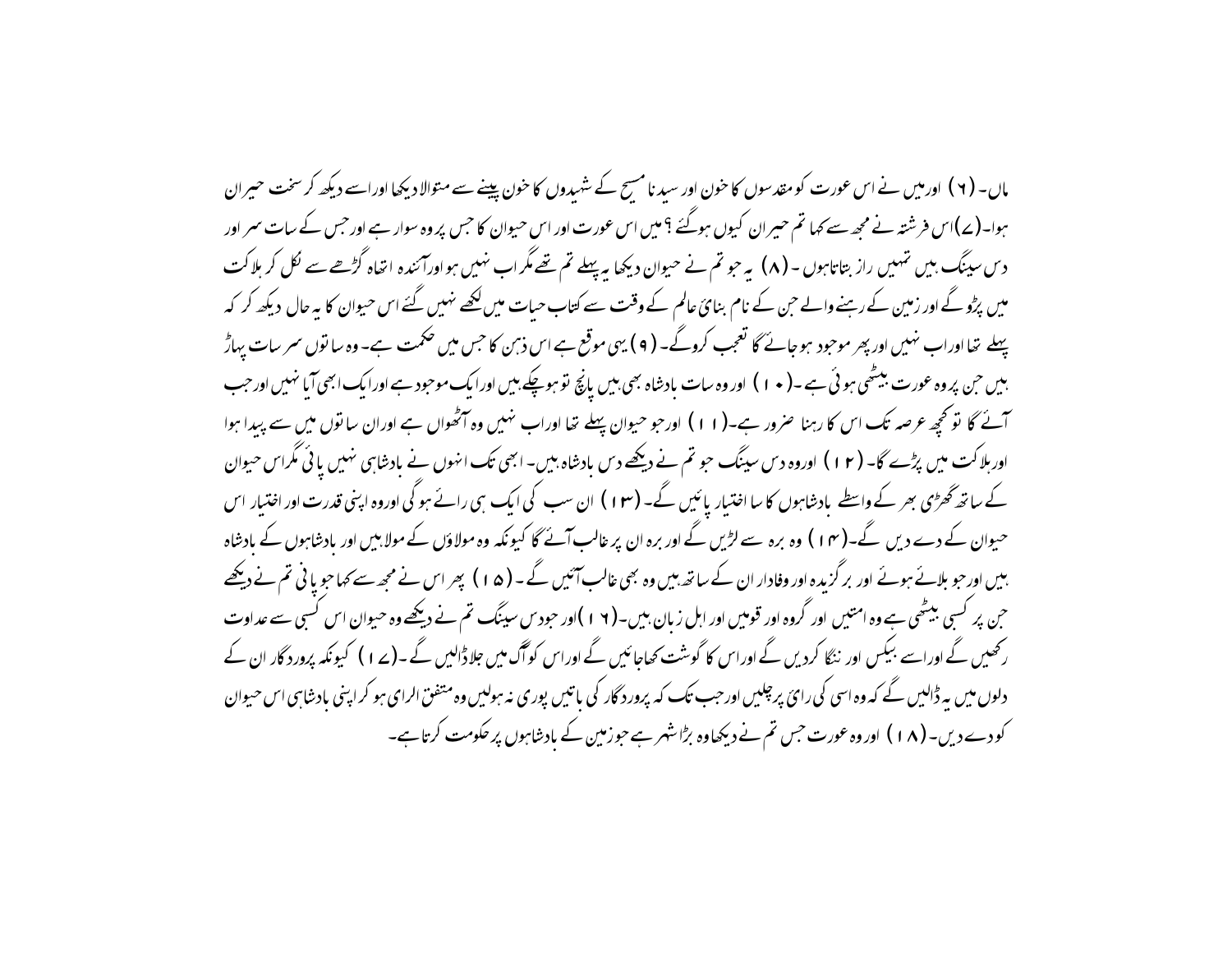ر کوع ۱۸ یا بل گرپڑا (۱) ان یا نوں کے بعد میں نے ایک اور فرشتہ کوآسمان پر سے اترتے دیکھا جسے بڑا اختیار تھا اور زمین اس کی بزر گی سے روشن ہو گئی۔( ۲ ) اس نے بڑی آواز سے چلا کر <sub>ک</sub>ما کہ گر پڑا۔ بڑا شہر مابل گر پڑا اور شاطین ، کامسکن اور ہر ناپاک روح کا اڈا اور ہر ناپاک اور مگروہ پرندہ کااڈاہوگیا۔ (۳) کیونکہ اس کی حرام کاری کی عضبناک ہے کے باعث تمام قومیں گر گئی بیں اور زمین کے بادشاہوں نے اس کے ساتھ حرام کاری کی ہے اور د نیا کے سودا گراس کےعیش وعسٹرت کی بدولت دولت مند ہوگئے ۔ ( مہ) پھر میں نے آسمان میں کسی اور کو یہ کھتے سنا کہ اے میری امت کے لوگوں! اس میں سے نکل آؤ تا کہ تم اس کے گناہوں میں

سٹریک نہ ہواوراس کی آفتوں میں سے کوئی تم پر مہ آجائے۔( ۵ ) کیونکہ اس کے گناہ آسمان تک پہنچ گئے ہیں اور اس کی بد کارباں خدا کو باد آگئی بیں۔( ۲ ) جیسا اس نے کیاویسا ہی تم بھی اس کے ساتھ کرواور اسے اس کے کاموں کا دو چند بدلہ دو۔ جس قدر اس نے پیالہ بھرا تم اس کے لئے دؒ گنا بھر دو۔(ے)جس قدر اس نے اپنےآپ کو شاندار بنایااور عباشی کی تھی اسی قدر اس کوعذاب اور عم میں ڈال دو کیوں کہ وہ اپنے دل میں تھتی ہے کہ میں ملکہ ہو بیٹھی ہوں۔ بیوہ نہیں اور کسجی عم نہ دیکھوں گی۔( ۸ ) اس لئے اس پر ایک ہی دن میں آفتیں آئیں گی یعنی موت اور عم اور کال اور وہ آگ میں جلا کر خاک کردی جائے گی کیونکہ اس کا انصاف کرنے والاخداو ند خدا قوی ہے۔ ( ۹ ) اوراس کے ساتھ حرام کاری اور عباشی کرنے والے زمین کے بادشاہ حب اس کے جلنے کا دھواں دیکھیں گے تو اس کے لئے روئیں گے اورحیا تی پیٹیں گے۔( • ۱ ) اوراس کے عذاب کے ڈر سے دور کھڑے ہوئے کہیں گے اے بڑے شہر ! اے پابل! اے مضبوط شہر ! افسوس! افسوس! گھڑی ہی بھر میں تہیں سمزامل گئی ۔(۱۱) اور د نیا کے سوداگراس کے لئے روئیں گے اورماتم کریں گے کیونکہ اب کوئی ان کامال نہیں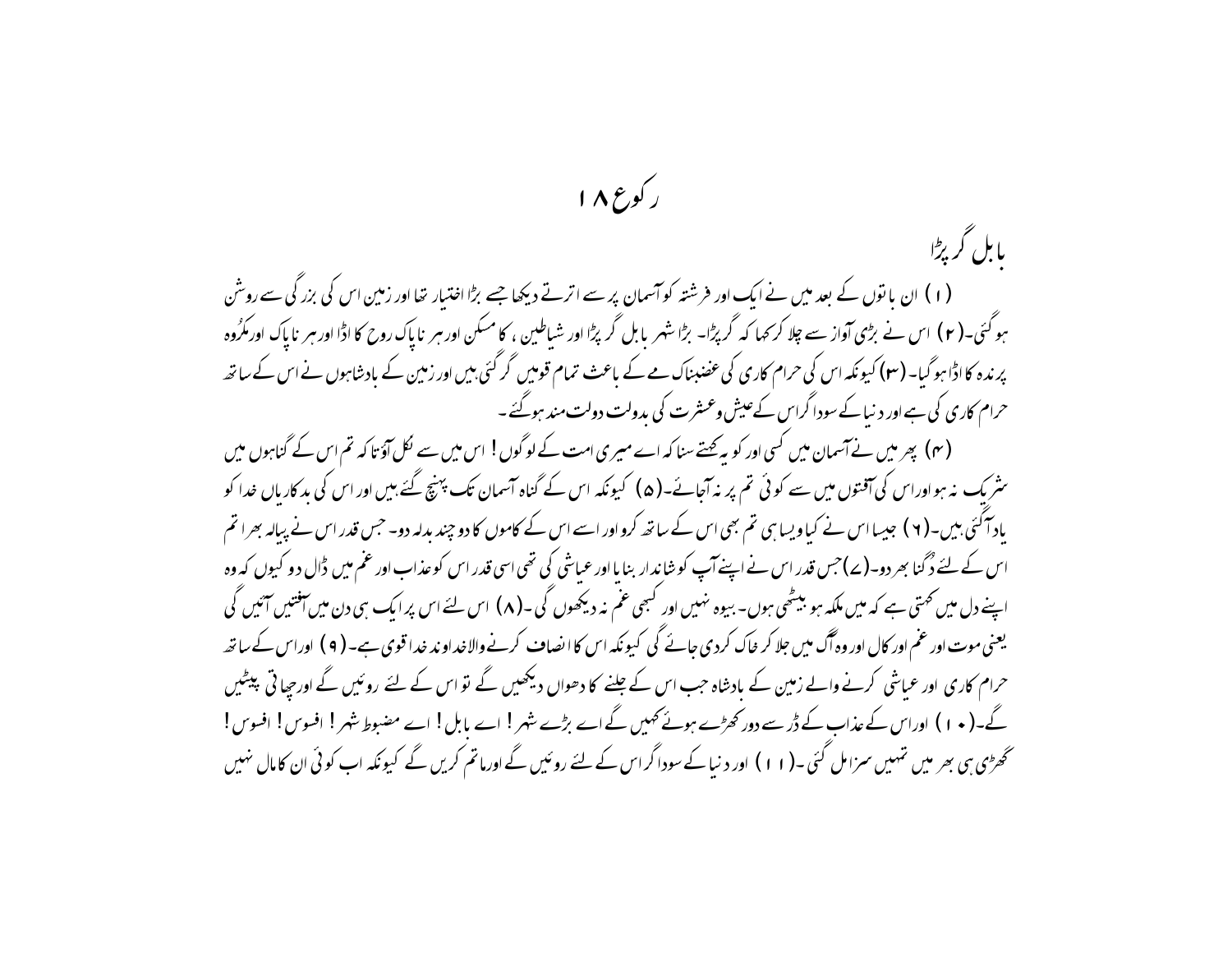خرید نے کا -(۱۲) اوروہ مال بہ ہے سونا، چاندی ، حواہر ، موتی اور مہین کتا نی اور ارعوا نی اور ریشی اور قرمزی کیپڑے اور ہر طرح کی خوشبو دار لکڑیاں اورہائھی دانت کی طرح کی چیزیں اور نہایت بیش قیمت لکڑی اور پیتل اورلو ہے اورسنگ مرمر کی طرح طرح کی چییزیں۔(۱۳)اور دار چینی اور مصالح اور عود اور عطر اورلیان اور بے اور تیل اورمیدہ اور گیہوں اور مویشی اور بھیڑیں اور گھوڑے اور گاڑیاں اور غلام اورآدمیوں کی جانیں۔ (۱۴ ) اب تہارے دل پسند میوے تہارے پاس سے دور ہوگئے اور سب لذیذ اور تحفہ جیزیں تم سے جاتی رہیں۔اب وہ ہر گزیاتھ نہ آئیں گی۔ ( ۵ ۱ ) ان چیزوں کے سوداگر حبواس کے سبب سے مالدار بن گئے تھے اس کے عذاب کے خوف سے دور کھڑے ہوئے روئیں گے اور عم کریں گے ۔ (۱۲)اور کھمیں گے کہ افسوس! افسوس! وہ بڑا شہر حومہین کتانی اور ارعوانی اور قرمزی کپڑے پہنے ہوئے اور سونے اور حبواہر اورمو تیوں سے آراستہ تھا! (ے ا ) گھڑی ہی بھر میں اس کی اتنی بڑی دولت برباد ہوگئی اورسب ناخدا اورحہاز کے سب مسافر اورملاح اورجتنے سمندر کا کام کرتے ہیں۔ (۱۸) جب اس کے جلنے کا دھواں دیکھیں گے تو دور کھڑے ہوئے چلائیں گے اور کھیں گے کو نسا شہر اس بڑے شہر کی مانند ہے؟( ۹ ۱ ) اوراپنے سمروں پر خاک ڈالیں گے اور روتے ہوئے اور ماتم کرتے ہوئے چلا چلا کر ٹھمیں گے افسوس! افسوس! وہ بڑا شہر جس کی دولت سے سمندر کے سب حہاز والے دولت مند ہوگئے گھڑی ہی بھر میں احڑ گیا۔ ( ٭ ۲ ) اسے آسمان اور اسے مقدسواور رسولواور نبییواس پر خوشی کرو کیونکہ پرور د گار نے انصاف کرکے اس سے تمہارا بدلہ لے لیا۔ ( ۲۱ ) بھرایک زور آور فرشتہ نے بڑی چکی کے باٹ کی مانند ایک پتھراٹھا یااور بہ کہہ کرسمندر میں پھینک دیا کہ بابل کا بڑاشہر بھی اسی طرح زور سے گرا ماجائے گا اور پھر گبھی اس کا پتہ نہ بلے گا۔ (۲۲) اور بربط نوازوں اور مطر بوں اور مانسلی بحانے والوں نے اور نرسڈکا پھونکنے والوں کی آواز پھر کسجی تم میں مذسنائی دے گی اور کسی پیشہ

کاکاری گر تم میں پھر کبھی پایا نہ جائے گااور چکی کی آواز تم میں پھر کبھی نہ سنائی دے گی ۔(۲۳) اور جراغ کی روشنى تم میں پھر کبھی نہ چیکے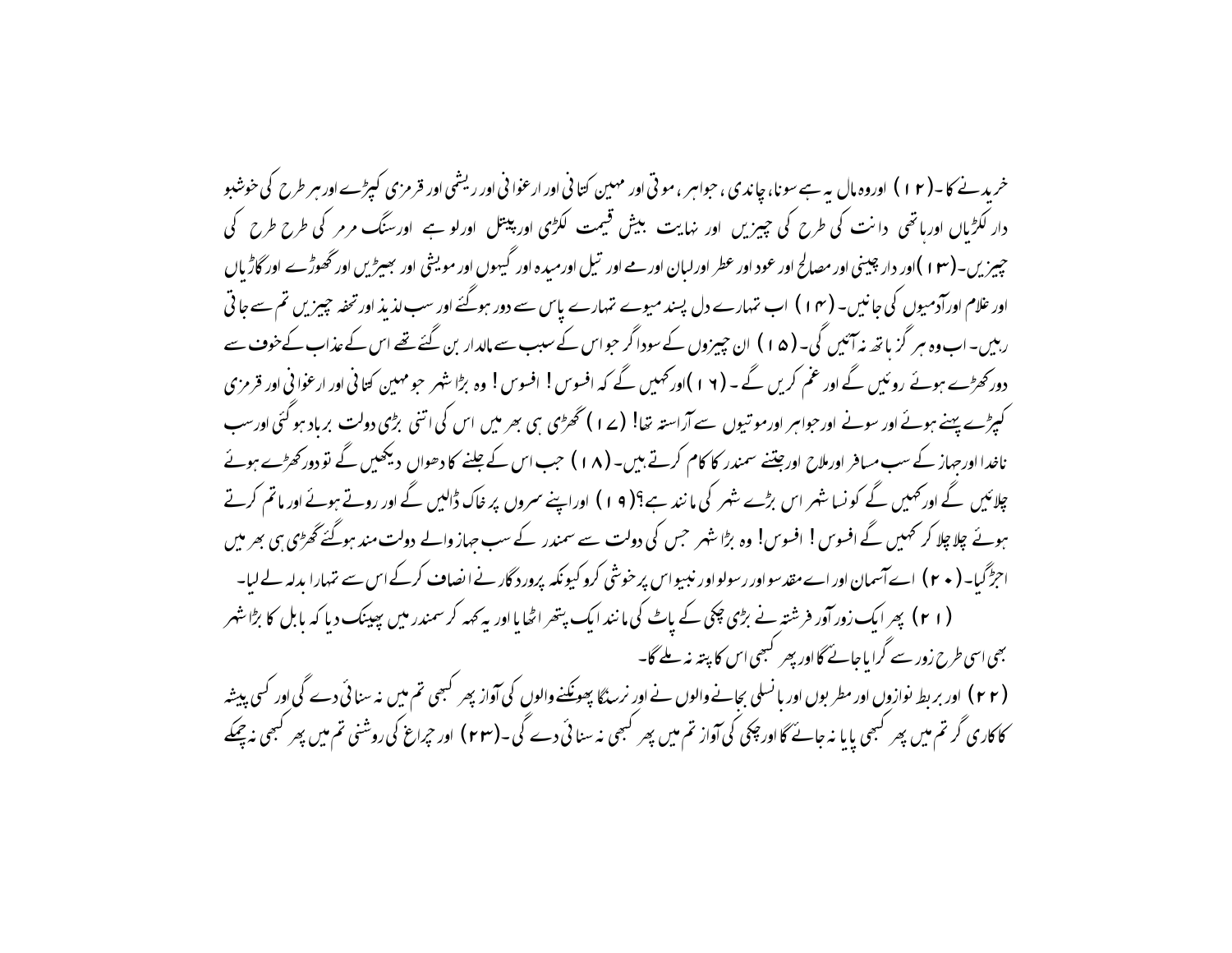گی اور تم میں دیے اور دلہن کی آواز پھر کبھی نہ سنا ئی دے گی کیونکہ تہارے سوداگر زمین کے امیر تھے اور تہاری جادوگری سے سب قومیں ٹحمراہ ہو گئیں۔ (۲۴) اور نبیوں اور مقدسوں اور زمین کے اور سب مقتولوں کا حون اس میں پایا گیا۔ ر کوع ۹ ا

(۱) ان یا توں کے بعد میں نے آسمان پر گویا بڑی حماعت کو بلند آواز سے بہ کھتے سنا کہ الحمد اللہ ! نحات اور بزر کی اور قدرت ہمارے پرورد گار ہی کی ہے۔ (۲) کیونکہ اس کے فیصلے راست اور درست ہیں اس لئے کہ اس نے بڑی کسبی کا انصاف کیا جس نے اپنی حرام کاری سے د نیا کو خراب کیا تھا اور اس سے اپنے بندوں کو حون کا بدلہ لیا-(۳) پھر دوسمری بار انہوں نے الحمد الله کہا اوراس کے جلنے کا دھواں ابدالاآباد اٹھتا رہے گا-( مہ) اور حپوبیسوں بزر گوں اور چاروں جان داروں نے گر کر پرورد گار کو سحدہ کیا جو تخت پر بیٹھا تھا اور کہا سمبن۔ ال*محمد* اللہ !۔

برہ کی شادی کی ضبافت

(۵)اور تخت میں سے یہ آواز لکلی کہ اسے اس سے ڈرنے والے بندہ خواہ جھوٹے ہو خوا بڑے! تم سب ہمارے پرورد گار کی حمد کرو۔(۲) پھر میں نے بڑی حماعت کی سی آواز اور زور کے یا نی کی سی آواز اور سخت گرحبوں کی سی آواز سنی کہ الحمد الله ! اس لئے کہ مولاہمارا خدا قادر مطلق بادشاہی کرتاہے۔(ے) آؤہم حوشی کریں اور نہایت شادمان ہوں اوراس کی تہجید کریں-اس لئے کہ برہ کی شادی آپہنیجی اوراس کی بیوی نے اپنے آپ کو تیار کرلیا-(۸) اوراس کو چمکدار اور صاف مہین کتانی کیپڑا پہننے کا اختیار دیا گیا کیونکہ مہین کتانی کپڑے سے مقدس لوگوں کی پرہیز گاری کے کام مراد بیں۔( ۹ ) اوراس نے مجھ سے کہالکھومبارک بیں وہ حبو برہ کی شادی کی ضیافت میں بلائے گئے بیں۔ پھر اس نے مجھ سے کہا ہہ پرورد گار کی سچی باتیں بیں۔ ( • ۱ ) اور میں اسے سجدہ کرنے کے لئے اس کے یاؤں پر گرا۔اس نے مجھ سے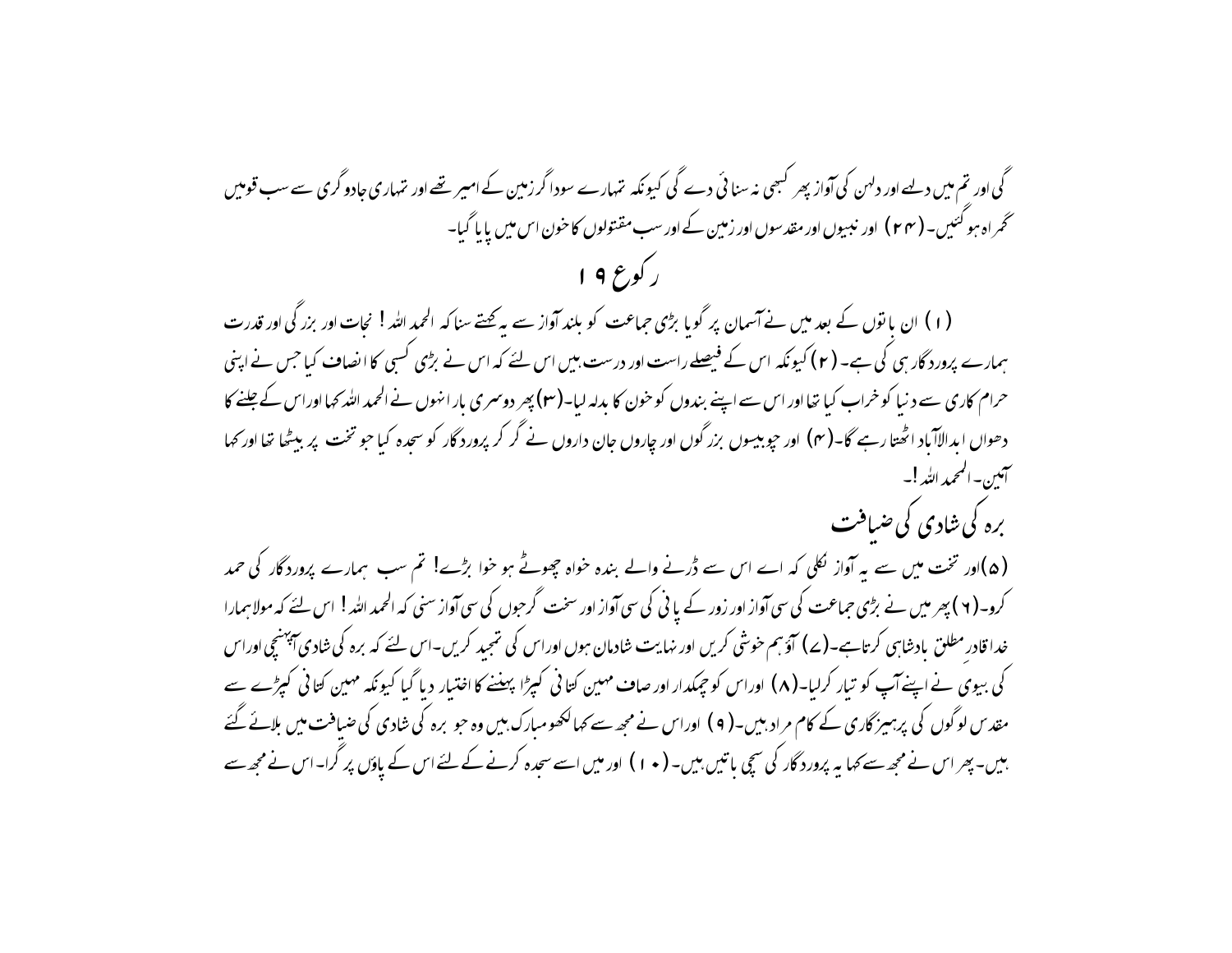<sup>س</sup>حہا کہ خسردار !ایسا نہ کرو۔میں بھی تہارا اور تہارے ان سائیوں کا ہم خدمت ہوں حوسید ناعیسیٰ مسح کی شہادت دینے پر قائم بین- خدا ہی کوسجدہ کرو کیونکہ سید ناعیسیٰ مسح کی گواہی نبوت کی روح ہے۔ سفید گھوڑے کاسوار

(۱۱) پھر میں نے آسمان کو تھلاہوا دیکھا اور کیا دیکھتا ہوں کہ ایک سفید گھوڑا ہے اوراس پر ایک سوار ہے حوسحا اور برحق کھلاتا ہے اوروہ راستی کے ساتھ ا نصاف اورلڑا ئی کرتا ہے۔ ( ۲ ۱ )اوراس کی آنکھیں گ کے شطے بیں اور اس کے سمر پر بہت سے تاج بیں اور اس کاایک نام لکھا ہوا ہے جسے اس کے سوا اور کوئی نہیں جا نتا۔(۱۳ ) اور وہ خون کی چھڑکی ہوئی پوشاک پہنے ہوئے ہے اور اس کا نام کلام خدا کھلاتا ہے۔(۱۴) اور آسمان کی فوجیں سفید تھوڑوں پر سوار اور سفید اور صاف مہین کتانی کپڑے پہنے ہوئے اس کے پیچھے پیچھے بییں۔( ۱۵ ) اور قوموں کے مارنے کےلئے اس کے منہ سے ایک تبیز تلوار لکلتی ہے اور وہ لوہے کے عصا سے ان پر حکومت کرے گا اور قادر مطلق خدا کے سخت عضب کی مے کے حوص میں انگور روندے گا -(١ ٢ ) اوراس کی بوشاک اوران پر یہ نام لکھا ہوا ہے شهنشاہوں کے شہنشاہ اور مولاؤں کےمولا۔

(ے ۱ ) پھر میں نے ایک فرشتہ کوآفتاب پرکھڑے ہوئے دیکھا اوراس نے بڑی آواز سے چلا کرآسمان میں کے سب اڑنےوالے پرندوں سے کہا آؤ- خدا کی بڑی صباقت میں سٹریک ہونے کے لئے جمع ہوجاؤ۔( ۱۸)تا کہ تم بادشاہوں کا گوشت اور فوجی سر داروں کا گوشت اور زور آوروں کا گوشت اور ٹھوڑوں اور ان کے سواروں کا گوشت اور سب آدمیوں کا گوشت کھاؤ۔خواہ آزاد ہوں خواہ علام خواہ چھوٹےہوں خواہ بڑے۔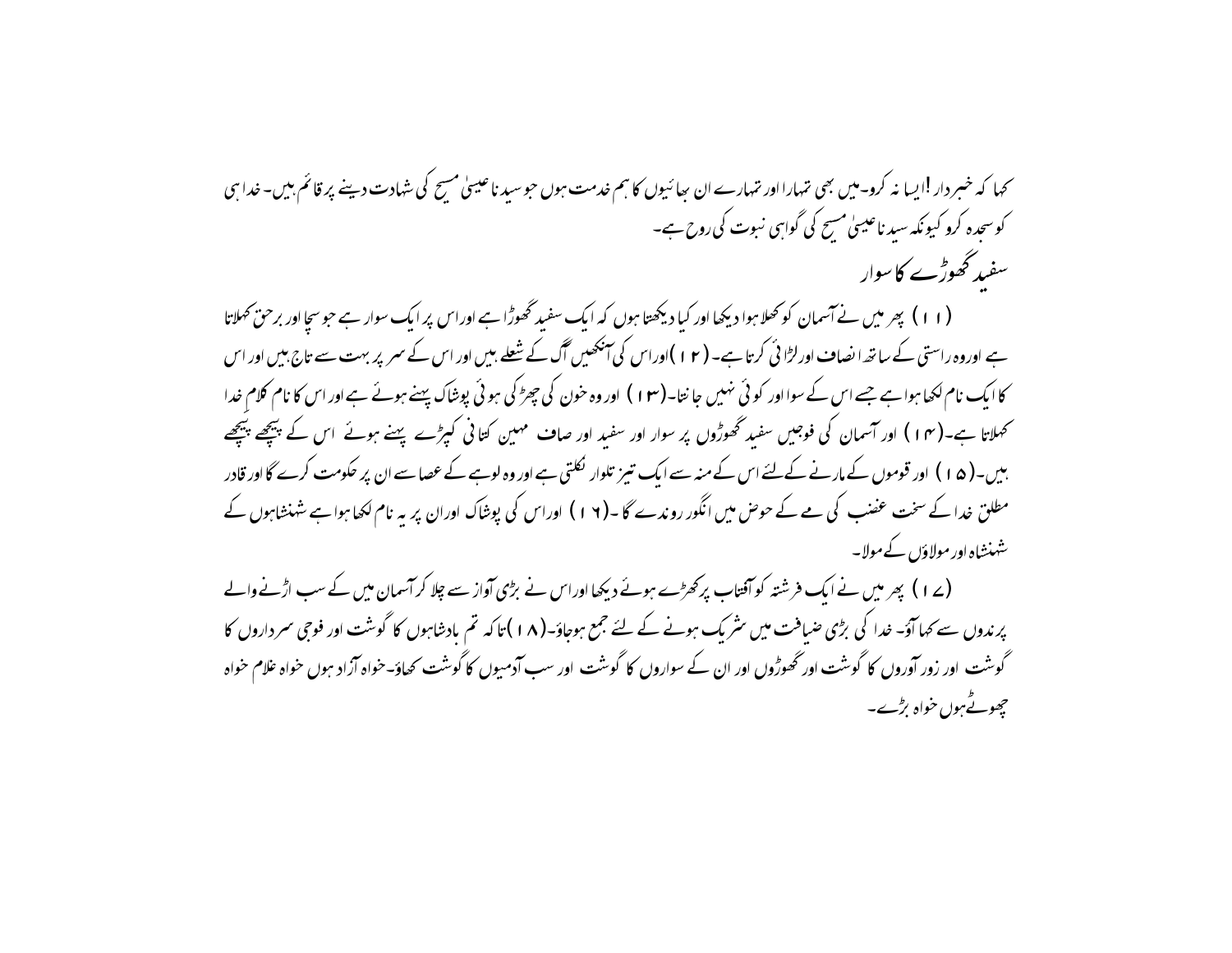( ۱۹ ) پھر میں نے اس حیوان اور زمین کے بادشاہوں اوران کی فوجوں کو اس ٹھوڑے کے سوار اور اس کی فوج سے جنگ کرنے کے لئے اکٹھے دیکھا۔ ( • ٢ ) اور وہ حیوان اوراس کے ساتھ وہ جھوٹا نبی پکڑا گیا جس نے اس کے سامنے ایسے نشان دکھائے تھے جن سے اس نے حیوان کی حیاب لینے والوں اوراس کے بُت کی پرستش کرنے والوں کوٹھراہ کیا تھا۔ وہ دو نوں گ کی اس جھیل میں زندہ ڈالے گئے حبو گندھک سے جلتی ہے۔ ( ۲ ۲ ) اور باقی اس گھوڑے کے سوار کی تلوار سے حبواس کے منہ سے لکلتی تھی قتل کئے گئے اور سب پرندے ان کے گوشت سے سہر ہوگئے۔ ر کوع ۲۰

ایک ہزار سال (۱) پھر میں نے ایک فرشتہ کوآسمان سے اترتے دیکھا جس کے باتھ میں اتھاہ گڑھے کی کنچی اورامک بڑی زنجیر تھی۔(۲) اس نے اس اژدیا یعنی پرانے سا نپ کو حبوا بلبیس اور شیطان ہے پکڑ کر ہزار برس کے لئے باندھا۔ (۳) اوراسے اتفاہ گڑھے میں ڈال کربند کردیا اوراس پر مہر کردی تاکہ وہ ہزار برس کے پورےہونے تک قوموں کو پھر گھراہ نہ کرے۔اس کے بعد صرور ہے کہ تھوڑے عرصہ کے لئے کھولاجائے۔

( ۴) پھر میں نے تخت دیکھے اور لوگ ان پر بیٹھ گئے اور عدالت ان کےسپرد کی گئی اوران کی روحوں کو بھی دیکھا جن کے سر سید نامسح کی شہادت دینے اور پرورد گار کے کلام کے سبب سے کاٹے گئے تھے اور جنہوں نے نہ اس حیوان کی پرستش کی تھی نہ اس کے <sup>ث</sup>بت کی اور نہ اس کی حیاب اپنے ماتھے اور ہاتھوں پر لی تھی۔ وہ زندہ ہو کر ہزار برس تک مسح کے ساتھ پادشاہی کرتے رہے۔ (۵)اورحب تک پہ ہزار برس پورے نہ ہولئے باقی مرُدے زندہ ہوئے۔ پہلی قیامت یہی ہے۔( ۲ ) مبارک اور مقدُس وہ ہے حو پہلی قیامت میں سثر یک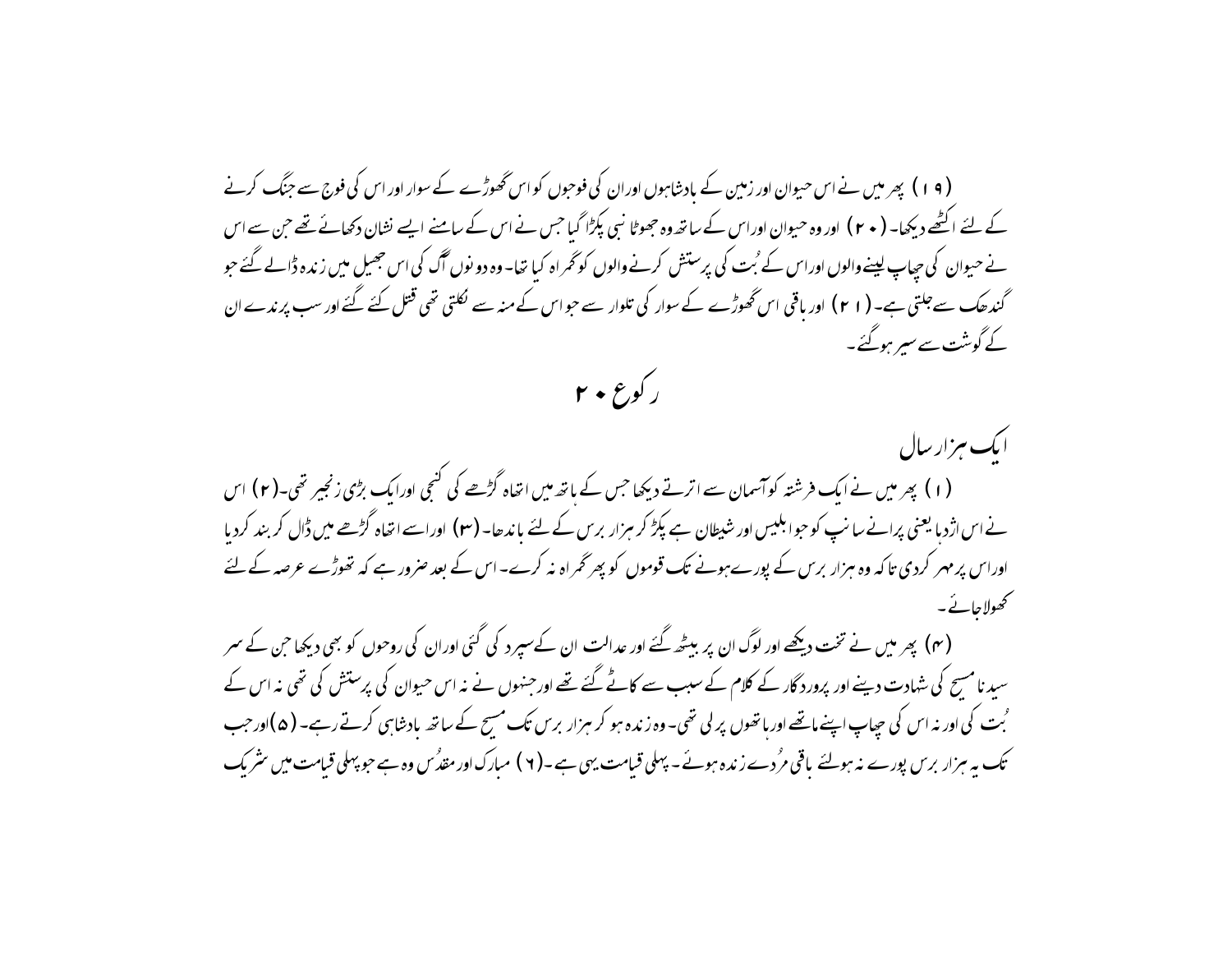ہو۔ایسوں پر دوسری موت کانحچھ اختبار نہیں بلکہ وہ خدا تعالیٰ اور سید نامسیح کے امام ہوں گے اوران کے ساتھ ہزار برس تک بادشاہی کریں شیطان کی شکست

(ے) اور *جب ہز*ار برس پورے ہوچکیں گے نوشیطان قید سے چھوڑد ماجائے گا - (۸) اوران قوموں کو حبوزمین کی چاروں طر**ف** ہوں گی یعنی حوج وماحوج کو گھراہ کرکے لڑا ئی کے لئے جمع کرنے کو کھلے گا۔ان کا شمار سمندر کی ریت کے برا برہوگا۔( ۹ ) اوروہ تمام زمین پر پھیل جائیں گی اور مقدسوں کی کشکر گاہ اور عزیز شہر کو چاروں طرف سے گھیر لیں گی اور آسمان پر سے آگ نازل ہوکر انہیں کھانے گی۔( ٭ ۱ ) اوران کاٹھراہ کرنےوالا ابلیس آگ اور گندھک کی اس جھیل میں ڈالاجائے گاجہاں وہ حیوان اورجھوٹا نبی بھی ہوگااور وہ رات دن ایدالاآباد عذاب میں رہیں گے۔

يوم انصاف

(۱۱) پھر میں نے ایک بڑا سفید تخت اوراس کو حواس پر بیٹھا ہوا تھا دیکھا جس کے سامنے سے زمین اور آسمان یھاگ گئے اور اىنىس كىمىن جگە بەملى -

(۱۲) پھر میں نے چھوٹے بڑے سب مردوں کو اس تخت کے سامنے کھڑے ہوئے دیکھا اور کتابیں کھولی گئیں۔ پھر ایک اور کتاب تھولی گئی یعنی کتاب حیات اور حس طرح ان کتابوں میں لکھا ہوا تھا ان کے اعمال کے مطابق مر دوں کا انصاف کیا گیا۔ (۱۳) اور سمندر نے اپنے اندر کے مردوں کو دے دیااور موت اورعالم ارواح نے اپنے اندر کے مردوں کو دے دیااور ان میں سے ہر ایک کے اعمال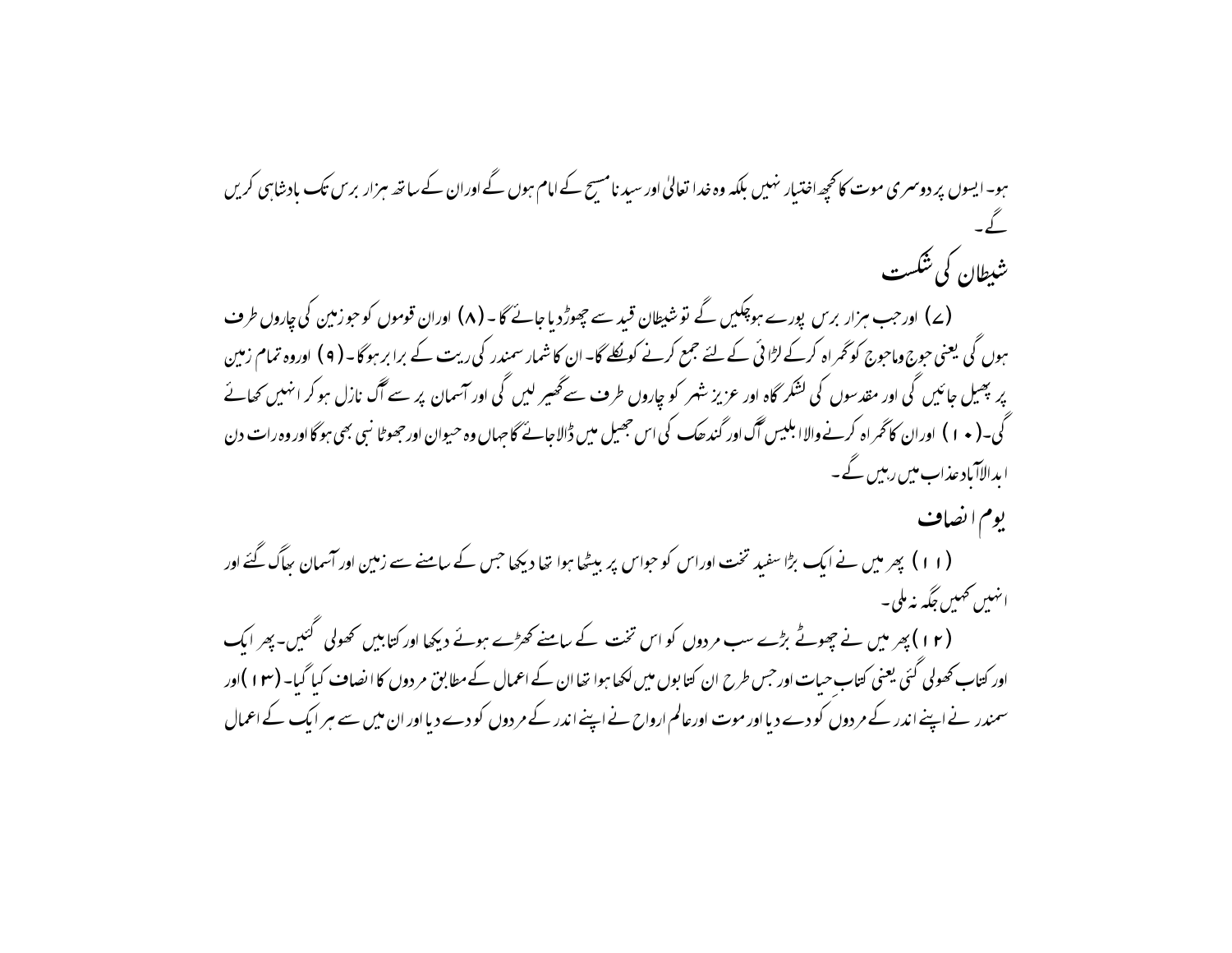کے موافق اس کا انصاف کیا گیا۔ (۱۴ ) پھر موت اورعالم ارواح آگ کی جھیل میں ڈالے گئے ۔ بہ آگ کی جھیل دوسمری موت ہے۔(۵ ا ) اور حس کسی کا نام کتاب حیات میں لکھا ہوا نہ ملاوہ آگ کی جھیل میں ڈالیا۔ ر کوع ۲۱

نیاآسمان اور نئی زمین (۱) بھر میں نے ایک نئے آسمان اور نئی زمین کو دیکھا کیونکہ پہلاآسمان اور پہلی زمین جا تی رہی تھی اور سمندر بھی نہ ربا۔(۲) بھر میں نے شہر مقد س نئے پروشلیم کوآسمان پر سے خدا کے پاس سے اترتے دیکھااوروہ اس دلہن کی مانند آراستہ تعاجس نے اپنے شوہر کے لئے ر نگار کیا ہو۔(**۳)** پھر میں نے تخت میں سے کسی کو بلند آواز سے بہ ک<sup>ہتے</sup> سناکہ دیکھوخدا کا خیمہ آدمیوں کے درمیان ہے اور وہ ان کے ساتھ سکو نت کرے گا اوروہ اس کے لوگ ہوں گے اور پرورد گار آپ ان کے ساتھ رہے گا اور ان کا غدا ہوگا-( مہ)اوروہ ان کی آنکھوں کے سب آنسو پونچھ دے گا۔اس کے بعد نہ موت رہے گی اور نہ ماتم رہے گا- نہ آہ وہ نالہ نہ درد - پہلی چیزیں جاتی رہیں۔ ( ۵ ) اورحو تخت پر بیٹھاہوا تھا اس نے کہا دیکھومیں سب چیزوں کو نیا بنادیتا ہوں۔ پھر اس نے کہالکھ لو کیونکہ یہ باتیں سچ اور برحن ہیں۔( ۲ ) پھر اس نے مجھ سے فرمایا یہ پاتیں پوری ہو کئیں۔میں الفااور اومیگا ابتدااورا نتہا ہوں۔میں پیاسے کوآب حیات کے چشمہ سےمفت پلاؤں گا۔ (ے)حوغالب آئےوہی ان جییزوں کا وارث ہوگا اورمیں اس کا خدا ہوں گا اور وہ میرا بیٹا ہوگا۔ ( ۸ ) مگر بزدلوں اور ۔بے ایما نوں اور گھنونے لوگوں اور خوبیوں اور حرام کاروں اور جادو گروں اور بُت پرستوں اور سب جھو ٹوں کا حصہ آگ اور گندھک سے جلنے والی جھیل میں ہو گا۔ یہ دوسمری موت ہے۔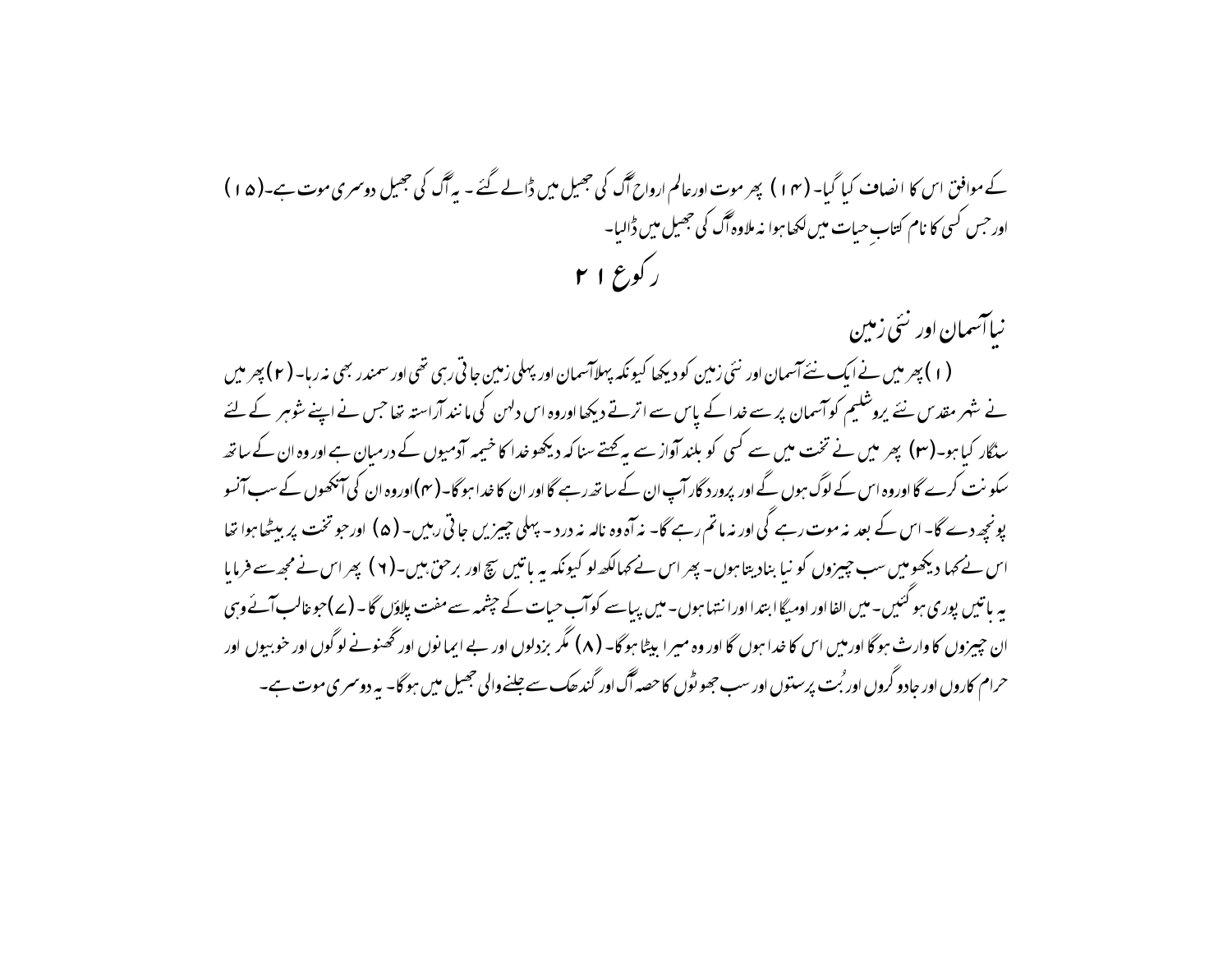نبا پروشلیم ( ۹ ) بھر ان سات فرشنوں میں سے حن کے پاس سات پہالے تھے اور وہ بھچلی سات آفتوں سے بھرے ہوئے تھے ایک نے آکر مجھ سے کہا ادھرآ۔ میں تجھے دلہن یعنی برہ کی بیوی دکھاؤں۔ ( • ۱ )اوروہ مجھے روح میں ایک بڑے اوراونچے پہاڑ پر لے گیا اور شہر مقد س یروشکیم کوآسمان پر سے خدا کے پاس اترتے دکھا ما-(۱۱) اس میں خدا کا جلال نفااور اس کی جبک نہایت قیمتی پتھر یعنی اس یشب کی سی تھی جو بلور کی طرح شفاف ہو۔ ( ۲ ۱ ) اوراس کی شہر پناہ بڑی اور بلنُد تھی اور اسکے بارہ دروازے اور دروازوں پر مارہ فرشتے تھے اوران پر بنی اسمرائیل کے بارہ قبیلوں کے نام کیھے ہوئے تھے۔(۱۳) تین دروازے مشرق کی طرف تھے - تین دروازے شمال کی طرف - تین دروازے جنوب کی طرف اور تین دروازے مغرب کی طرف ۔ (۱۴) اوراس شہر کی شہر پناہ کی بارہ بنیادیں تھیں اوران پر برہ کے بارہ رسولوں کے بارہ نام لکھے تھے۔ ( ھ 1 )اور حبومجھ سے کھہ رہا تھااس کے پاس شہر اور اس کے دروازوں اوراس کی شہر پناہ کے ناپنے کے لئے ایک پیمائش کاآلہ یعنی سونے کا گز تھا۔ (۱۲) اور وہ شہر حپوکور واقع ہوا تھااوراس کی لمبائی حپوڑائی کے برابر تھی۔اس نے شہر کواس گزسے ناپا توبارہ ہزار فرلانگ لکلا۔اس کی لمبائی اور حپوڑا ئی اوراونجا ئی برا بر تھی۔(ے۱) اور اس نے اس شہر کی پناه کوآدمی کی یعنی فرشتہ کی پیمائش کےمطابق نایا توایک سواحپوالیس یاتھ نکلی۔ ( ۱ ۸ ) اوراس کی شہر پناہ کی تعمیر یشب کی تھی اور شہر ایسے خالص سونے کا تعا حوشفاف شیشہ کی ما نند ہو۔ ( ۹ ۱ ) اور اس شہر کی پناہ کی بنیادیں سر طرح کے حواہر سے آراستہ تھیں۔پہلی بنیاد یشب کی تھی۔ دوسری نیلم کی ، تیسری شب چراغ کی ، حیوتھی زمرد کی۔( • ۲ ) پانچویں عقیق کی۔ چھٹی لعل کی ،سانویں سنہرے پتھر کی۔آٹھویں فيروزہ کی نویں زبرجد کی ۔ دسویں یمنی کی ، گیارھویں سنگ سنبلی کی اور بارھویں یاقوت کی ۔( ۲۱) اور بارہ دروازے بارہ موتیوں کے تھے۔ ہر دروازہ ایک موتی کا تھا اور شہر کی سرگ شفاف شیشہ کی مانند خالص سونے کی تھی۔ ( ۲۲) اور میں نے اس میں کوئی مقدس نہ دیکھااس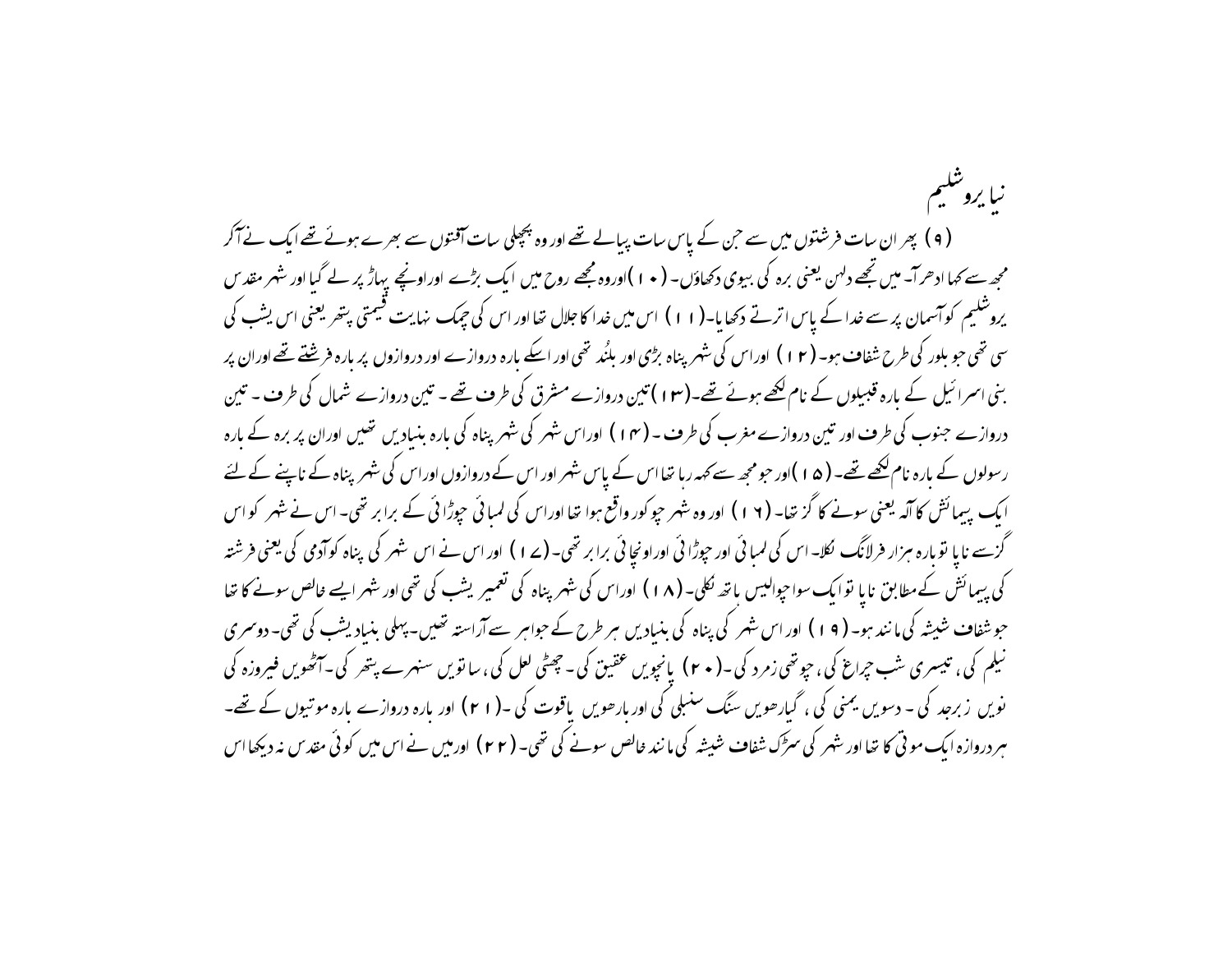لئے کہ خداوند خدا قادر مطلق اور برہ اس کامقدس بیں۔(۲۳)اوراس شہر میں سورج پا جاند کی روشنی کی تحییہ حاجت نہیں کیونکہ خدا تعالی کی بزر گی نے اسے روشن کررکھاہے اور برہ اس کا حیراغ ہے۔ (۲۴) اور قومیں اس کی روشنی میں چلیں پھریں گی اور زمین کے بادشاہ اپنی شان وشوکت کا سامان اس میں لائنیں گے ۔( ۴۵ ) اوراس کے دروازے دن کو ہر گز بند نہ ہوں گے (اور رات وہاں نہ ہو گی )( ۲ ۲ ) اور لوگ قوموں کی شان وشوکت اور عزت کا سامان اس میں لائیں گے ۔(۲۷) اوراس میں کوئی ناپاک چیز یا کوئی شخص حبوٹھنونے کا کام کرتا یا جھوٹی یا تیں گھڑ تاہے ہر گز داخل نہ ہو گامگروہی <sup>ج</sup>ن کے نام برہ کی کتاب *حی*ات میں لکھے ہوئے بی<sub>ں</sub>۔ ر کوع ۲۲

(۱) بھر اس نے مجھے بلور کی طرح حیمکتا ہواآپ حیات کا ایک دریا دکھادیاحوخدااور برہ کے تخت سے لکل کراس شہر کی سڑک کے بیچ میں بہتا تھا۔ ( ۲ )اور دریا کے واریار زند گی کا درخت تھا۔ اس میں بارہ قسم کے پھل آتے تھے اور ہر مہینے میں پھیلتا تھا اور اس درخت کے پتوں سے قوموں کو شفا ہو تی تھی۔(۳) اور پھر لعنت نہ ہو گی اور خدااور برہ کا تخت اس شہر میں ہوگا اوراس کے بندے اس کوعمادت کریں گے ۔ ( مہ) اور وہ اس کامنہ دیکھیں گے اوراس کا نام ان کے باتھوں پرلکھا ہواہو گا۔ ( ۵ )اور پھر رات نہ ہو گی اور وہ جراع اور سورج کی روشنی کے محتاج نہ ہوں گے کیونکہ خداوند خداان کوروشن کرے گا اور وہ اید الاآباد یادشاہی کریں گے۔ سم .<br>آمد ثا في

( ۲ ) پھر اس نے مجھ سے فرما یا کہ یہ باتیں سچ اور برحق بیں چنانچہ خداوند نے حو نبیوں کی روحوں کا خدا ہے اپنے فرشتہ کواس لئے بھیجا کہ اپنے بندوں کووہ پاتیں دکھانے حن کا جلد ہوناصرور ہے۔ (ے) اور دیکھو میں جلد آنےوالا ہوں۔ قابل ستائش ہےوہ حواس کتاب کی نبوت کی ما نوں پر عمل کرتاہے۔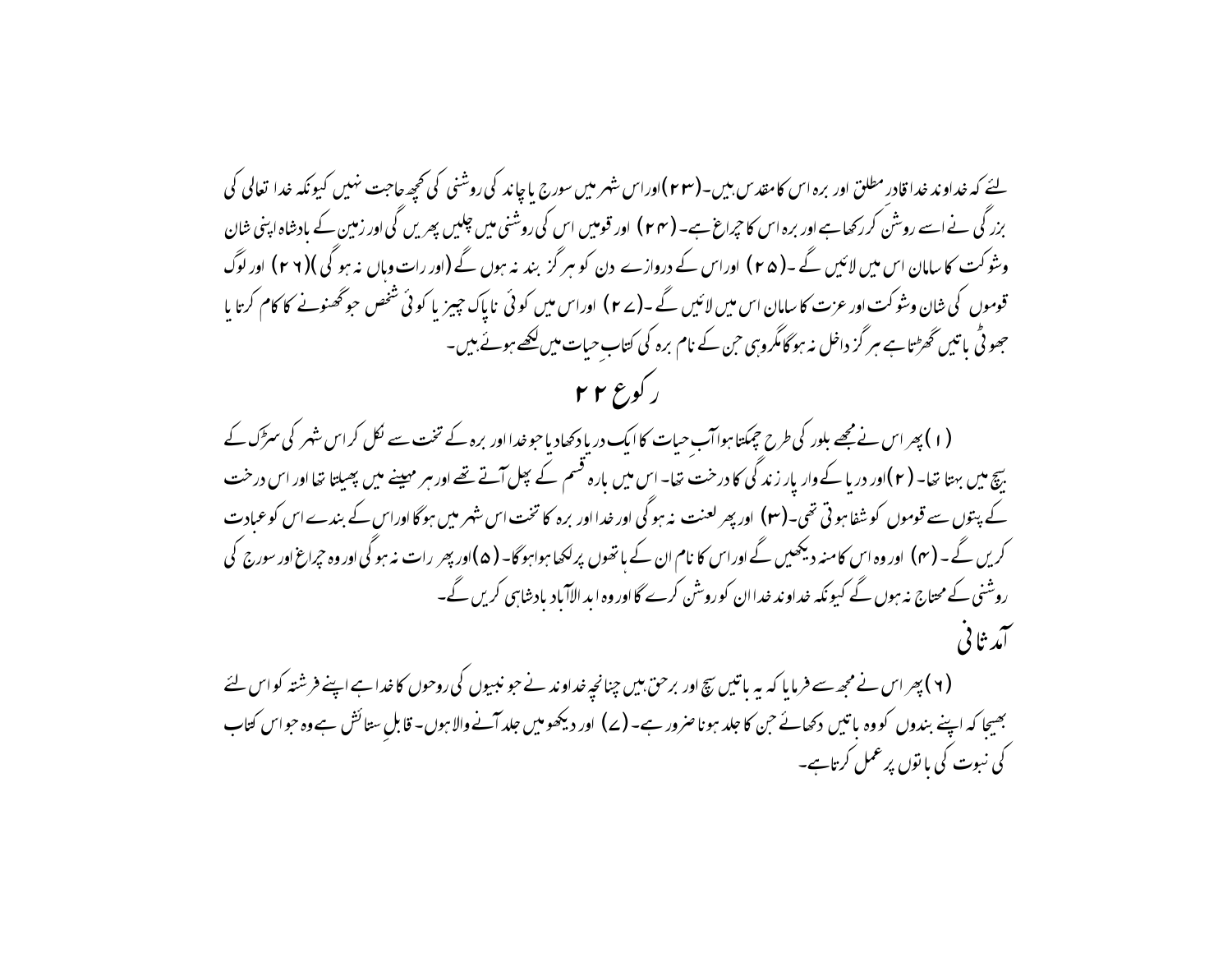( ۸ )میں ویپی یوحناحوان یا نوں کوسنتا اور دیکھتا تھا اور حب میں نے سنا اور دیکھا نو حس فرشتہ نے مجھے یہ پاتیں دکھائیں میں اس کے پاؤں پر سجدہ کرنے کو گرا۔ ( ۹ ) اس نے مجھ سے فرمایا خسر دار! ایسا نہ کرو۔ میں بھی تہارا اور تہارے بھائی نبیوں اوراس کتاب کی یا نوں پر عمل کرنے والوں کا ہم خدمت ہوں۔ پرورد گار ہی کوسحدہ کرو۔

(۱۰) پھر اس نے مجھ سے فرمایا اس کتاب کی نبوت کی با توں کو پوشیدہ نہ رکھو کیونکہ وقت نزدیک ہے۔(۱۱)جو برائی کرتا ہے وہ برائی ہی کرتا جائے اور حبو نحس ہے وہ نحس ہی ہوتا جائے اور حبوراست باز ہے وہ راست بازی ہی کرتا جائے اور حبویاک ہے وہ پاک ہی ہوتا جائے ۔(۱۲) دیکھو میں جلد آنے والا ہوں اور ہرایک کے کام کے موافق دینے کے لئے احر میرے پاس ہے۔(۱۳) میں الفا اور اومیگا،اول وآخر، ابتداوانتہا ہوں۔(۱۴) مبارک ہیں وہ حواپنے جامے دھوتے ہیں کیونکہ زند گی کے درخت کے پاس آنے کااختبار پائیں گے اوران دروازوں سے شہر میں داخل ہوں گے ۔ ( ۵ ۱ ) مگر کتے اورجادو گر اور حرام کار اورخو فی اور <sup>م</sup>بت پرستی اورجھو ٹی بات کا ہرایک پسند کرنے اور گھڑنے والا پاہر رہے گا۔

(۱۲)سید نامسیح نے اپنا فرشتہ اس لئے بھیجا کہ حماعتوں کے بارے میں تہارے آگے ان یا نوں کی شہادت دے۔ میں داؤد کی اصل ونسل اورضسح کا حجیکتا ہوا ستارہ ہوں۔

(ے ۱ ) اور روح اور دلہن کھتی، بیں آاور سننے والا بھی کھے آ۔اور حبو پیاسا ہووہ آئے اور حبو کو ٹی چاہے آب حبات مفت لے۔